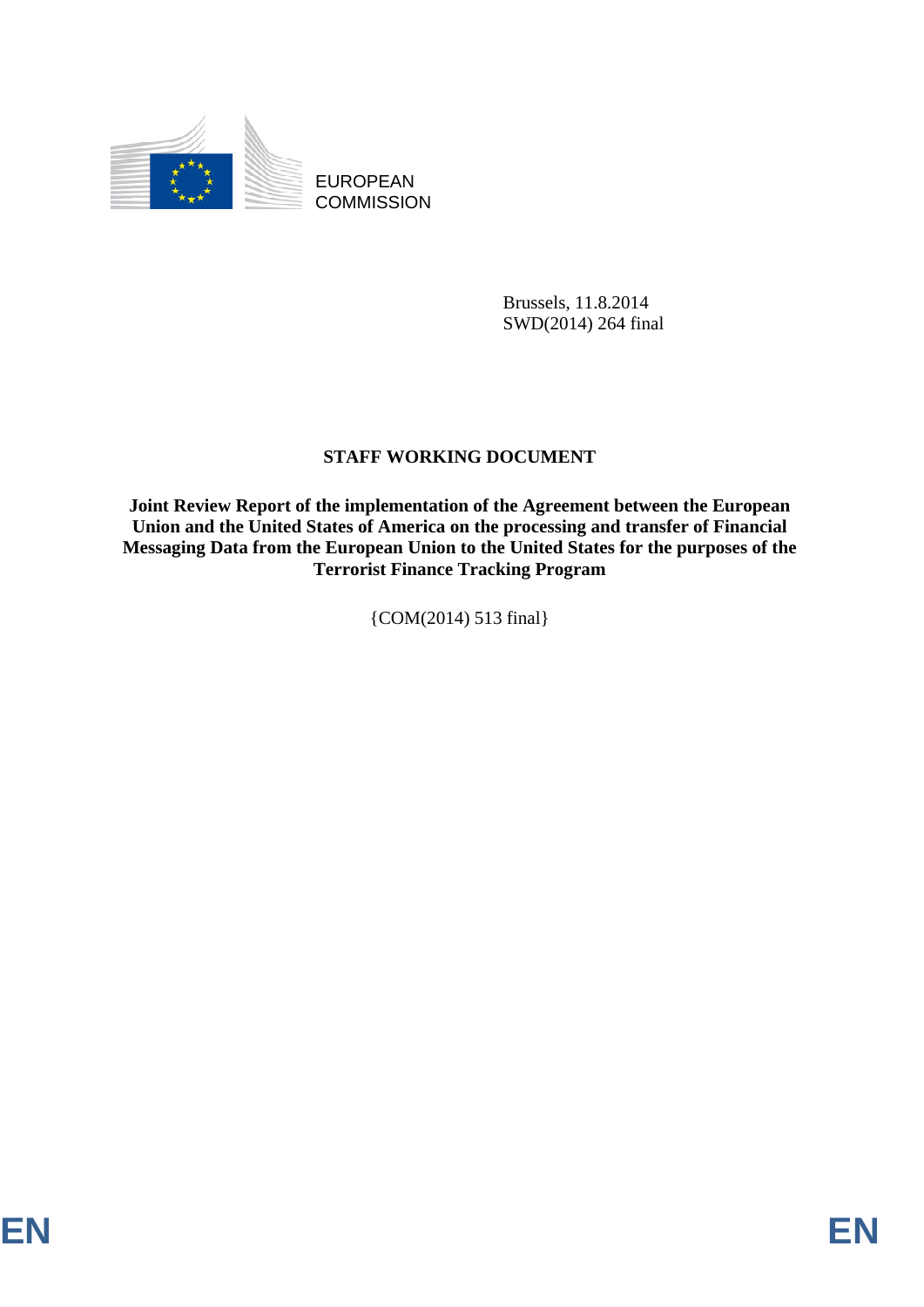# **Table of Contents**

| 1. |       |                                                                                |
|----|-------|--------------------------------------------------------------------------------|
| 2. |       |                                                                                |
| 3. |       |                                                                                |
|    | 3.1.  |                                                                                |
|    | 3.2.  |                                                                                |
|    | 3.3.  |                                                                                |
|    | 3.4.  | Requests to obtain data from the Designated Provider - the role of Europol  10 |
|    | 3.5.  |                                                                                |
|    | 3.6.  |                                                                                |
|    | 3.7.  |                                                                                |
|    | 3.8.  |                                                                                |
|    | 3.9.  |                                                                                |
|    |       | 3.9.1.                                                                         |
|    |       | 3.9.2.                                                                         |
|    | 3.10. |                                                                                |
|    | 3.11. |                                                                                |
| 4. |       |                                                                                |
|    |       |                                                                                |
|    |       |                                                                                |
|    |       |                                                                                |
|    |       |                                                                                |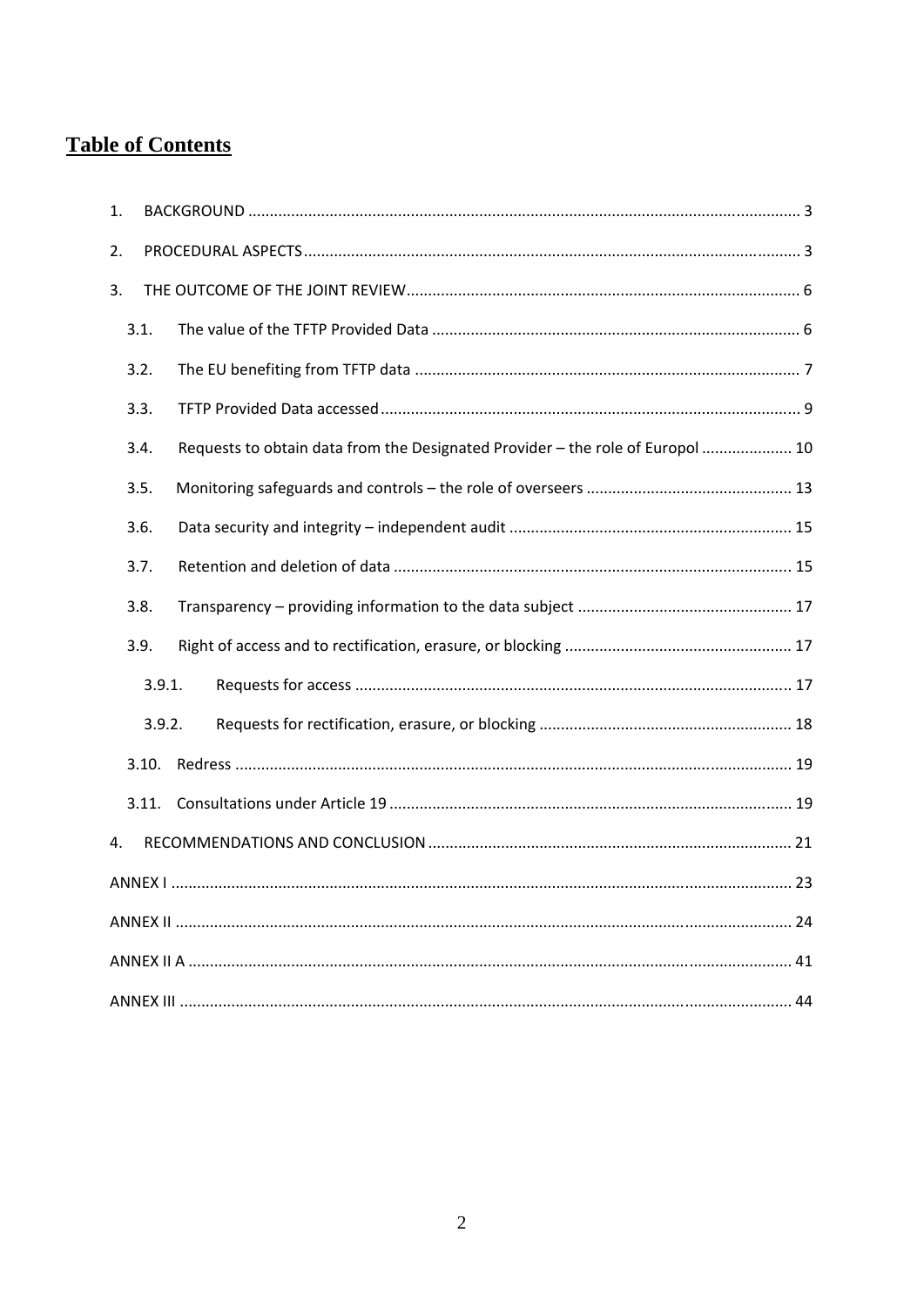## **1. BACKGROUND**

The Terrorist Finance Tracking Program (TFTP) was set up by the U.S. Treasury Department shortly after the terrorist attacks of 11 September 2001 when it began issuing legally binding production orders to a provider of financial payment messaging services for financial payment messaging data stored in the United States that would be used exclusively in the fight against terrorism and its financing.

Until the end of 2009, the provider stored all relevant financial messages on two identical servers, located in Europe and the United States. On 1 January 2010, the provider implemented its new messaging architecture, consisting of two processing zones – one zone in the United States and the other in the European Union.

In order to ensure the continuity of the TFTP under these new conditions, a new Agreement between the European Union and the United States on this issue was considered necessary. After an initial version of the Agreement did not receive the consent of the European Parliament, a revised version was negotiated and agreed upon in the summer of 2010. The European Parliament gave its consent to the Agreement on 8 July 2010, the Council approved it on 13 July 2010, and it entered into force on 1 August 2010.

# <span id="page-2-1"></span>**2. PROCEDURAL ASPECTS**

Article 13 of the Agreement provides for regular joint reviews of the safeguards, controls, and reciprocity provisions to be conducted by review teams from the European Union and the United States, including the European Commission, the U.S. Treasury Department, and representatives of two data protection authorities from EU Member States, and may also include security and data protection experts and persons with judicial experience.

Pursuant to Article 13 (2) of the Agreement, the review should have particular regard to:

- (a) The number of financial payment messages accessed;
- (b) The number of occasions on which leads have been shared with Member States, third countries, and Europol and Eurojust;
- (c) The implementation and effectiveness of the Agreement, including the suitability of the mechanism for the transfer of information;
- (d) Cases in which information has been used for the prevention, investigation, detection, or prosecution of terrorism or its financing;
- (e) Compliance with the data protection obligations specified in the Agreement.

<span id="page-2-0"></span>Article 13(2) further states that "the review shall include a representative and random sample of searches in order to verify compliance with the safeguards and controls set out in this Agreement, as well as a proportionality assessment of the Provided Data, based on the value of such data for the investigation, prevention, detection, or prosecution of terrorism or its financing."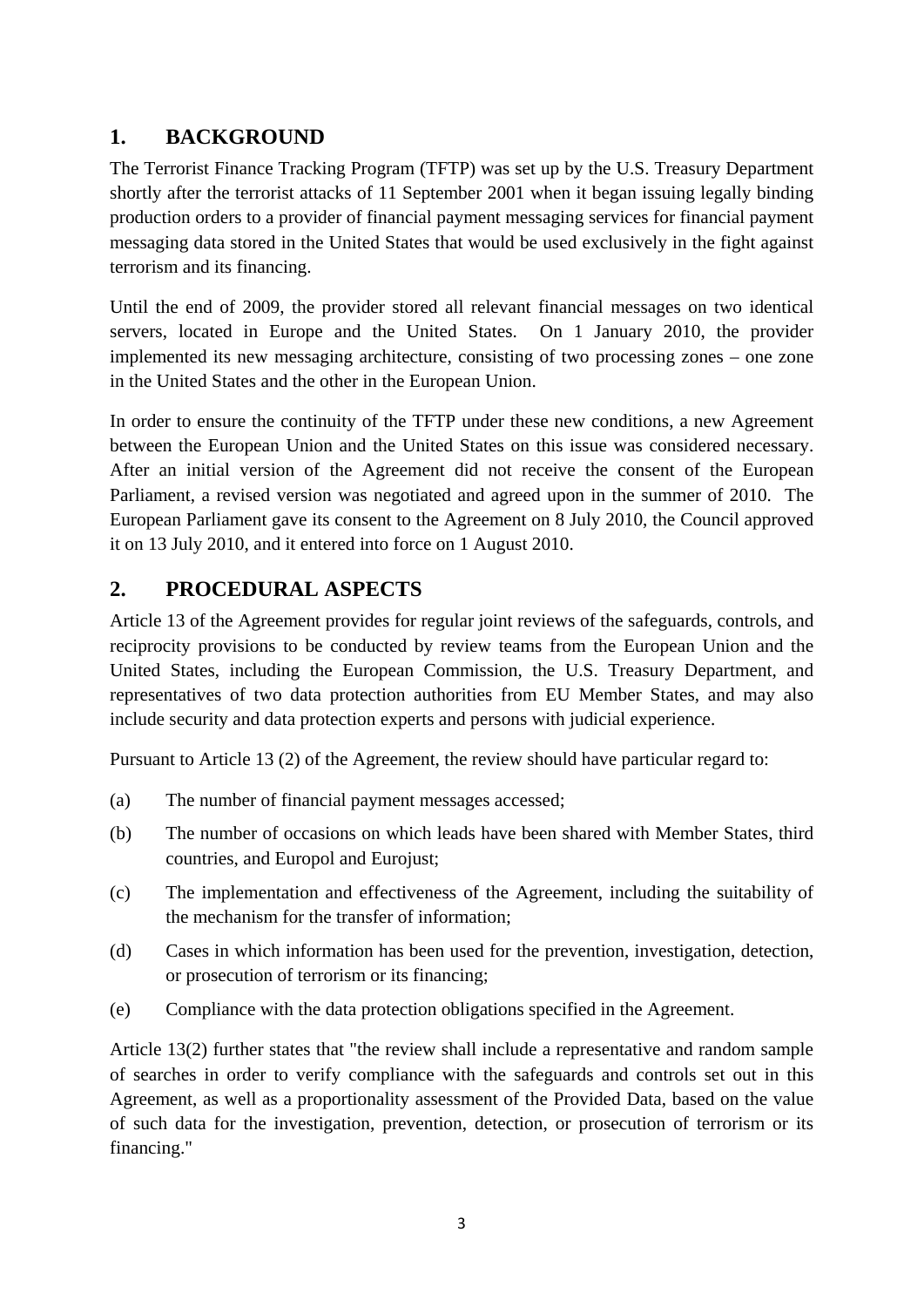The first joint review of the Agreement conducted in February  $2011<sup>1</sup>$  covered the period of the first six months after the entry into force of the Agreement (1 August 2010 until 31 January  $2011$ ) and the second joint review conducted in October  $2012<sup>2</sup>$  covered the subsequent period of twenty months (1 February 2011 until 30 September 2012).

On 27 November 2013 the Commission adopted the Communication on the Joint Report from the Commission and the U.S. Treasury Department regarding the value of TFTP Provided Data pursuant to Article  $6(6)$  of the Agreement<sup>3</sup>.

This third joint review covers a period of seventeen months (1 October 2012 until 28 February 2014). In line with Article 13 (3), for the purposes of the review, the European Union was represented by the European Commission, and the United States was represented by the U.S. Treasury Department. The EU review team was headed by a senior Commission official and in total consisted of three members of Commission staff and representatives of two data protection authorities, one of whom was also the team's judicial expert. A list of the members of both the EU and US review teams is included in Annex I to this Report.

As to its schedule, the third joint review was carried out in two main steps: on 1 April 2014 in The Hague at Europol's premises and on 8 and 9 April 2014 in Washington at the U.S. Treasury Department (hereinafter "the Treasury"). The following methodology was applied:

- Both review teams first met in The Hague at Europol's headquarters and were briefed by Europol senior staff and experts on Europol's implementation of the Agreement. The teams visited the secure location where Europol handles the US requests. Prior to the visit, Europol provided a written contribution to the review, including the relevant statistical information (Annex III).
- To prepare the visit in Washington, the EU team had sent a questionnaire to the Treasury in advance of the review. This questionnaire contained a range of specific questions in relation to all the aspects of the review as specified in the Agreement. The Treasury provided written replies to the questionnaire (Annex II). The EU review team posed further questions to Treasury officials and was able to address all the various parameters of the Agreement.
- The EU team had sent the Treasury a selection of a representative and random sample of searches to be verified during the review visit.
- The review team members were granted access to relevant TFTP facilities. For security reasons, review team members were required to provide advance evidence of their security clearances to access the TFTP facility and to sign a copy of a nondisclosure agreement as a condition for their participation in this review exercise.

<sup>1</sup>  $1$  SEC(2011) 438 final

<sup>&</sup>lt;sup>2</sup> SWD(2012) 454 final

<sup>&</sup>lt;sup>3</sup> COM (2013) 843 final of 27.11.2013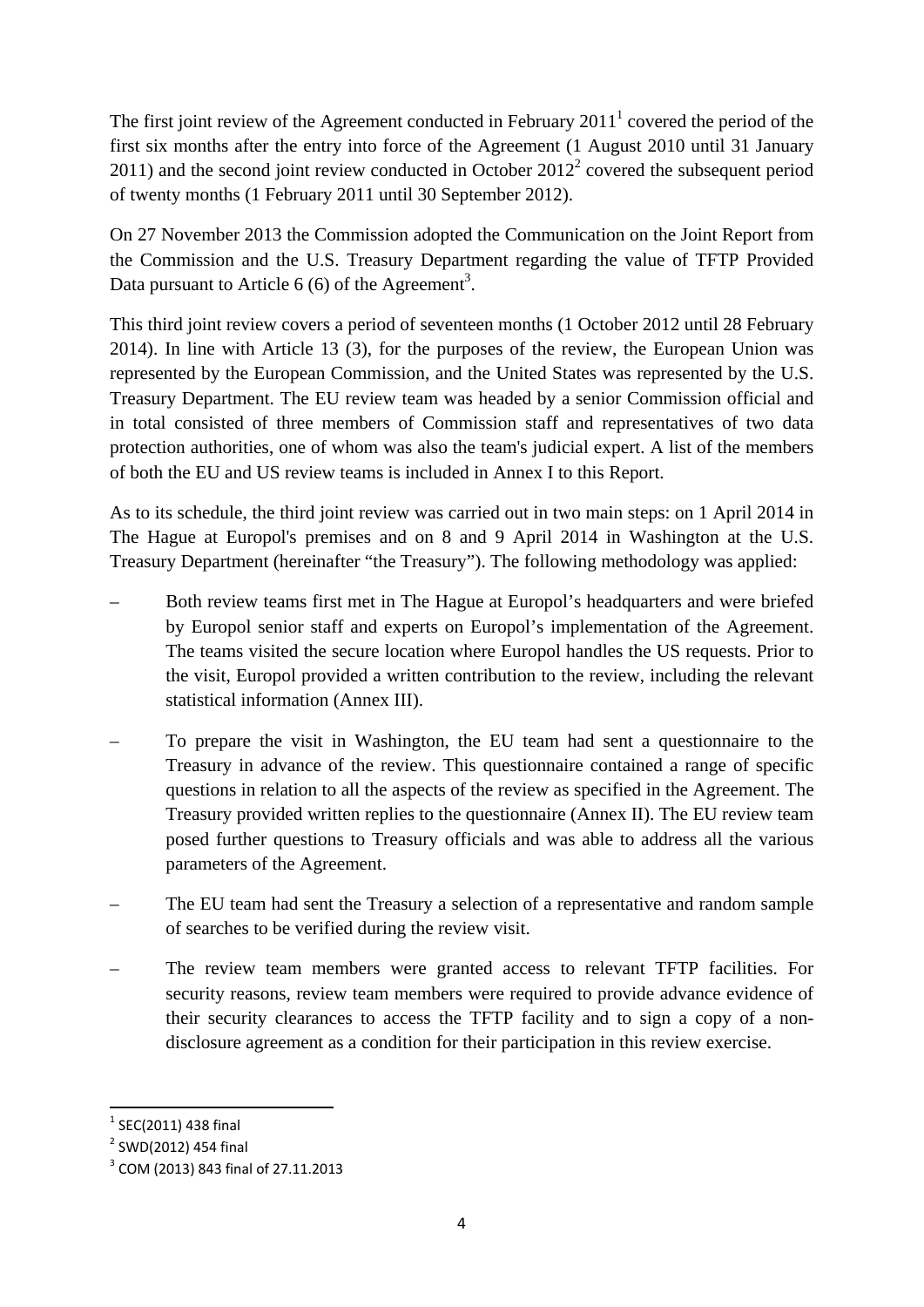- The review teams were given a live demonstration of searches performed on the Provided Data, with the results shown and explained on screen by the analysts, while respecting the applicable US confidentiality requirements.
- The review teams had direct exchanges with Treasury personnel responsible for the implementation of the TFTP program, the Treasury's Office of the Assistant General Counsel for Enforcement and Intelligence, the Director for Privacy and Civil Liberties and the Deputy Assistant Secretary for Privacy, Transparency and Records, the overseers who review the searches of the data provided under the TFTP Agreement, and the auditor of the TFTP employed by the Designated Provider.
- The review teams were given a demonstration of and explanations about dissemination and scrutiny log files.

This report is based on the information contained in the written replies that the Treasury provided to the EU questionnaire, information obtained from the discussions with Treasury personnel as well as information contained in other publicly available Treasury documents. In addition, information provided by Europol staff, during the review, was used and the [inspection report of Europol's Joint Supervisor](http://europoljsb.consilium.europa.eu/media/250972/13-01%20report%20art%204%20tftp%20inspection%202012.pdf)y Body (JSB) from March  $2013<sup>4</sup>$  was considered. To complete the information available to it, the Commission also met and received information from the Designated Provider.

Due to the sensitive nature of the TFTP some information was provided to the review team under the condition that it would be treated as classified up to the level of EU SECRET. Certain classified information was only made available for consultation and reading on the Treasury premises. All members of the EU team had to sign non-disclosure agreements exposing them to criminal and/or civil sanctions for breaches. However, this did not hamper the work of the joint review team and all issues identified during the review are included in this report.

As in case of the past reviews, the third review was based on the understanding that it was not its task to provide a political judgement on the Agreement, this being considered outside the scope and mandate under Article 13. The focus of this report is therefore to present the results of the review in a manner which is as objective as possible.

Before, during, and after the review there has been an exchange of views in an open and constructive spirit, which covered all the questions of the review teams. The Commission would like to acknowledge the excellent cooperation on the part of all Treasury and other U.S. personnel, Europol's and the Designated Provider's staff, as well as the two EU overseers.

Finally it should be clarified that this report was prepared by, and reflects the views of, the EU review team, based on the work of the joint review and other work independently conducted

**.** 

<sup>4</sup> http://europoljsb.consilium.europa.eu/media/250972/13- [01%20report%20art%204%20tftp%20inspection%202012.pdf](http://europoljsb.consilium.europa.eu/media/250972/13-01%20report%20art%204%20tftp%20inspection%202012.pdf)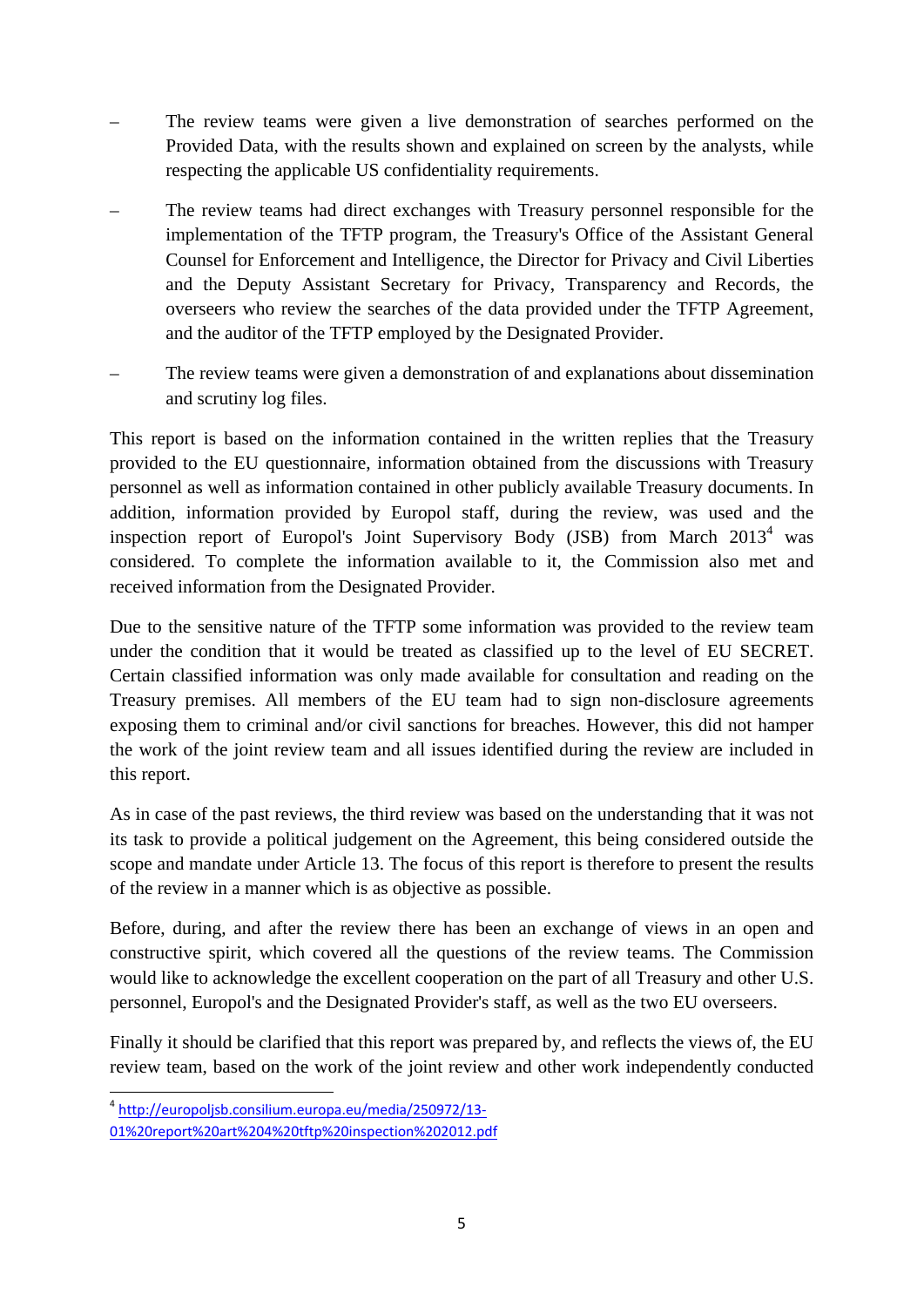on the EU side. However, the modalities for the third review and the procedure for the issuance of this report were agreed with the Treasury, including an opportunity for the latter of prior reading of this report for the purpose of identifying any classified or sensitive information that could not be disclosed to the public.

This report and the recommendations contained herein have been approved by the members of the EU review team.

# <span id="page-5-0"></span>**3. THE OUTCOME OF THE JOINT REVIEW**

# <span id="page-5-1"></span>*3.1. The value of the TFTP Provided Data*

In line with Article 13 (2) of the Agreement, the proportionality of the TFTP Provided Data should be assessed on the basis of the value of such data for the fight against terrorism and its financing. Understanding the ways in which the TFTP-derived information may be used as well as the provision of numerous concrete examples as underlying evidence is the balanced approach for such an assessment.

Since the entry into force of the Agreement and in response to the Commission's requests, the U.S. authorities have become increasingly transparent in sharing information illustrating the value of the TFTP.

During the first joint review, the Treasury provided numerous classified examples of high profile terrorism-related cases where TFTP-derived information had been used. For the second joint review, the Treasury provided an annex containing 15 concrete examples of specific investigations in which TFTP provided key leads to counter-terrorism investigators.

Pursuant to Article 6 (6) of the Agreement, the Commission and the Treasury prepared a joint report regarding the value of the TFTP Provided Data (Joint Value Report)<sup>5</sup>. The Joint Value Report of 27 November 2013 explains how the TFTP has been used and includes many specific examples where the TFTP-derived information has been valuable in counterterrorism investigations in the United States and the EU.

In the course of this review, the Treasury emphasised the importance of the TFTP for global counter-terrorism efforts as a unique instrument to provide timely, accurate and reliable information about activities associated with suspected acts of terrorist planning and financing. The TFTP helps to identify and track terrorists and their support networks.

In addition to the examples provided during the past two reviews and in the Value Report, twelve recent cases included in Annex IIA further demonstrate how the TFTP helped international counter-terrorism efforts. The review team heard from the Treasury analysts how the TFTP information is analysed and was given classified presentations of numerous recent examples of counter-terrorism cases around the world in which TFTP information played a decisive or important role.

<sup>-&</sup>lt;br><sup>5</sup> COM(2013) 843 final of 27.11.2013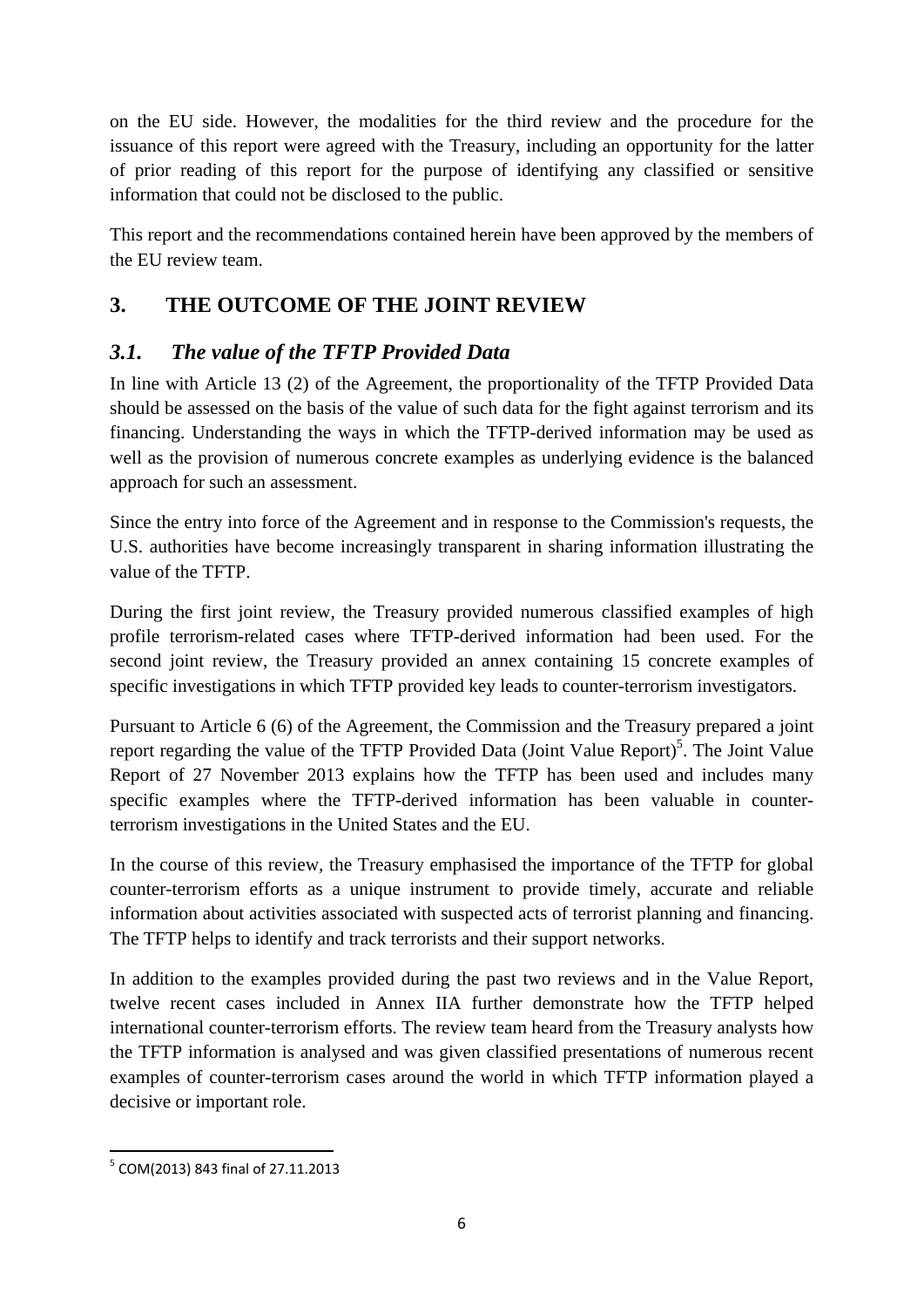The Commission welcomes the efforts of the Treasury to collect, analyse and make available to the review team and to the public examples demonstrating the important value of the TFTP despite the limitations given by the nature of highly sensitive counter-terrorism investigations. *On the basis of the information provided by the Treasury, Europol and EU authorities over the time, the Commission is of the view that the TFTP remains an efficient instrument contributing to the fight against terrorism and its financing in the United States, the EU and elsewhere.* 

# <span id="page-6-0"></span>*3.2. The EU benefiting from TFTP data*

 $\overline{\phantom{a}}$ 

Reciprocity is a basic principle underlying the Agreement and two provisions (Articles 9 and 10) are the basis for Member States as well as, where appropriate, Europol and Eurojust to benefit from TFTP data.

Pursuant to Article 9, the Treasury shall ensure the availability to law enforcement, public security, or counter-terrorism authorities of concerned Member States, and, as appropriate, to Europol and Eurojust, of information obtained through the TFTP. Article 10 stipulates that a law enforcement, public security, or counter-terrorism authority of a Member State, or Europol or Eurojust, may request a search for relevant information obtained through the TFTP from the US if it determines that there is reason to believe that a person or entity has a nexus to terrorism or its financing. There is no legal obligation for the Treasury and Member States to channel Article 9 and 10 TFTP-derived information and requests through Europol. The review team noted that while Europol was involved in all Member States' requests under Article 10, the provision of spontaneous information under Article 9 was, in most cases, made directly to Member States authorities.

The use of this mechanism by Member States and the EU has increased since the initial phase of the implementation of the Agreement. There were fifteen requests from Member States and the EU received by the Treasury under Article 10 during the six-month period covered by the first review report. During the twenty months covered by the second review Member States and the EU submitted 94 requests to the Treasury. 70 requests were received by the Treasury during the seventeen months covered by this review. Europol has initiated in total 31 Article 10 requests since the beginning of the Agreement, of which 17 were during the current review period. There were no new requests by Eurojust covered by this review.

The number of leads generated by the TFTP in response to Article 10 requests has increased significantly. During the review period there were 3,929 leads contained in the  $41<sup>6</sup>$  responses provided to Member States and Europol as compared to 606 leads contained in the 57 responses provided to Member States and Europol during the period of the second review.

 $<sup>6</sup>$  The Treasury responded to all 70 requests received from Member States and the EU during the review period.</sup> Of these requests, 29 searches were returned without results. Such responses may provide valuable information to a counter-terrorism investigator, including that the target may not be using the formal financial system to conduct transactions or that the target is no longer conducting transactions using a particular financial service provider.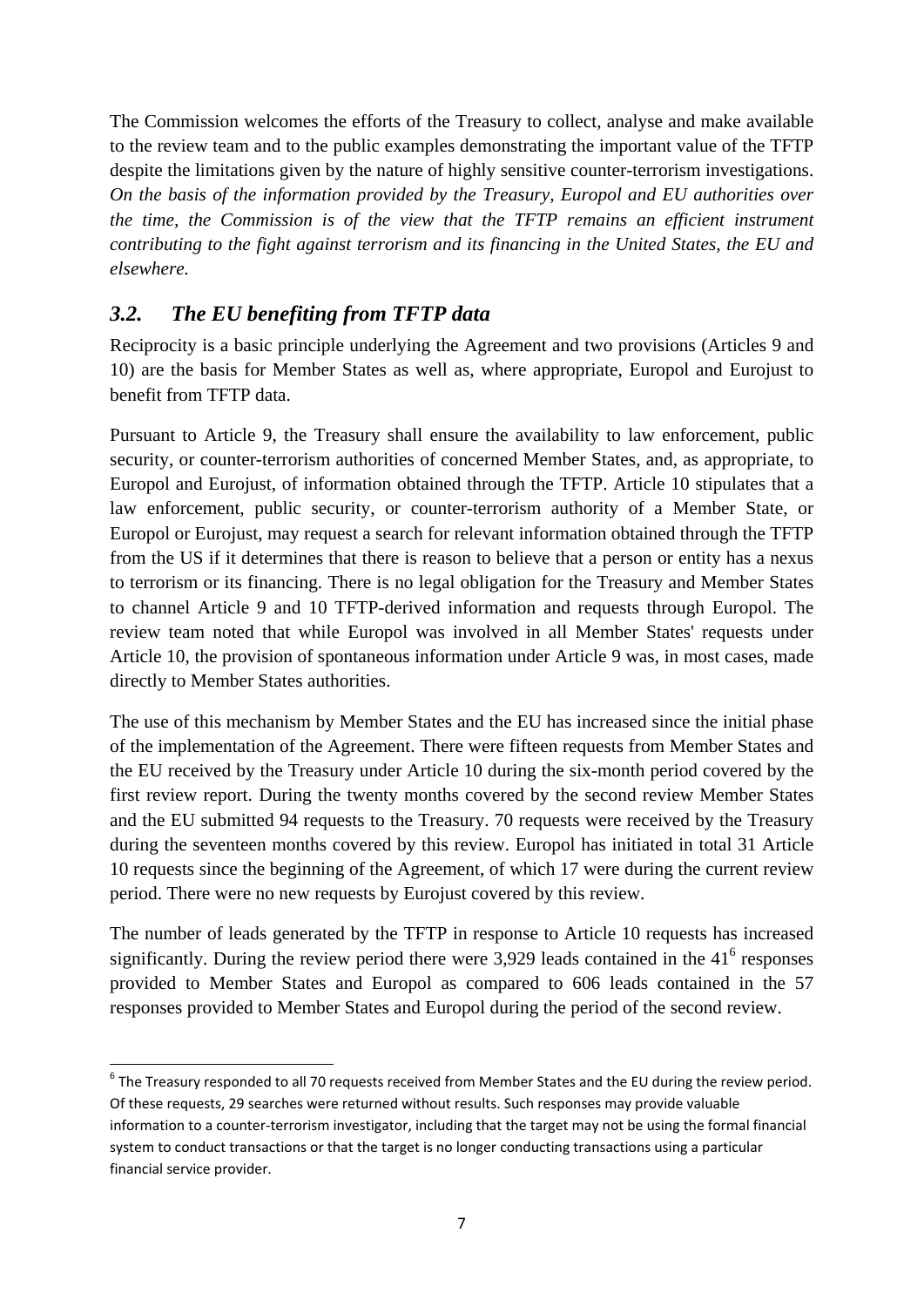Annex IIA also includes examples of terrorism-related investigations by European authorities. During the review period the TFTP provided leads relating to numerous terrorist suspects, including foreign fighters travelling to or returning from Syria and the support networks facilitating or funding their movements and training.

As a written contribution for the review, Europol provided two recent cases in which it received valuable TFTP-derived information in response to its Article 10 requests.

In 2013, Europol's TFTP team initiated an Article 10 request regarding several money transactions suspected of being part of the financing of the Liberation Tigers of Tamil Eelam (LTTE). The financial leads retrieved were considered to be current and corroborated available information. Furthermore, the leads generated previously unknown information (foreign bank accounts and contact information) and previously unknown individuals as well as suspects. The 91 financial leads retrieved were shared with 6 Member States and a third state. The two main suspects were arrested on 18 March 2013.

In an additional case, the initial trigger for using the TFTP was provided by investigations in several EU Member States and the US which had shown that a company and its subsidiaries as well as associated business structures were key actors and facilitators of a money laundering and terrorist financing scheme, involving a number of members and supporters of Hezbollah's military wing. Through the TFTP, it was possible to track down the financing streams. Overall, Article 10 searches in this case resulted in over 700 financial intelligence leads, with a combined value of over €46 million. Close to 300 leads were related to European countries. In March 2014, Europol hosted various law enforcement officials from several Member States and a third country to discuss the TFTP leads obtained. Discussion focused on how law enforcement can use TFTP leads to investigate the illicit activities of Hezbollah's military wing.

Throughout the implementation of the Agreement, Europol has played an active role in raising the awareness of the possibilities available under the TFTP by promoting the reciprocity provisions through dedicated campaigns in Member States. In June 2014, Europol organised a practitioners meeting with the aim of maximising the use of the TFTP, both in the interests of the US authorities and of Member States.

Pursuant to Article 9, U.S. investigators supplied 55 TFTP-derived reports consisting of 1,492 leads during this review period. This figure includes both the information provided to/through Europol and directly to Member States' authorities. Usually the information provided directly would be shared in the context of an investigation of a counter-terrorism case of mutual concern for the U.S. and a Member State.

During the review, the Treasury explained that the U.S. authorities often lack feedback on the usefulness of the TFTP leads supplied to Member States under Articles 10 and 9 of the Agreement. Such information would help to understand Member States' needs better, the desirability of a follow-up of cases and would further improve the future provision of TFTP leads. *The Commission proposes that Member States consider providing regular feedback on*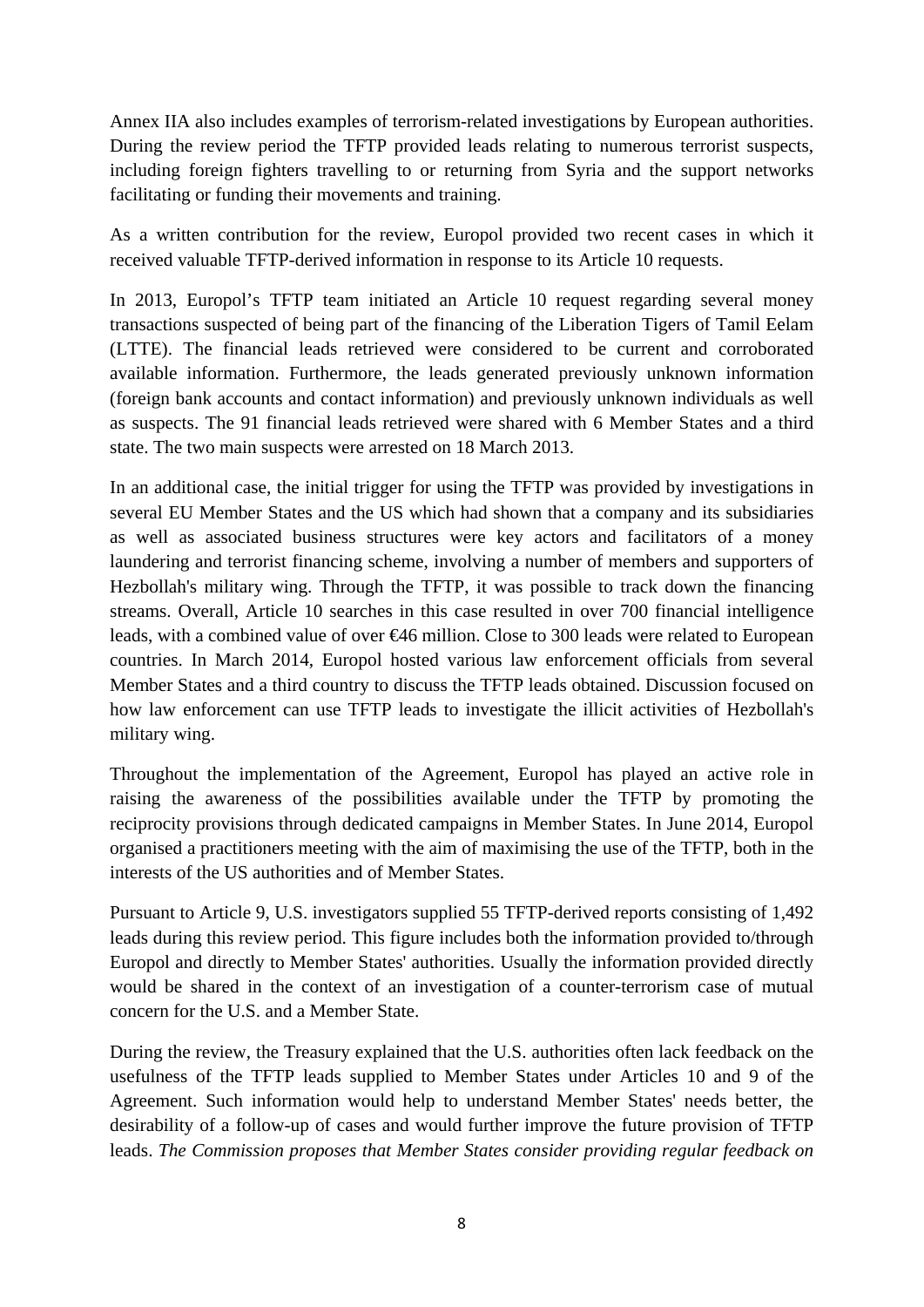*the TFTP data received from the Treasury, which could further improve the quality and the quantity of information exchanged under Articles 9 and 10 of the Agreement.* 

### **EU Terrorist Finance Tracking System (EU TFTS)**

Article 2 of the Council Decision on the conclusion of the Agreement invited the Commission to submit, within one year of the date of entry into force of the Agreement, a legal and technical framework for the extraction of data on EU territory and, within three years of the date of entry into force of the Agreement, to present a progress report on the development of an equivalent EU system. Article 11 of the Agreement states that during the course of the Agreement, the Commission will carry out a study into the possible introduction of an equivalent EU system allowing for a more targeted transfer of data.

The Commission's Communication on the European Terrorist Finance Tracking Programme of 27 November  $2013<sup>7</sup>$  builds on the study contracted in 2010, the Commission Communication of 13 July  $2011<sup>8</sup>$  and on the Commission's own Impact Assessment of the options for an EU TFTS with regard to their necessity, proportionality, cost-effectiveness and respect of fundamental rights. As a result of this assessment the Commission concluded that at this stage the case to present a proposal for an EU TFTS was not clearly demonstrated and asked for the views of the European Parliament and the Council on its conclusion.

In the absence of an EU TFTS, the reciprocity dimension of the TFTP becomes even more important. *The Commission suggests that Europol continues its efforts to actively promote the awareness of the TFTP and supports Member States seeking its advice and experience in devising Article 10 Requests. The Commission also encourages Member States to exploit to the full the possibilities available under the TFTP.*

The Commission acknowledges that the close cooperation between the US authorities, Europol and EU counter-terrorism authorities in assessing and communicating on terrorismrelated threats bring assurances that the threat from the EU perspective is also addressed when defining the U.S. requests as described in 3.4 below. Such cooperation should remain clearly distinct from the verification role of Europol under Article 4 of the Agreement.

### <span id="page-8-0"></span>*3.3. TFTP Provided Data accessed*

Article 13 of the Agreement stipulates that the review should have a particular regard to, inter alia, the number of financial payment messages accessed.

As explained in Annex II and during the review, on the one hand, the same financial payment messages may respond to multiple searches needed in one or more investigations, while on the other hand, there are searches that return no results. Searches that yield multiple results may allow analysts to determine from the search results whether individual messages should be viewed, and thereby accessed, or whether they need not be accessed. The overwhelming majority of messages that are accessed will never be disseminated; most will be viewed for a

 7 COM(2013) 842 final of 27.11.2013

<sup>8</sup> COM(2011) 429 final of 13.7.2011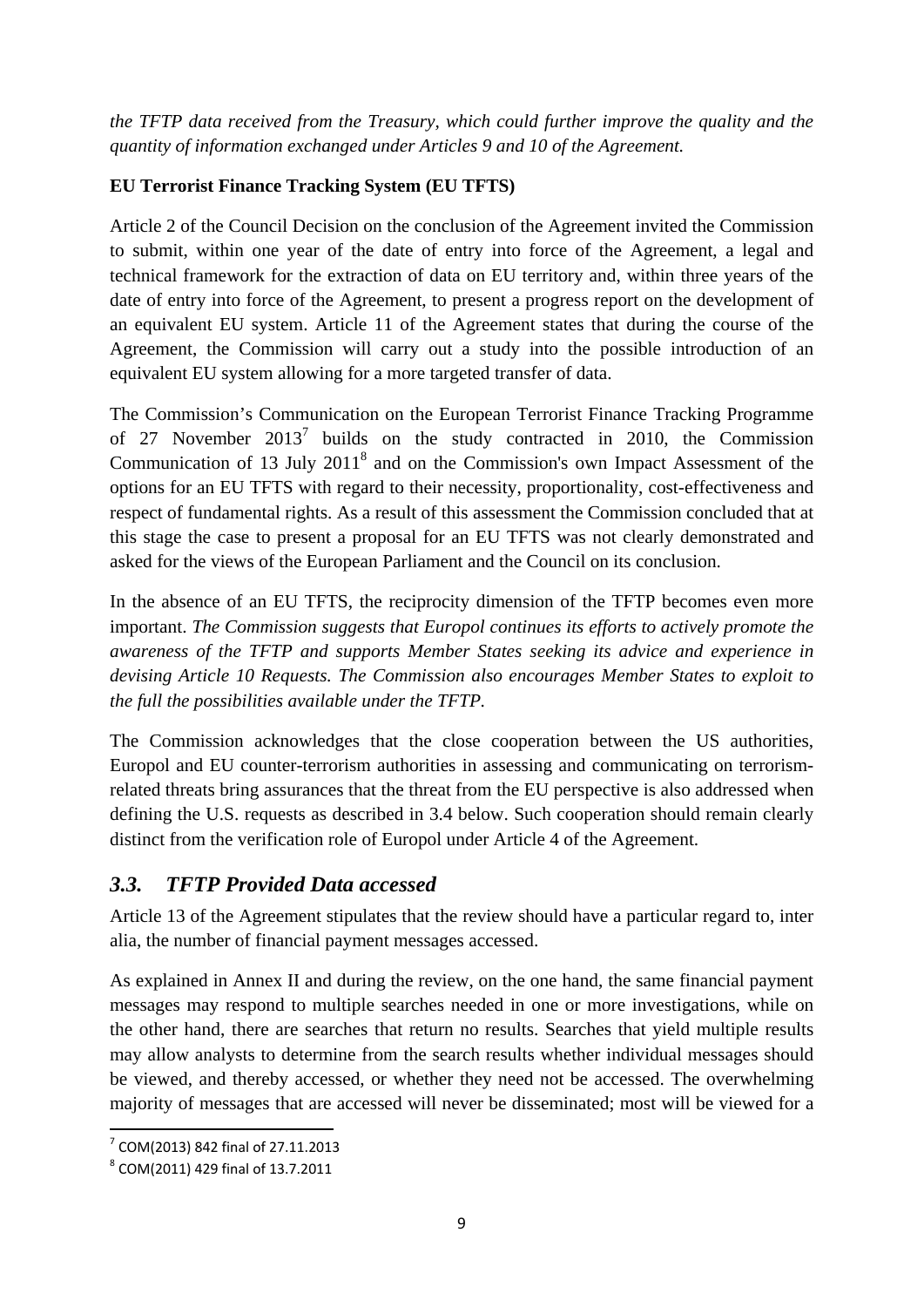few seconds to determine their value and then closed, with no further action or dissemination. For these reasons, the most realistic and pragmatic way to measure the actual usage of TFTP data is to consider the number of searches run on the data.

During the review period, TFTP analysts conducted 22,838 searches of the TFTP, for an average of 1,343 searches per month as compared to 1,590 searches per month in the previous reporting period. This number includes searches involving data stored in and obtained from the United States, as well as data stored in and obtained from the EU pursuant to the Agreement. This number includes searches of financial payment messages from financial institutions around the world, most of which involve neither the EU nor its residents.

The Treasury maintains its view that disclosure of overly detailed information on data volumes would in fact provide indications as to the message types and geographical regions sought (in combination with other publicly available information) and would have the effect that terrorists would try to avoid such message types in those regions. It is not an obligation, under the Agreement, for the U.S. side to provide information on the volume of financial messages transferred under the Agreement.

As in the past, the Treasury agreed to provide trends giving some indications on the actual overall amount of data transferred without compromising the effectiveness of the TFTP. According to the information shared by the Treasury, the trend of the number of financial messages received from the Designated Provider has been slightly higher over the course of the 17 months of the review period. The increase was primarily the result of an increase in the volume of the message types responsive to the requests transiting the Designated Provider's system.

# <span id="page-9-0"></span>*3.4. Requests to obtain data from the Designated Provider – the role of Europol*

The Agreement gives an important role to Europol, which is responsible for receiving a copy of data requests, along with any supplemental documentation, and verifying that these U.S. requests for data comply with conditions specified in Article 4 of the Agreement, including that they must be tailored as narrowly as possible in order to minimise the volume of data requested. Once Europol confirms that the request complies with the stated conditions, the data provider is authorised and required to provide the data to the Treasury. Europol does not have direct access to the data submitted by the data provider to the Treasury and does not perform searches on the TFTP data.

The requests under Article 4 were received, on average, every month, and covered a period of four weeks. During the period under review, Europol received eighteen requests from the Treasury. The statistical information provided by Europol to the review team is attached as Annex III.

Given that the supporting documentation for Article 4 requests has continuously developed further from a quantitative and qualitative perspective, much of it in response to requests from Europol and the following up of recommendations made to Europol by the JSB, during the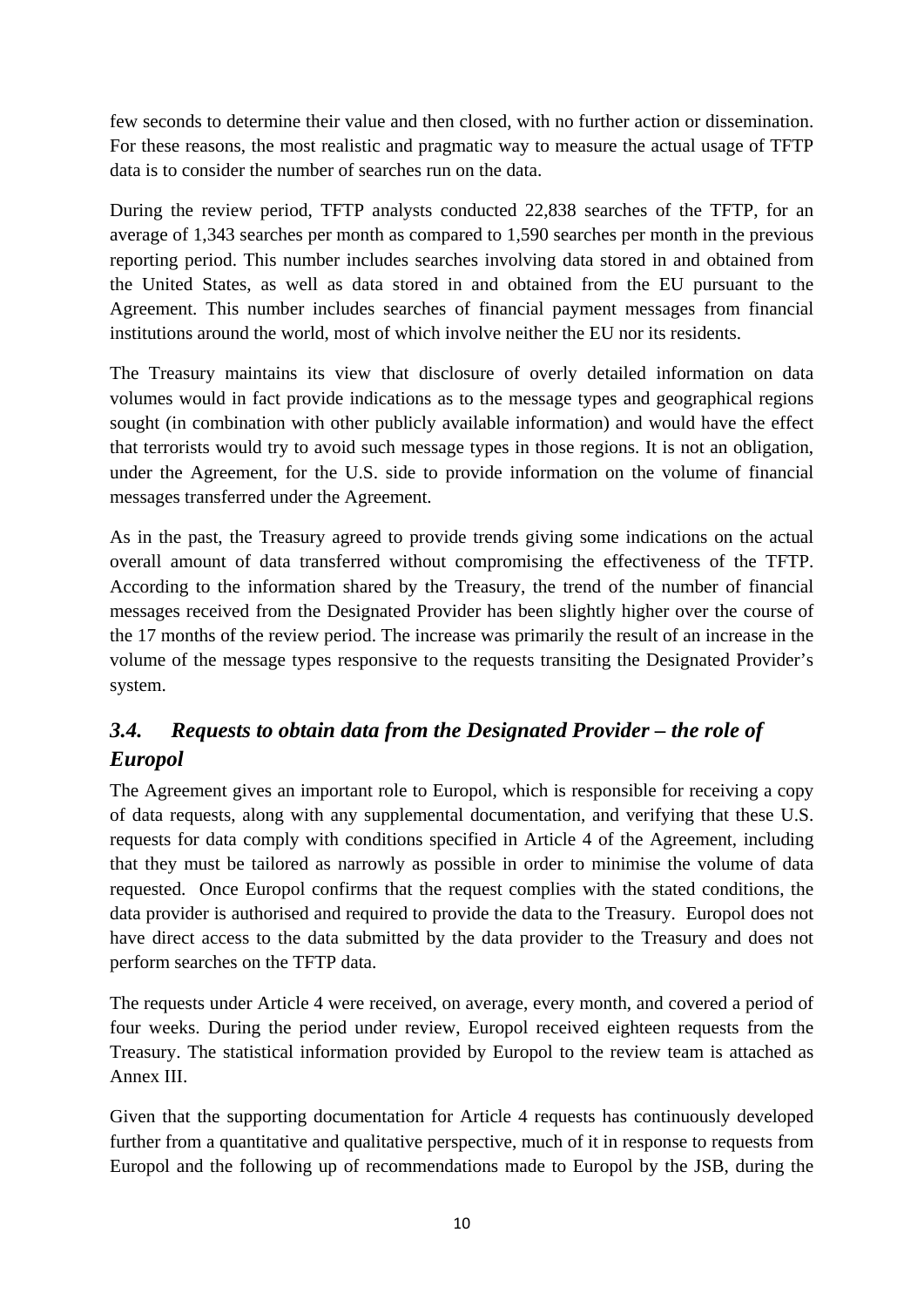review period, Europol was not required to ask for supplemental information in order to complete its verification under Article 4 of the EU-US TFTP Agreement. Europol issued a delay notification to the Designated Provider on one occasion because the verification process was expected to take longer than two working days.

In addition to information received both orally and in writing from the Treasury and Europol, the review team examined two Article 4 requests' classified supporting documentation and on that basis discussed with the Treasury the procedures for the preparation and handling of their requests and scope.

The process for preparation, verification and validation of Article 4 requests by the Treasury remained the same as in the previous review. Taking into consideration the most recent terrorist threats and vulnerabilities, counter-terrorism analysts assess the scope of the request and update the supplemental documentation for Europol to include recent specific and concrete examples of terrorist threats and vulnerabilities, as well as the uses of TFTP data and how they relate to the request. Treasury policy staff then provide relevant policy updates and review the documents for accuracy and completeness. Next, the Treasury counsel conducts a thorough legal review to ensure that the request, including the supplemental documents, complies with the criteria of Article 4. Finally, the Director of the Treasury's Office of Foreign Assets Control reviews the documents and confirms that the Article 4 standards are satisfied and that the request reflects current counter-terrorism reports and analyses.

Article 4 requests take into account the results of the Treasury's regular evaluation of the extracted data received and the utility and necessity of the data for counter-terrorism purposes. A large-scale audit and analysis of the extracted data is conducted every year, analysing on a quantitative and qualitative basis the types of data most relevant to counterterrorism investigations, and the geographic regions where the terrorist threat is particularly high or most relevant or susceptible to relevant terrorist activity.

The audit and analysis occurs in several stages. First, a comprehensive electronic assessment of the extracted data is conducted to determine the message types and geographic regions that are the most and least responsive to TFTP searches. Second, those message types and geographic regions that have been the least responsive are scrutinized to determine their qualitative component – namely, whether the relatively few responses returned nevertheless contained high-quality information or were of particular value for the purposes of the prevention, investigation, detection, or prosecution of terrorism or its financing. Third, those message types and/or geographic regions that, from a quantitative or qualitative standpoint at the time of the evaluation, do not appear necessary to combat terrorism or its financing are removed from the Article 4 request.

The Treasury conducted two such large-scale evaluations during the review period, concluding in October 2012 and December 2013. In October 2012, the Treasury refined and narrowed the message types included in its requests, based on a determination during the Treasury's comprehensive annual audit and analysis that particular message type(s) did not provide sufficient value to counter-terrorism investigations at that time. The Treasury completed a subsequent comprehensive annual audit and analysis in December 2013, in which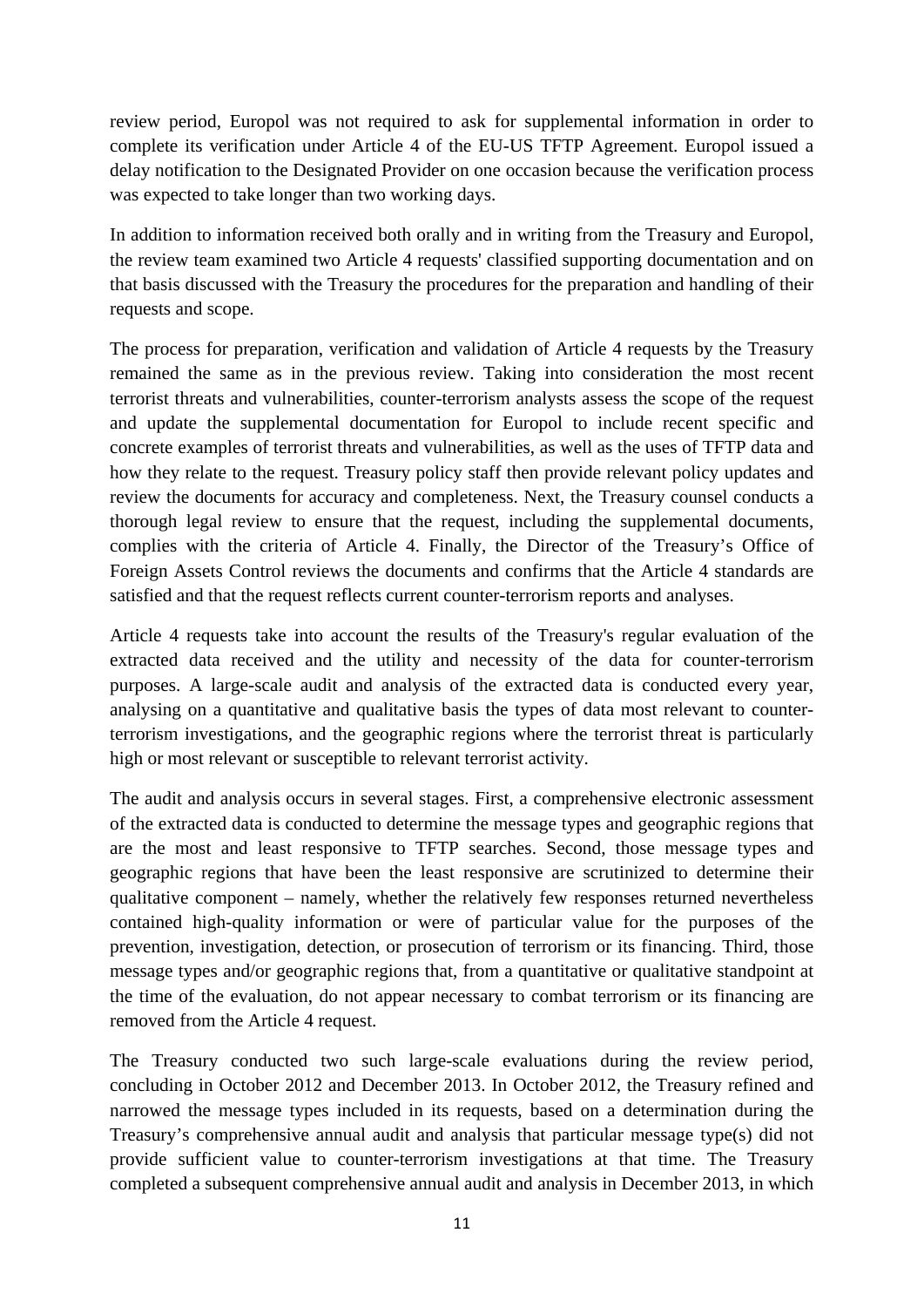the Treasury determined all of the message types included in its requests at the time to be necessary for the purpose of the prevention, investigation, detection, or prosecution of terrorism or terrorist financing.

The Treasury modified the geographic regions responsive to its requests three times during the review period as a result of evolving threat data (each time slightly expanding the geographic regions responsive to the request).

Europol outlined its well established verification process under Article 4 of the Agreement to the review team, which also includes obtaining advice from its Data Protection Officer. The assessment of security needs and operational considerations, on which the requests are based and against which the requirement for requests to be tailored as narrowly as possible is examined, remains core for an efficient verification. Europol, as a law enforcement agency, has the necessary knowledge and ability to cover these aspects.

The Commission acknowledges the benefits of the close cooperation between the US authorities, Europol and EU counter-terrorism authorities in assessing and communicating on terrorism-related threats. It is important that such cooperation, *while* certainly desirable and beneficial, remains distinct from Europol's verification role under Article 4 of the Agreement.

The review team considered the JSB Report of 18 March 2013 noting the clear improvements in content, relevance, accuracy, accountability and readability of the Treasury's requests. The report states that Europol implements its task under the terms of the Agreement to the best of its abilities, in line with the JSB's recommendations.

The review team received information from the Designated Provider on the security measures put in place in order to ensure the protection of data that is subject to the Agreement. The Designated Provider also confirmed that it had not encountered any issues in relation to the transfer of data under the Agreement.

Both Europol and the Treasury explained that no SEPA data has been requested or transmitted, which was also confirmed by the Designated Provider.

*Based on the explanations and information provided by Europol and the Treasury during the review, and also from the Designated Provider, it can be concluded that Europol is fully accomplishing its tasks pursuant to Article 4.* 

### **Request for public access – Involvement of the European Ombudsman**

In the reporting period, following Europol's decision not to grant public access to the classified part of the second inspection report of the JSB on Europol's handling of Article 4 requests (from 2012), a member of the European Parliament (EP) lodged a complaint with the European Ombudsman in 2013. Europol provided its observations to the European Ombudsman, including Europol's views on the case which are releasable to the complainant.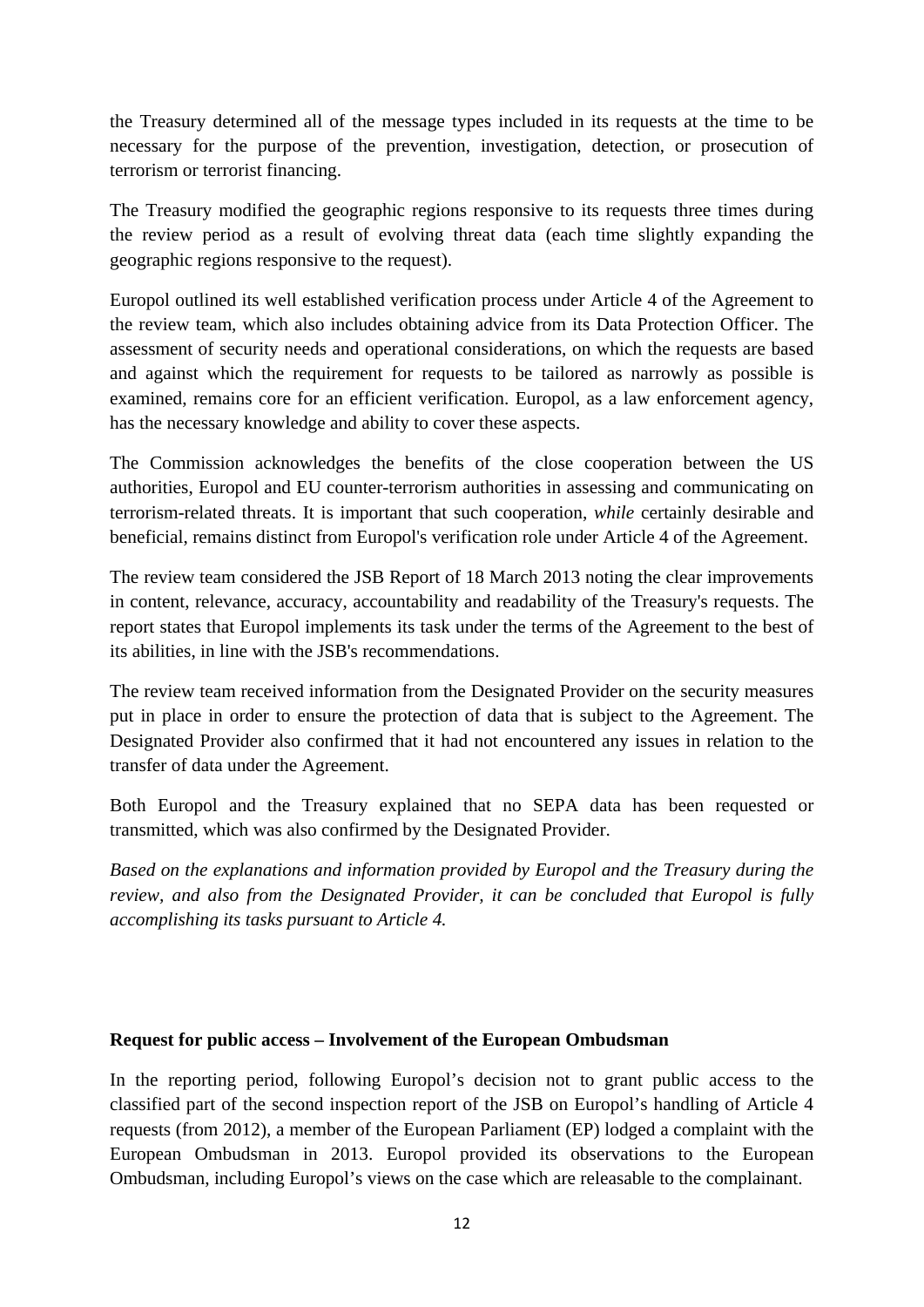Europol informed the Commission that it is confident that the public access request was assessed in accordance with the applicable regulatory framework in a diligent manner, in consultation with the US authorities (as data originator of the underlying classified information). The complainant's original application, as well as the confirmatory application for public access, were given thorough consideration. Accordingly, from Europol's perspective, there were no grounds to deviate from the original decision on the basis of the complaint, i.e. to uphold the decision to deny public access. In its reply to the Ombudsman Europol explained, contrary to the assumption expressed by the complainant, that the JSB did not agree to publish the classified part of the second inspection report, given that the JSB proposed to release the classified part of the inspection report to the LIBE Committee through 'restricted access', not to publish it (public access). Europol also highlighted to the Ombudsman that legal requirements and practical modalities for access by the European Parliament to classified information processed by Europol are not in force.

Europol informed the Commission that it expects the deliberations on the case by the European Ombudsman in the course of 2014.

## <span id="page-12-0"></span>*3.5. Monitoring safeguards and controls – the role of overseers*

Article 5 provides for safeguards to ensure that the provided data is only accessed in cases where there is a clear nexus to terrorism or its financing, and where the search of the data is narrowly tailored. The Treasury is responsible for ensuring that the Provided Data is only processed in accordance with the Agreement. These safeguards are intended to ensure that only the data responsive to specific and justified searches on the subjects with a nexus to terrorism and its financing is actually accessed. This means in practice that while all data provided pursuant to Article 4 is searched, only a small proportion of the data is actually viewed and accessed. Therefore the data of persons not retrieved in a specific counterterrorism search will not be accessed and the fact that the data was transferred to the U.S. authorities will thus not produce any effect on these persons.

The review team verified that the safeguards described in Article 5 have been put in place and function as intended. To this end, the review team also checked a representative sample of searches selected in advance of the review and found no instances of non-compliance with the provisions of the Agreement. In addition, the review team specifically looked at the functioning of the oversight mechanism described in Article 12.

Technical provisions have been put in place which aim at ensuring that no search can take place without the entry of information on the terrorism nexus of the search. The Commission is satisfied that data is processed exclusively for the purpose of preventing, investigating, detecting or prosecuting terrorism or its financing (Article 5 (2)).

The review team saw a practical demonstration of a search at the Treasury. The analysts operating the searches demonstrated that specific measures have been taken with the objective that the searches are tailored as narrowly as possible by meeting both operational and data protection considerations. The Treasury highlighted the fact that the operational effectiveness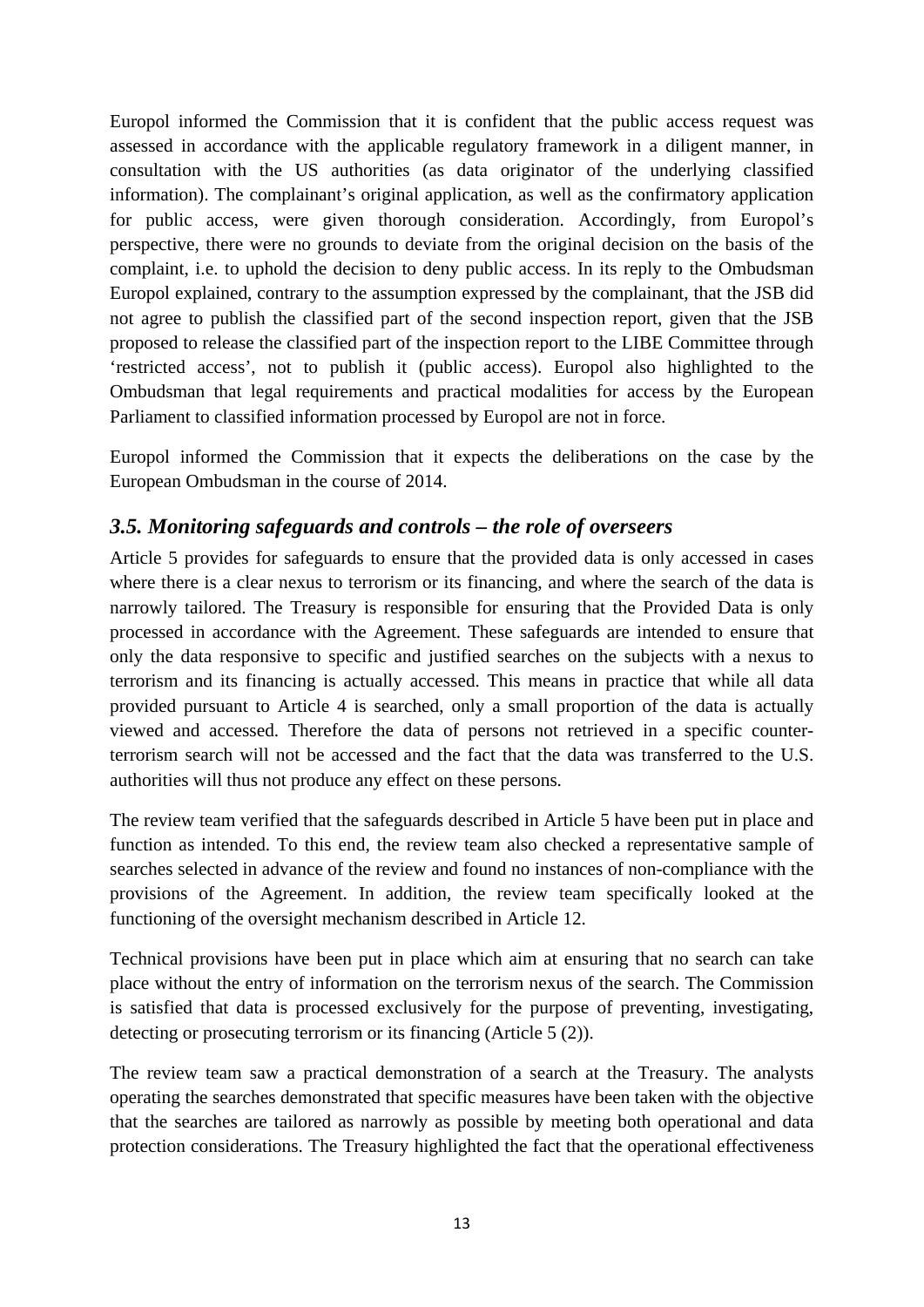of the system would be reduced by searches which are not narrowly tailored, since these would return too many results and thus too much irrelevant data.

The respect of these safeguards is ensured through the work of independent overseers, as referred to in Article 12.

The review team had the opportunity to speak to both the Designated Provider's and the EU's overseers. The second overseer appointed by the EU became fully operational in the course of the review period. The review team was informed that the overseers verify all the searches performed on the provided data. In accordance with the provisions of the Agreement, they have the possibility to review in real time and retroactively all searches made of the Provided Data, to request additional information to justify the terrorism nexus of these searches, and the authority to block any or all searches that appear to be in breach of the safeguards laid down in Article 5.

The overseers confirmed that they had made full use of these powers: all overseers, including the overseers appointed by the EU, had had requested additional information on an on-going basis and also blocked searches. The overseers performed real-time and retrospective reviews. It was confirmed to the review team that, even in cases of retrospective review, the Treasury does not disseminate any data before notification by the overseers.

During the review period the overseers verified all 22,838 searches conducted by the analysts, queried 621 searches and blocked 30 searches, the search terms of which were considered to be too broad. The overseers verified the vast majority of the searches as they occurred and all of the searches, including those reviewed as they occurred, within one working day.

The overseers work in a complementary way by supporting each other in order to accomplish their tasks. The fact that a search has been selected for scrutiny by one of the overseers is visible to the other overseers, who would generally not select the same search in order to avoid the duplication and maximize the efficiency of the oversight. For this reason the information about the searches queried and blocked by the overseers was provided as a total figure in Annex II.

During the consultations conducted under Article 19 of the Agreement in 2013 (see 3.11. below), the Commission and the Treasury agreed to intensify efforts to keep the implementation of the Agreement under close scrutiny. In this context they agreed on measures further supporting the role of the EU overseers.

The EU overseers now have the opportunity to:

- discuss general developments, day to day cooperation and any operational matters relating to the TFTP during the quarterly meetings with the management of the Treasury;
- receive monthly threat briefings on terrorist financing methods, techniques and operations relevant to the TFTP in order to have up-to-date knowledge useful for the fulfilment of their function;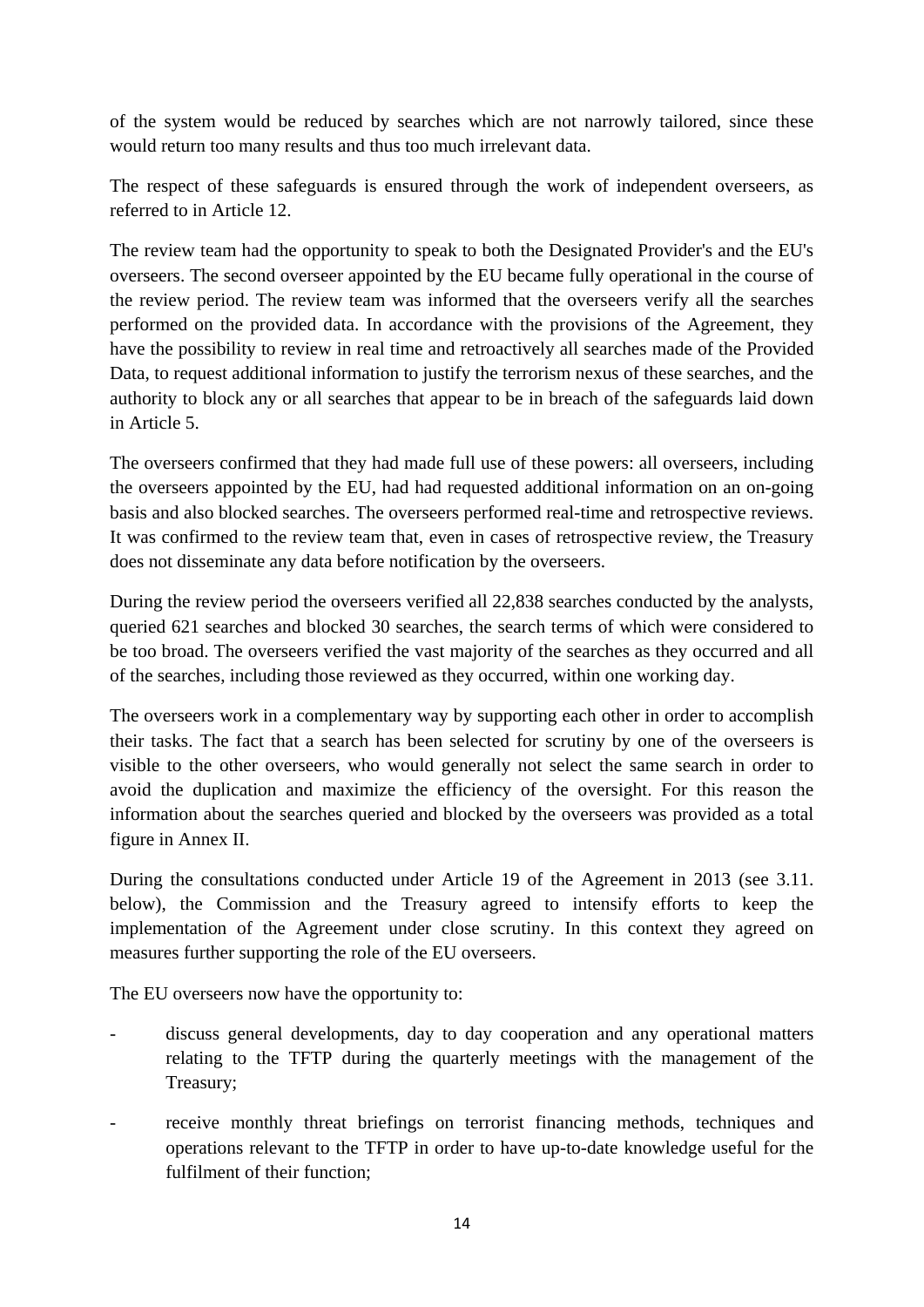- discuss the results of the Designated Provider's oversight and audit functions during the quarterly and ad-hoc meetings.

*The Commission is satisfied that the oversight mechanism is functioning smoothly and is effective in ensuring that the processing of data complies with the conditions laid down in Article 5 of the Agreement.* 

## <span id="page-14-0"></span>*3.6. Data security and integrity – independent audit*

The review team visited the location where TFTP-related searches are carried out and data is handled. In addition, questions related to this issue in the questionnaire – as well as those raised orally in the course of the on-site visit – were replied to comprehensively and convincingly by the Treasury.

The review team had the opportunity to speak to a representative of the Designated Provider responsible for auditing procedures to test data security and integrity which give additional assurances as to the compliance of the TFTP with the provisions of the Agreement. He provided a detailed presentation and replied to all subsequent questions raised by the team.

Based on all this, the Commission considers the measures taken to ensure data security and integrity as commendable. The various presentations to the joint review team demonstrate that utmost care has been and is being taken by the US authorities to ensure that the data is held in a secure physical environment; that access to the data is limited to authorised analysts investigating terrorism or its financing and to persons involved in the technical support, management, and oversight of the TFTP; that the data is not interconnected with any other database; and that the Provided Data shall not and even cannot be subject to any manipulation, alteration or addition as the Designated Provider or the issuing bank would be the only ones having the actual capability to do so. In addition, no copies of the Provided Data can be made, other than for recovery back-up purposes.

The independent auditors' representative, who monitors the implementation of these safeguards on a daily basis, confirmed that they execute regular security tests related amongst others to application, physical, logistical, network and database security. They also closely monitor and verify the deletion processes. These auditors report back to the Designated Provider every three months, including on whether there have been any discrepancies or atypical occurrences related to the data traffic.

*Following these thorough explanations, it can be concluded that Article 5 has been implemented appropriately.* 

# <span id="page-14-1"></span>*3.7. Retention and deletion of data*

The review team received detailed explanations on the deletion process and its challenges due to the technical complexity of the system, the need to ensure strict compliance with the Agreement's safeguards and the danger of causing any accidental harm to the functioning of the whole system as well as on data not yet designated for deletion. The deletion process is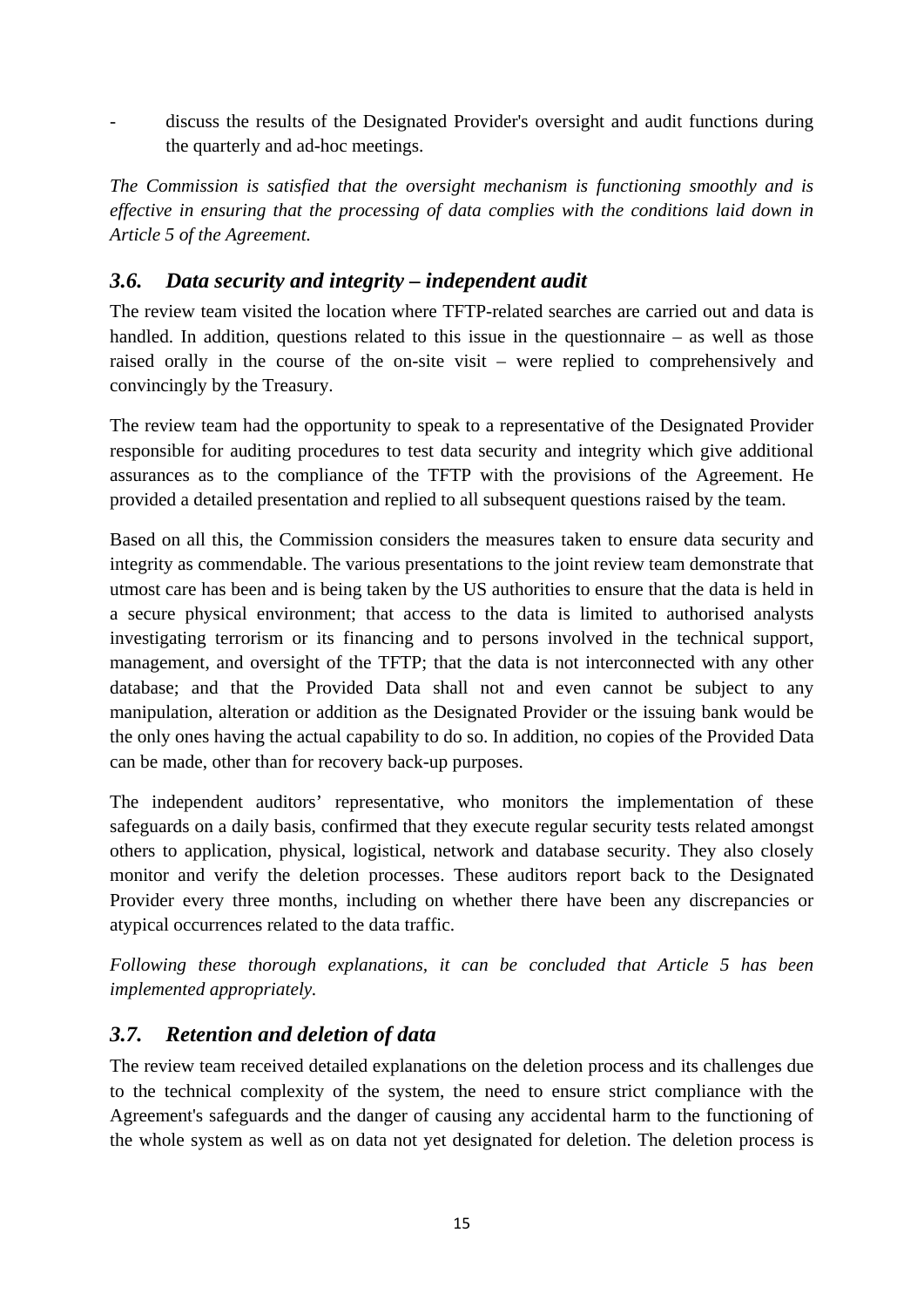closely monitored and verified by the independent auditors' representative. For these reasons this complex deletion exercise cannot be implemented as an automated process.

In order to fully comply with provisions of Article 6 (4) of the Agreement and in response to the recommendation of the second joint review, the Treasury now deletes the data on a semiannual basis in order to ensure that all non-extracted data is deleted at the latest five years from receipt. All non-extracted data received prior to 30 June 2009 had already been deleted at the time of the review, well ahead of the due date.

Article 6 (1) requires that the Treasury should undertake an ongoing and at least annual evaluation to identify non-extracted data that is no longer necessary to combat terrorism or its financing. Where such data is identified, the Treasury should delete it as soon as technologically feasible.

Message types or geographic regions identified by the regular evaluation of the extracted data received described under 3.5. as not appearing necessary to combat terrorism or its financing are not only removed from future Article 4 requests, but also permanently deleted from the retained non-extracted data during the course of a semi-annual deletion process. The Treasury confirmed that this deletion has occurred with respect to all data received in response to message types or geographic regions removed from Article 4 requests.

Article 6 (5) requires the Treasury to undertake an on-going and at least annual evaluation to assess the data retention periods specified in Article 6 (3) and (4) to ensure that they continue to be no longer than necessary to combat terrorism or its financing.

The Treasury assesses the data retention periods as part of the regular evaluation of the extracted data received described under 3.5 which includes investigators' interviews, reviews of counter-terrorism investigations, and an evaluation of current terrorist threats and activity. Based on its results, the Treasury is of the view that the current retention period is appropriate. The Joint Value Report adopted by the Commission on 27 November 2013 concluded that the reduction of the TFTP data retention period to less than five years would result in a significant loss of insights into the funding and operations of terrorist groups.

According to Article 6 (7) the information extracted from the Provided Data, including information shared under Article 7, shall be retained for no longer than necessary for specific investigations or prosecutions for which they are used. The review team discussed with the Treasury the reasonable and efficient implementation of this provision, which does not impose a specific retention period.

The Treasury explained that, with regard to the disseminated information, it notifies law enforcement and intelligence agencies that receive leads derived from the TFTP data to retain them for a period no longer than is necessary for the purpose for which they were shared. Furthermore, counter-terrorism analysts using the TFTP receive training on the safeguards, dissemination, and retention procedures required by the Agreement prior to use of the system. In addition U.S. Government agencies are obliged to develop and implement retention schedules describing the disposal of their records.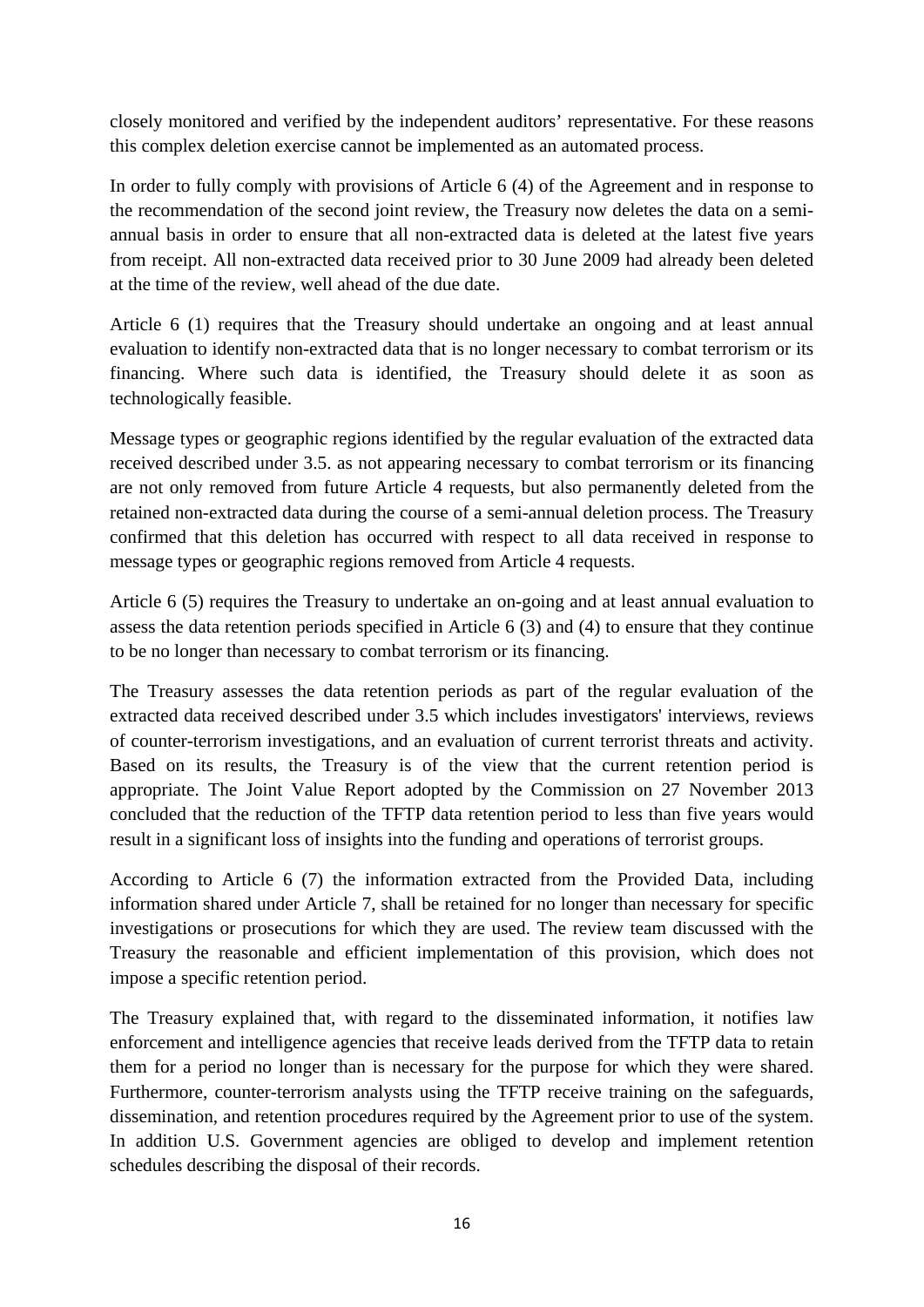As regards the extracted data retained in the TFTP database, the Treasury informed the review team that it assesses the necessity of extracted data in the sense of Article 6 (7) during its regular evaluations described under 3.4*.*, and in relation to, inter alia, ongoing investigations and prosecutions. *In order to ensure that extracted information will be deleted if no longer necessary to retain, the Commission recommends that this aspect is included and specified in the Treasury's instructions for the regular evaluations and continues to be monitored in the future.* 

## <span id="page-16-0"></span>*3.8. Transparency – providing information to the data subject*

As required by Article 14, the Treasury has set up a specific website with information on the Terrorist Finance Tracking Program, to be found at http://www.treasury.gov/tftp. The website also contains a document containing questions and answers about the TFTP, which was last updated in March 2014 (and again in May 2014, following the review period).

Apart from the website, the Treasury also has an e-mail service available, as well as a telephone hotline. The telephone hotline has a special option in the dial menu which leads to more information on the TFTP. The automatic message the individual receives refers to the Treasury website and includes the possibility of leaving a voicemail message. The review team was given a demonstration on how this works in practice. The Treasury confirmed that its personnel will call back the individual, if possible, within 24 hours. During the review period, none of the recorded voicemail messages were related to the TFTP. The Commission welcomes the Treasury's practice of recording voicemail messages as this provides better safeguards for accountability.

The Treasury personnel responded to several emails received in the assigned e-mail account (tftp@treasury.gov) containing questions about the scope of the TFTP.

### <span id="page-16-1"></span>*3.9. Right of access and to rectification, erasure, or blocking*

Upon the entry into force of the Agreement, the Treasury set up procedures for individuals to seek access to their personal data under the TFTP Agreement and to exercise the rights to rectification, erasure or blocking of their personal data under the Agreement. These procedures are described in Annex II and can also be found on the Treasury website. They have to comply with US national law as well as the Agreement.

During the review period, the Commission and the Treasury continued working together and in cooperation with the EU's Article 29 Working Party to establish uniform verification procedures and common templates to be applied by all National Data Protection Authorities (NDPAs) when receiving the requests from EU citizens. These procedures have been agreed upon and put in place as of 1 September 2013. Prior to that the Article 29 Working Party informed all its members and requested that they make the information and the forms available on their respective websites.

### <span id="page-16-2"></span>**3.9.1. Requests for access**

Pursuant to Article 15 (1) of the Agreement, any person has the right to obtain at least a confirmation transmitted through his or her NDPA as to whether that person's data protection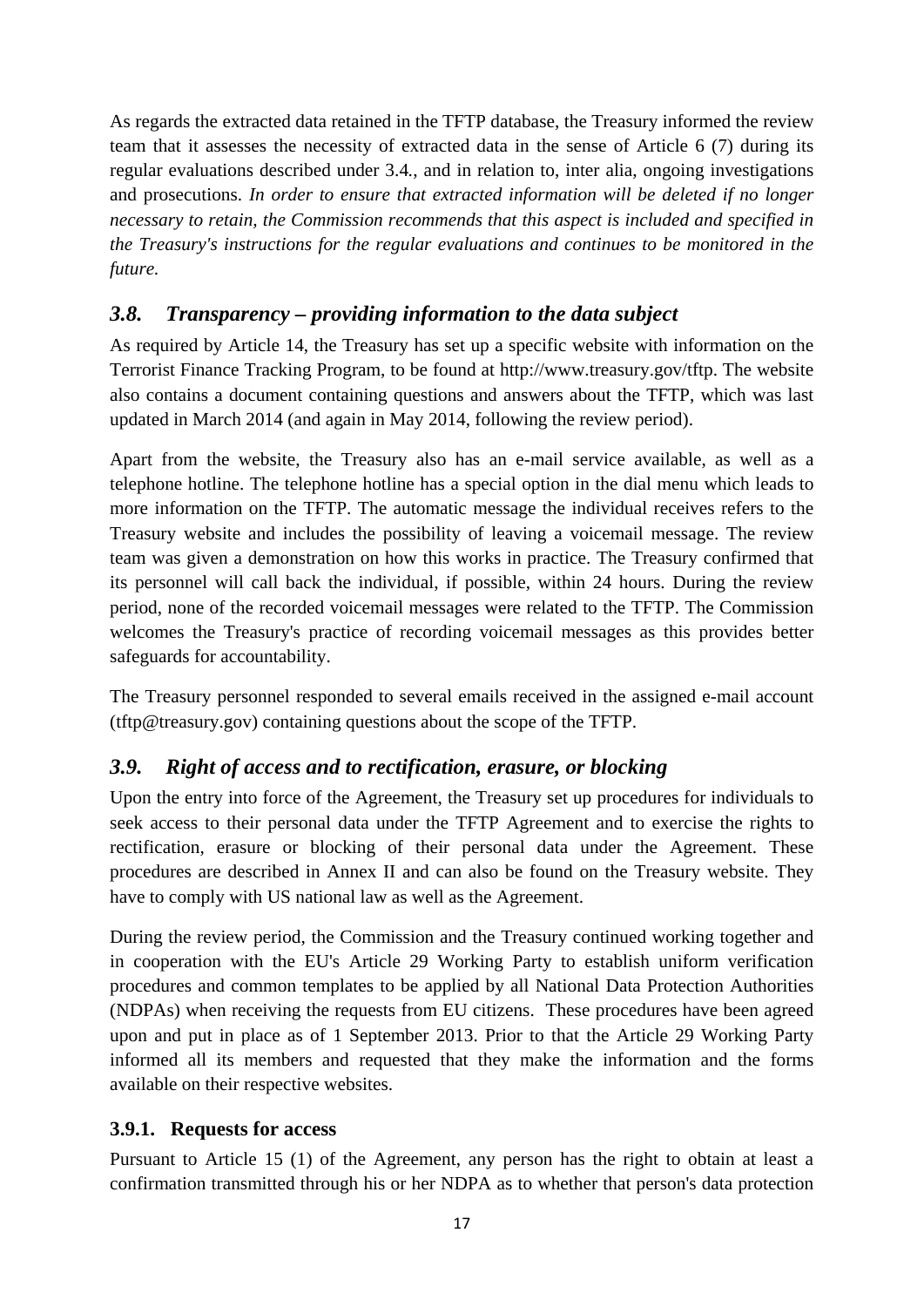rights have been respected in compliance with the Agreement and, in particular, whether any processing of that person's personal data has taken place in breach of this Agreement. This does not provide for the right of persons to receive a confirmation as to whether that person's data has been amongst the TFTP Provided Data. Otherwise, Provided Data not previously accessed in the course of a terrorism-related investigation would have to be accessed, and that would be considered a breach of the purpose limitation provisions of the Agreement.

As of 28 February 2014, the Treasury had received one compliant request, through a European NDPA, in which an individual sought to exercise the provisions described in Article 15 of the Agreement. The Treasury is in the process of responding to this request.

The Treasury also received an email from a European NDPA, through the TFTP email address posted on the Treasury Department's TFTP web page (www.treasury.gov/tftp), stating that an individual is seeking to exercise the provisions described in Article 15 of the Agreement. The Treasury Department responded via email outlining the relevant procedures for the NDPA to submit the request. By the time of the review the Treasury had not yet received this second request.

The Treasury explained to the review team the process and the technical aspects of preparing a responsible and correct response to a request. When verifying whether the data of the requester have been accessed, the Treasury needs to ensure strict compliance with the Agreement's safeguards. During the process monitored and verified by the independent auditors' representative, the Treasury would review all search logs and extracted data in order to respond on whether the requester's data protection rights have been respected in compliance with the Agreement and in particular whether any processing of that person's data has taken place in breach of the Agreement in accordance with Article 15 (1). The review team and the Treasury also discussed how to apply reasonable limitations foreseen in Article 15 (2). *The Commission will continue discussion on the interpretation of Article 15 concerning the right of access in light of the actual responses Treasury will provide in the future.* 

### <span id="page-17-0"></span>**3.9.2. Requests for rectification, erasure, or blocking**

Article 16 (1) provides for the right of any person to seek the rectification, erasure, or blocking of his or her personal data processed by the Treasury pursuant to the Agreement where the data is inaccurate or the processing contravenes the Agreement.

No requests for rectification, erasure or blocking of personal data under the TFTP had been received by the Treasury by the time of the review.

In response to the recommendation of the second review, the Treasury included information about the implications of Article 5 (4) d), which forbids any manipulation, alteration, or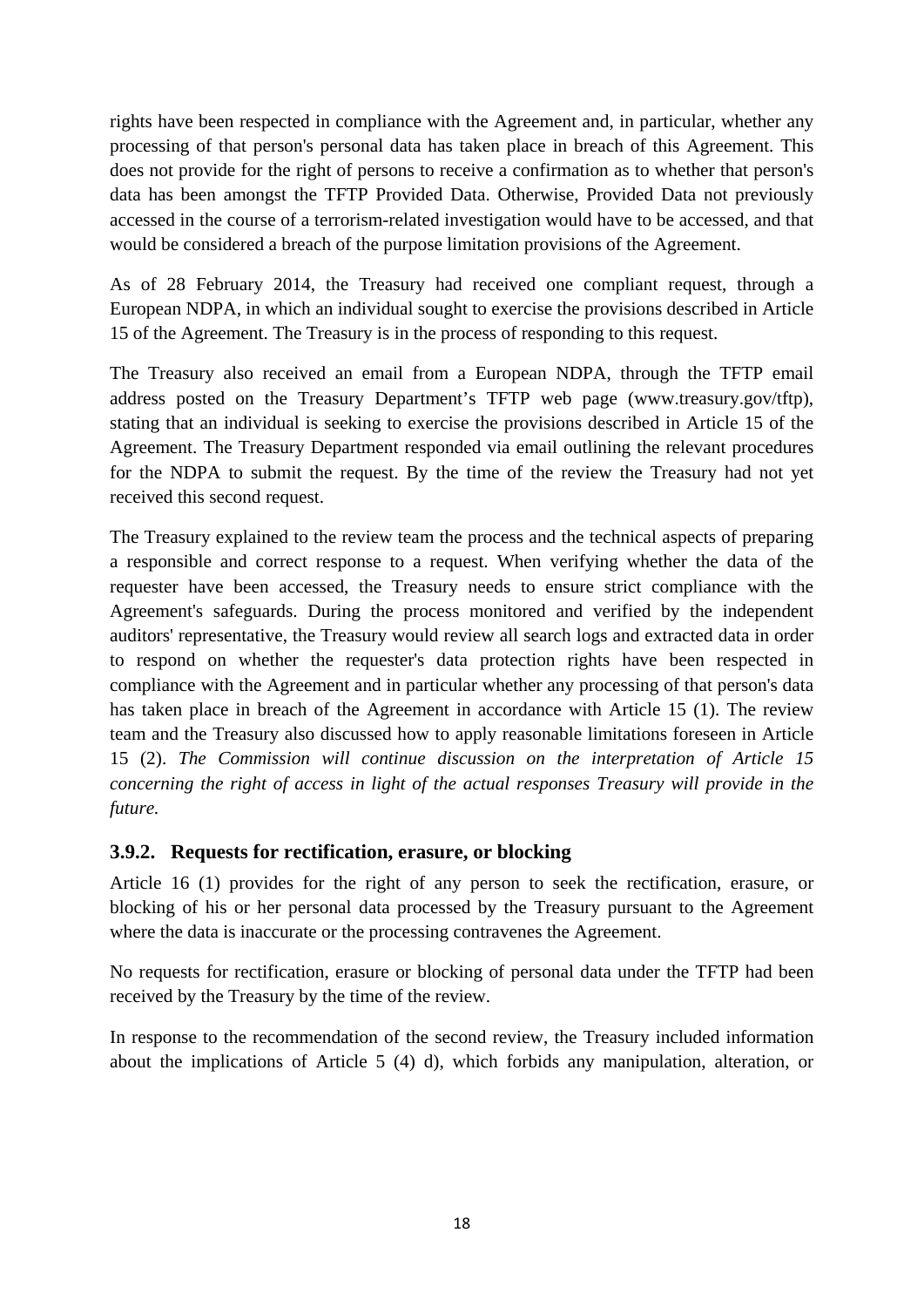addition of the TFTP Provided Data, on the process of rectification in the TFTP questions and answers document published on the Treasury website $9$ .

# <span id="page-18-0"></span>*3.10. Redress*

According to Article 18, individuals have several possibilities for redress, both under European law and under U.S. law. During the review, only the U.S. redress mechanism was discussed. As since the entry into force of the Agreement there has not been any case of a claim for redress addressed to the U.S., the possible options have not been asserted in practice.

The Agreement provides that any person who considers his or her personal data to have been processed in breach of the Agreement may seek effective administrative or judicial redress in accordance with the laws of the EU, its Member States, and the United States, respectively. The United States has agreed that the Treasury should treat all persons equally in the application of its administrative process, regardless of nationality or country of residence.

Subject to Article 20 (1), the Agreement provides for persons, regardless of nationality or country of residence, to have available under U.S. law a process for seeking judicial redress from an adverse administrative action. Relevant statutes for seeking redress from an adverse Treasury administrative action in connection with personal data received pursuant to the Agreement may include the Administrative Procedure Act and the Freedom of Information Act. The Administrative Procedure Act allows persons who have suffered harm as a result of certain U.S. Government agency actions to seek judicial review of such actions. The Freedom of Information Act allows persons to utilize administrative and judicial remedies to seek government records.

According to the Treasury, an EU citizen or resident may seek judicial redress from an adverse administrative action by filing a complaint with a court in an appropriate venue.

# <span id="page-18-1"></span>*3.11. Consultations under Article 19*

In reaction to the 2013 media allegations about the U.S. possibly accessing SWIFT data outside the Agreement, the Commission initiated formal consultations as a framework to assess whether the implementation of the Agreement might have been affected. The U.S. side provided explanations and gave written reassurances that the U.S. government has not, since the entry into force of the Agreement, collected financial payment messages from the Designated Provider in the EU except as authorised by the Agreement. In this context European Commissioner for Home Affairs Cecilia Malmström and U.S. Treasury Under Secretary for Terrorism and Financial Intelligence David Cohen have also agreed to intensify efforts to keep the implementation of the Agreement under close scrutiny over the coming months and in the longer term and agreed on some concrete measures to achieve this,

**<sup>.</sup>** <sup>9</sup> http://www.treasury.gov/resource-center/terrorist-illicit-finance/Terrorist-Finance-Tracking/Documents/tftp\_brochure\_05062014.pdf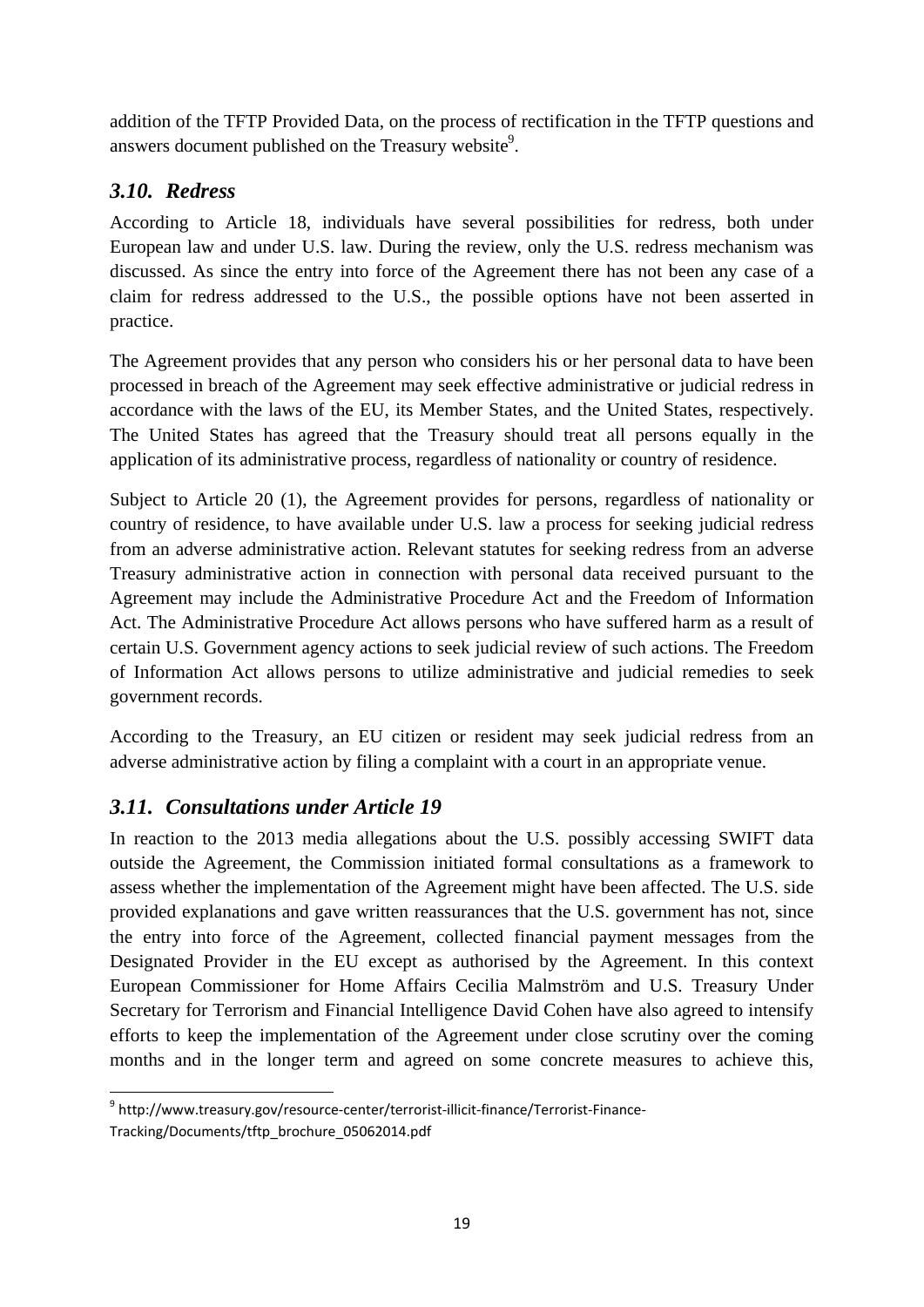including measures further supporting the role of the EU independent overseers and advancing this review to spring  $2014^{10}$ .

During the consultations the Commission also conducted a dialogue with the Designated Provider to determine whether its data has been accessed by the U.S. contrary to the Agreement. Separately, the General Counsel of the Designated Provider was invited by the Committee on Civil Liberties, Justice and Home Affairs (LIBE Committee) of the European Parliament to make a statement to its Inquiry on electronic mass surveillance of EU citizens. More detailed information is provided below.

On 27 November 2013, Commissioner Malmström informed the European Parliament about closing the consultation process, which had not revealed any elements indicating a breach of the Agreement. The results of this review provide further assurances that the Agreement has been properly implemented by the U.S. side.

In reply to the specific question of the EU review team (question 12 in Annex II), the Treasury confirmed the validity of the assurances given during the consultations. It stated that since the TFTP Agreement entered into force in August 2010, the U.S. Government – including all departments and agencies – has not collected financial payment messages from the Designated Provider in the European Union, except as authorized by the TFTP Agreement. The Treasury also stated that, during that time, the U.S. Government has not served any subpoenas on the Designated Provider in the EU or on the Designated Provider in the United States requesting the production of data stored in the EU, except as authorized by Article 4 of the TFTP Agreement. The Treasury also confirmed that the United States has remained and intends to remain in full compliance with all of its commitments under the TFTP Agreement.

At the end of 2013 the Dutch and the Belgian data protection authorities opened an investigation into the security of financial messaging data at the Designated Provider, partially following reports in international media that foreign intelligence services allegedly had unlawful access to financial messaging data at the Designated Provider. On 8 May 2014 the two data protection authorities concluded that during their investigation into the security of the computer networks of the Designated Provider, they did not find any violations of legal security requirements. The investigating data protection authorities also had no indications that third parties have had or could have had unlawful access to financial messaging data related to European citizens<sup>11</sup>.

### **Statement by the Designated Provider on its security protection**

On 24 September, the General Counsel of the Designated Provider informed the Inquiry on electronic mass surveillance of EU citizens of the LIBE Committee that the Company had no

**.** 

<sup>&</sup>lt;sup>10</sup> http://europa.eu/rapid/press-release\_IP-13-1160\_en.htm

<sup>&</sup>lt;sup>11</sup> [http://www.dutchdpa.nl/Pages](http://www.dutchdpa.nl/Pages/en_pb-20140508-swift-bank-data-security.aspx)/en\_pb-20140508-swift-bank-data-security.aspx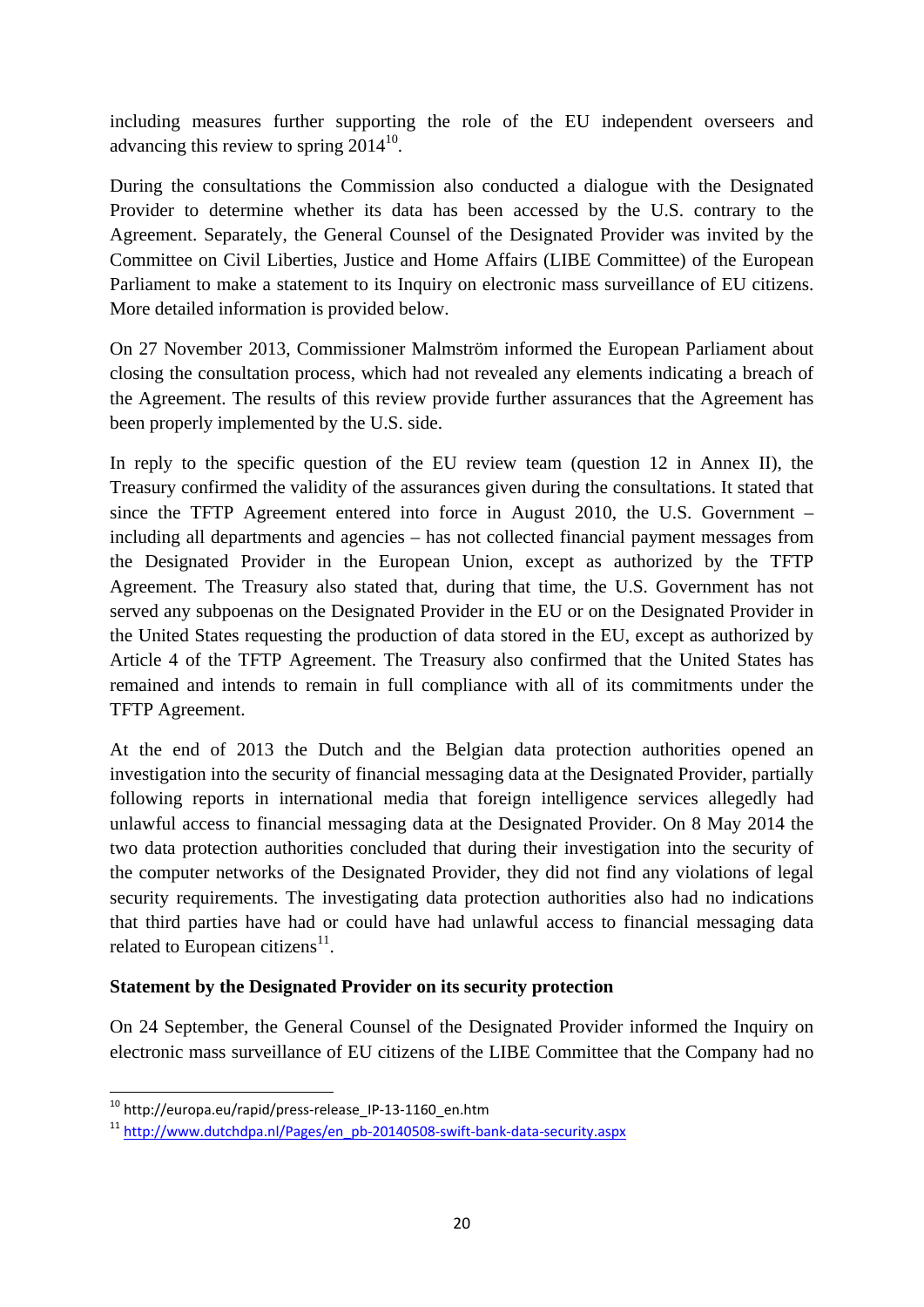evidence to suggest that there has ever been any unauthorised access to its systems or data and provided explanations about the security protection in place. The relevant elements of the Statement are described below.

The Designated Provider operates its services to the highest data protection and security standards, as security is of the utmost importance to its customers. To achieve this objective, the messages and data flows are encrypted and logical security and physical security requirements are identified, implemented and continuously monitored. Concrete examples of how the Designated Provider builds its defensive security architecture for its critical systems and services were also presented.

The Designated Provider has a structured and tiered internal network infrastructure which ensures that servers and data are shielded away from threats, whether internal or external. Its network is isolated from the pure Internet. All external network accesses are restricted and internal duties strictly segregated. Tight network controls are imposed and strong security baselines operated on.

The Designated Provider has also deployed a set of deterrence and detective controls, including, inter alia, intrusion-detection systems and protected logging, application-specific correlation capabilities and network behaviour analysis tools. The Designated Provider has an intrusion-testing programme including logical and physical security, as well as social engineering aspects and a process in place to help ensure that findings are prioritised so that appropriate and timely actions are taken accordingly. This programme covers all exposed components of the service delivery, from network to application level.

The Designated Provider has defined strict guidelines for the maintenance, repair and disposal of equipment or media such as computers with hard disks, disk units, and other storage media to ensure that data cannot be recovered. Rigorous staff vetting procedures are in place, which include background screening, reference checking and maintaining security awareness through on-going training and communication programmes.

Physical access to the Designated Provider's premises, computer equipment, data storage and resources is restricted. The operating centres are designed to house mission-critical computer operations. Physical security controls are in place to prevent, deter, detect and delay penetration. The perimeters around the operating centres are enclosed, guarded and monitored. Access tokens and associated Personal Identification Numbers or Biometrics exist for doors and provide audit trails of access to computer floors.

Finally the Designated Provider's security, including the processes and technical controls in place to ensure its customers' data protection, is subject to multiple levels of oversight.

# <span id="page-20-0"></span>**4. RECOMMENDATIONS AND CONCLUSION**

On the basis of the information and explanations received from the Treasury, Europol, the Designated Provider and the independent overseers, verification of relevant documents and of a representative sample of the searches run on the TFTP provided data, the Commission is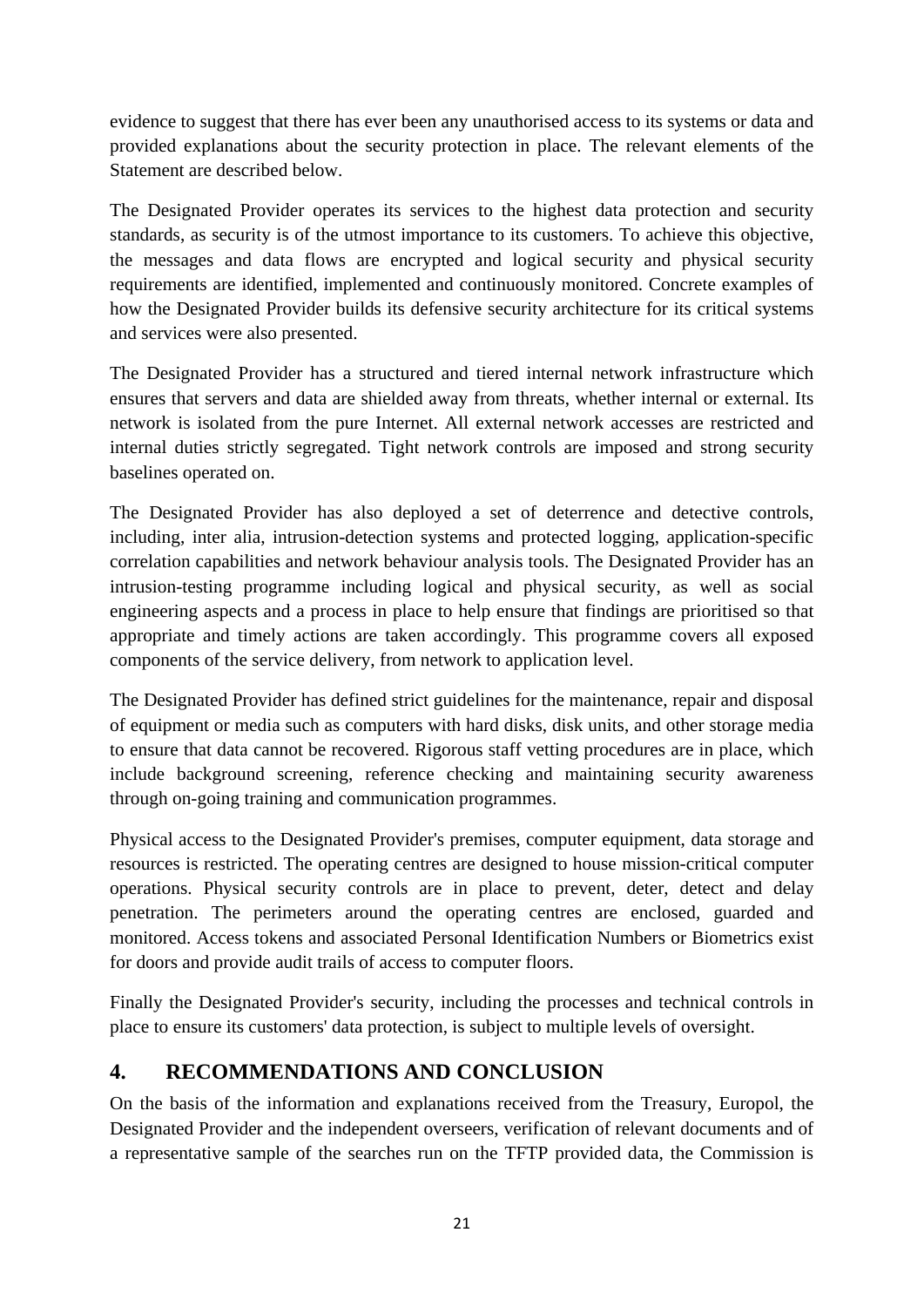satisfied that the Agreement and its safeguards and controls are properly implemented and that the findings of the second joint review have been followed up by the Treasury.

In its written reply to the questionnaire (Annex II), the Treasury confirmed the validity of the assurances given during the 2013 consultations. In particular, it restated that since the TFTP Agreement entered into force in August 2010, the U.S. Government – including all departments and agencies – has not collected financial payment messages from the Designated Provider in the European Union, except as authorized by the TFTP Agreement.

The Commission welcomes the efforts made by the Treasury to collect, analyse and make available to the review team and to the public numerous examples demonstrating the important value of the TFTP for counter-terrorism investigations worldwide, despite the limitations given by the highly sensitive nature of these investigations. The detailed information about how the TFTP Provided Data can and is being used and various concrete cases thereof provided in the Joint Value Report and in the context of this review constitute a considerable step forward in further explaining the functioning and the added value of the TFTP.

The Commission acknowledges the benefits of the close cooperation between the U.S. authorities, Europol and EU counter-terrorism authorities in assessing and communicating on terrorism-related threats ensuring that the TFTP also addresses the threat from the EU perspective. It is important that such cooperation remains independent from the verification role of Europol under Article 4 of the Agreement.

The Commission suggests that the Member States consider providing regular feedback on the TFTP data received from the Treasury which could further improve the quality and the quantity of information exchanged under Articles 9 and 10. In addition, the Commission encourages Europol to continue its efforts to actively promote awareness of the TFTP and to support Member States seeking its advice and experience in devising Article 10 requests.

The Commission will continue discussion on the interpretation of Article 15 concerning the right of access in light of the actual responses Treasury will provide in the future.

Finally the Commission recommends that the Treasury continues to assess the necessity of the extracted data in the sense of Article 6 (7) of the Agreement.

A regular review of the Agreement is essential to ensure its proper implementation, to build up a relationship of trust between the contracting parties and to provide reassurances to interested stakeholders on the usefulness of the TFTP instrument. It has been agreed between the Commission and the Treasury to carry out the next joint review according to Article 13 of the Agreement in the second half of 2015.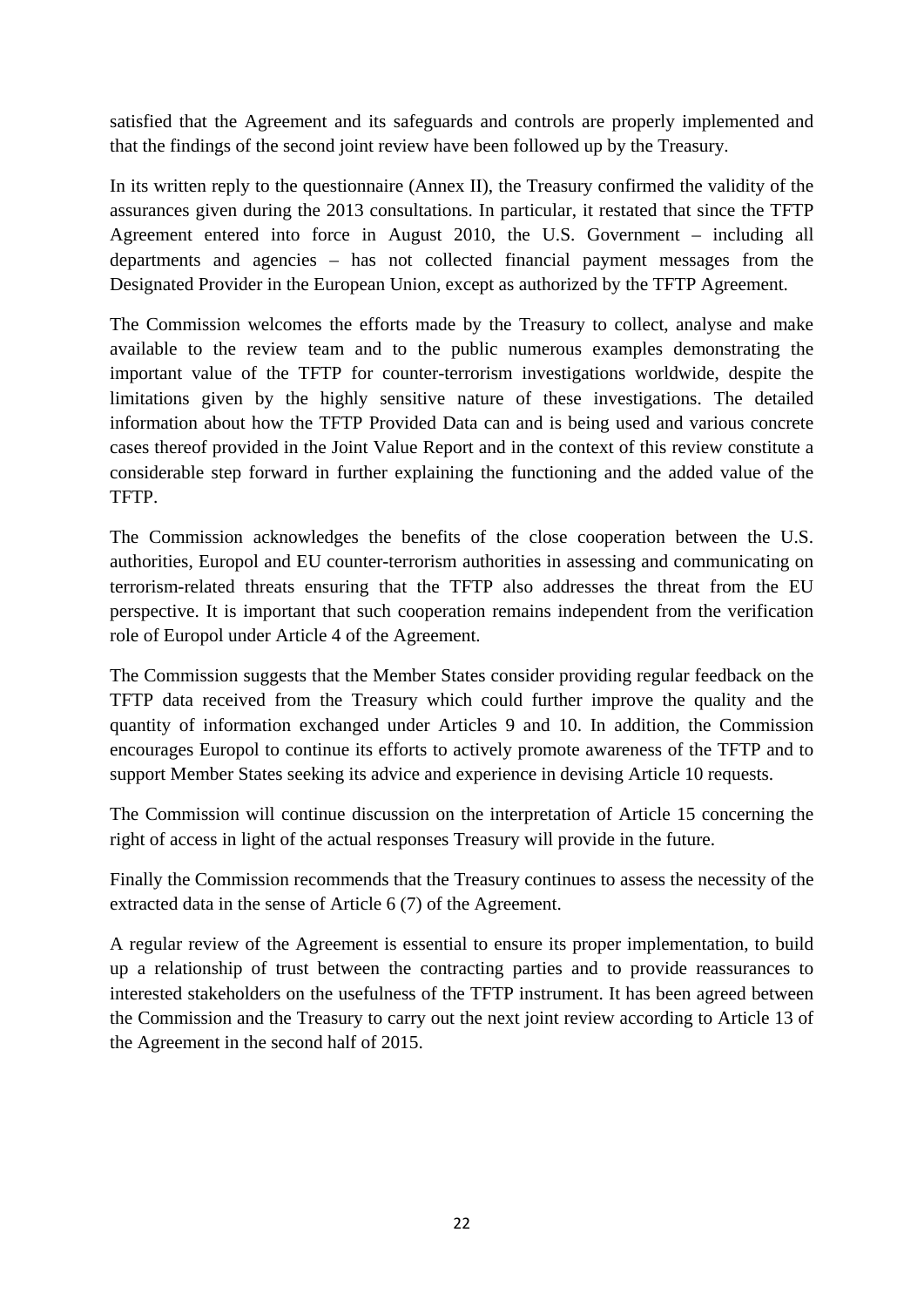# <span id="page-22-0"></span>**ANNEX I**

### **COMPOSITION OF THE REVIEW TEAMS**

The members of the **EU team** were:

- Reinhard Priebe, Director Internal Security, Directorate-General Home Affairs, European Commission – Head of the EU review team;
- Olivier Luyckx, Head of Unit, Unit A1 Crisis management and Terrorism, Directorate-General Home Affairs, European Commission;
- Monika Maglione, Unit A1 Crisis management and Terrorism, Directorate-General Home Affairs, European Commission;
- Frank Schuermans, expert on data protection and judicial expert of the EU review team, member of the Belgian Privacy Commission, Senior Deputy prosecutor general at the Ghent Court of Appeal;
- Karsten Behn, expert on data protection, the Federal German Data Protection Authority;

It is noted that Frank Schuermans and Karsten Behn participated in the EU review team as experts for the Commission and not in their other professional capacities.

The members of the **US team** were:

- John E. Smith, Associate Director, Office of Foreign Assets Control, U.S. Department of the Treasury – Head of the US review team;
- Holly Phelps, Sanctions Policy Advisor, Office of Foreign Assets Control, U.S. Department of the Treasury;
- M. William Schisa, Senior Counsel, Office of the Chief Counsel (Foreign Assets Control), U.S. Department of the Treasury;
- Alexander W. Joel, Civil Liberties Protection Officer, Civil Liberties and Privacy Office, Office of the Director of National Intelligence;
- Jocelyn A. Aqua, Senior Component Official for Privacy, National Security Division, U.S. Department of Justice;
- Leslie Freriksen, Economic Officer, Office of European Union Affairs, U.S. Department of State;
- Michael Olmsted, Senior Counsel for the European Union and International Criminal Law Matters, U.S. Mission to the European Union.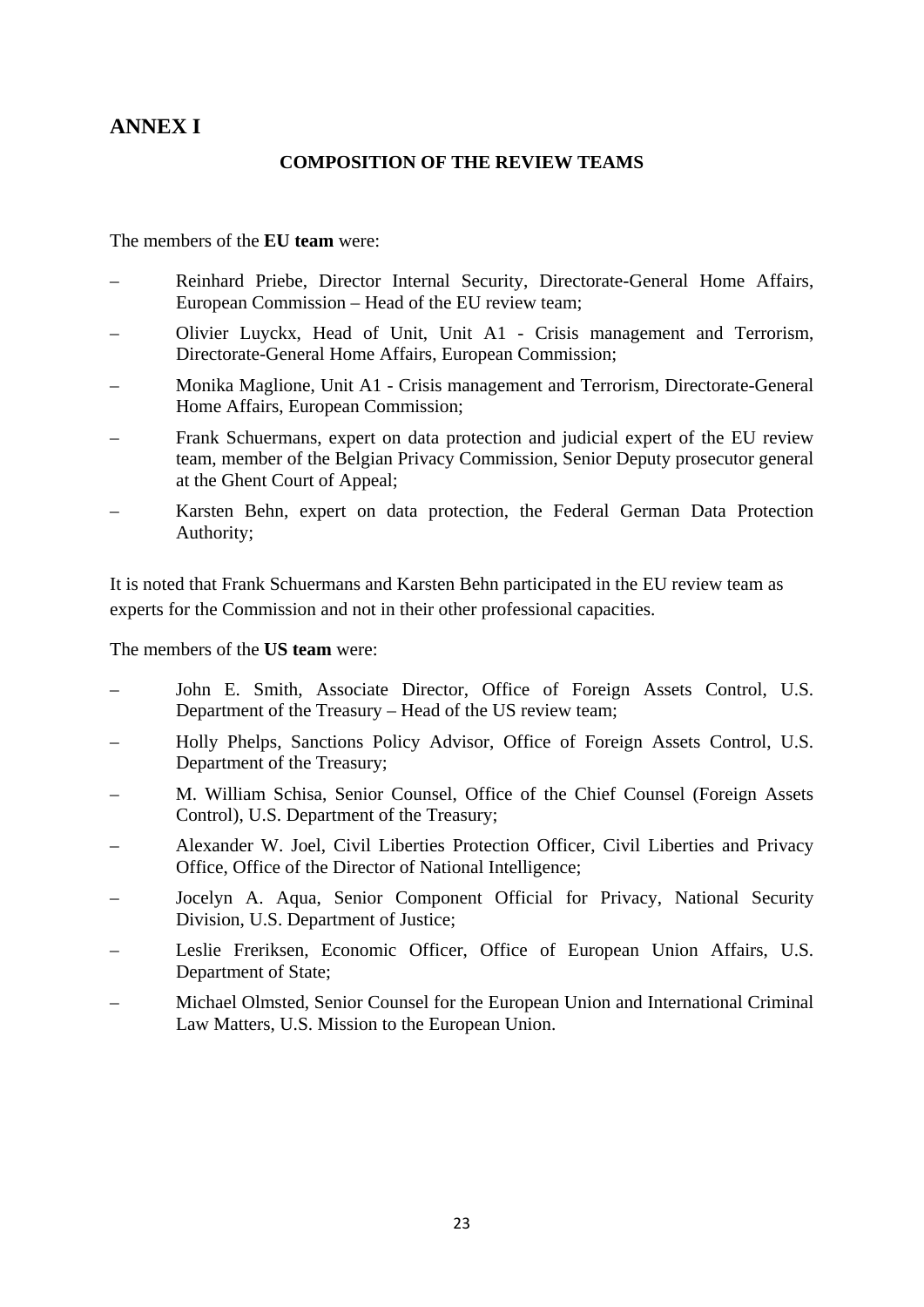# **U.S. TREASURY DEPARTMENT RESPONSE TO EU QUESTIONNAIRE**

### <span id="page-23-0"></span>**FOR THE THIRD JOINT REVIEW OF THE EU-U.S. TFTP AGREEMENT (APRIL 2014)**

The U.S. Department of the Treasury ("Treasury Department") received the following questionnaire from the European Commission ("Commission") on behalf of the European Union ("EU") joint review delegation, pursuant to Article 13 of the *Agreement Between the United States of America and the European Union on the Processing and Transfer of Financial Messaging Data from the European Union to the United States for the Purposes of the Terrorist Finance Tracking Program* ("Agreement"). The Treasury Department response follows each question.

#### **I. Review scope and period**

The first joint review carried out in February 2011 covered the period of the first six months after the entry into force of the Agreement (1 August 2010 until 31 January 2011) and the second joint review carried out in October 2012 covered the ensuing period from 1 February 2011 until 30 September 2012. The third joint review carried out in April 2014 covers the period from 1 October 2012 until 28 February 2014.

Pursuant to Article 13(1), the joint review should cover "*the safeguards, controls, and reciprocity provisions set out*" in the Agreement. In this context, Article 13(2) specifies that the joint review should have particular regard to:

- a) *the number of financial payment messages accessed;*
- b) *the number of occasions on which leads have been shared with Member States, third countries, and Europol and Eurojust;*
- c) *the implementation and effectiveness of the Agreement, including the suitability of the mechanism for the transfer of information;*
- d) *cases in which information has been used for the prevention, investigation, detection, or prosecution of terrorism or its financing; and*
- e) *compliance with the data protection obligations specified in the Agreement.*

Article 13(2) further states that *"the review shall include a representative and random sample of searches in order to verify compliance with the safeguards and controls set out in this Agreement, as well as a proportionality assessment of the Provided Data, based on the value of such data for the investigation, prevention, detection, or prosecution of terrorism or its financing."*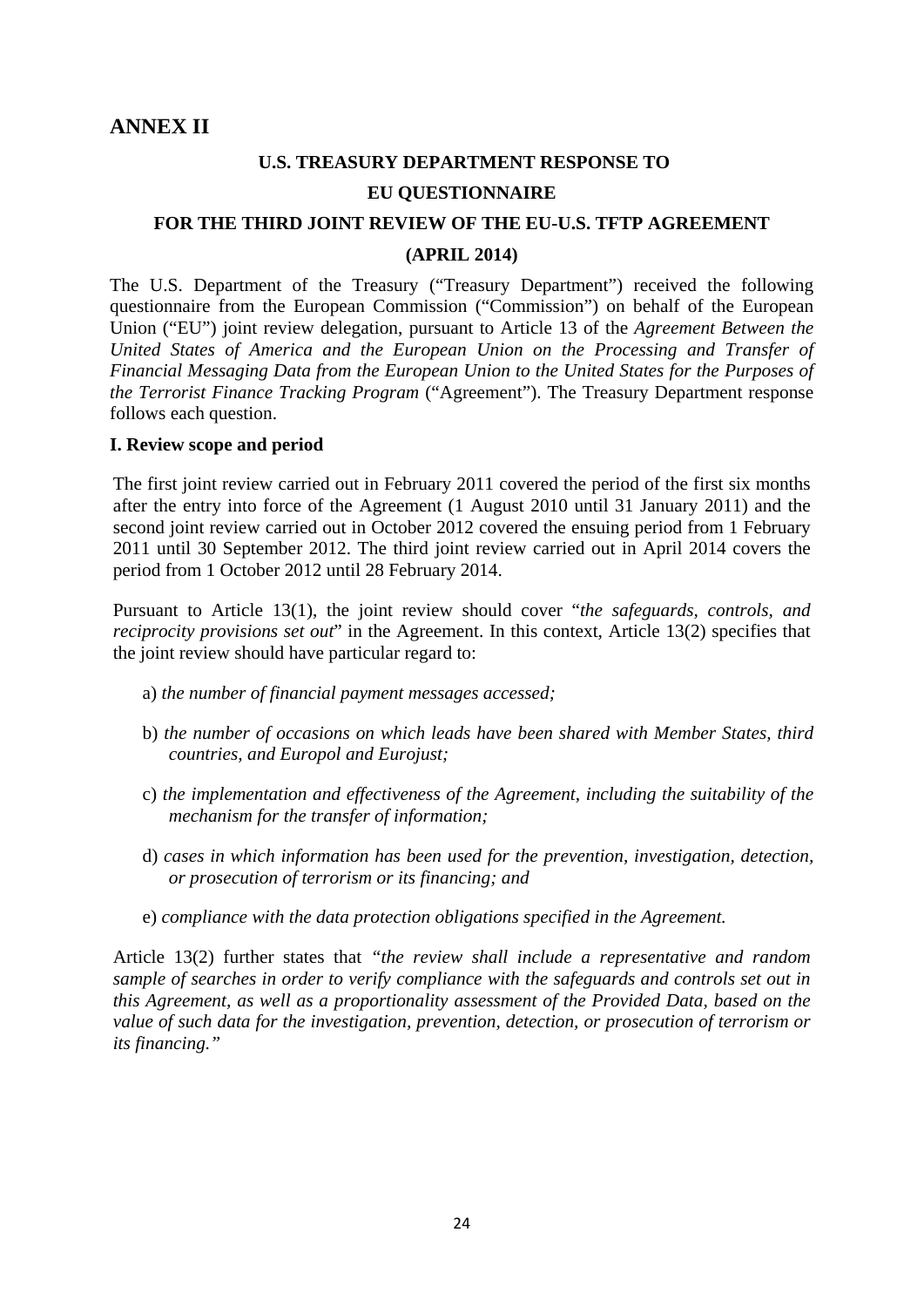### **II. Statistical information**

### 1. **In comparison to the period covered by the first and second joint reviews, what is the trend of the total number of financial payment messages provided (substantially/slightly higher/lower, about the same)?**

The trend of the number of financial messages received from the Designated Provider has been slightly higher over the course of the 17 months between 1 October 2012 and 28 February 2014 ("the review period"). The increase is primarily the result of an increase in the volume of the message types responsive to the Requests transiting the Designated Provider's system.

#### 2. **How many financial payment messages were accessed (i.e., extracted) during the period covered by the review?**

During the 17 months of the review period, TFTP analysts conducted 22,838 searches of the TFTP, for an average of 1,343 searches per month. This number includes searches involving data stored in and obtained from the United States, as well as data stored in and obtained from the EU pursuant to the Agreement. This number includes searches of financial payment messages from financial institutions around the world, most of which involve neither the EU nor its residents.

A single investigation may require numerous TFTP searches. Each TFTP search may return multiple results or no results at all. Searches that yield multiple results may allow analysts to determine from the search results whether individual messages should be viewed, and thereby accessed, or whether they need not be accessed. In addition, the overwhelming majority of messages that are accessed will never be disseminated; most will be viewed for a few seconds to determine value and thereafter closed, with no further action or dissemination.

#### 3. **In comparison to information provided to EU competent authorities and thirdcountries, what is the trend of information derived from accessing these payment messages provided to competent U.S. authorities (substantially/slightly higher/lower, about the same)?**

The trend of TFTP-derived information provided to EU and third-country authorities has increased substantially during the review period. Please see responses to Questions 4, 5, 10, and 11, below. The Treasury Department has seen a corresponding increase in the TFTPderived information provided to competent U.S. authorities.

#### 4. **In how many cases was information derived from accessing these payment messages provided to competent EU authorities, including Europol and Eurojust?**

During the 17 months of the current review period, U.S. investigators supplied 55 TFTPderived "reports" consisting of 1,492 leads pursuant to Article 9 and an additional 3,929 "leads" pursuant to Article 10 to competent authorities of EU Member States and Europol. A single TFTP report may contain multiple TFTP leads. For example, a single Article 9 spontaneous report provided to Europol during the review period contained 39 TFTP leads.

"Reports" have been used to share TFTP-derived information with EU Member States and third-country authorities – beginning long before the TFTP Agreement in 2010. This mechanism generally involves situations in which U.S. counter-terrorism authorities are working with a counterpart foreign agency on a counter-terrorism case of mutual concern or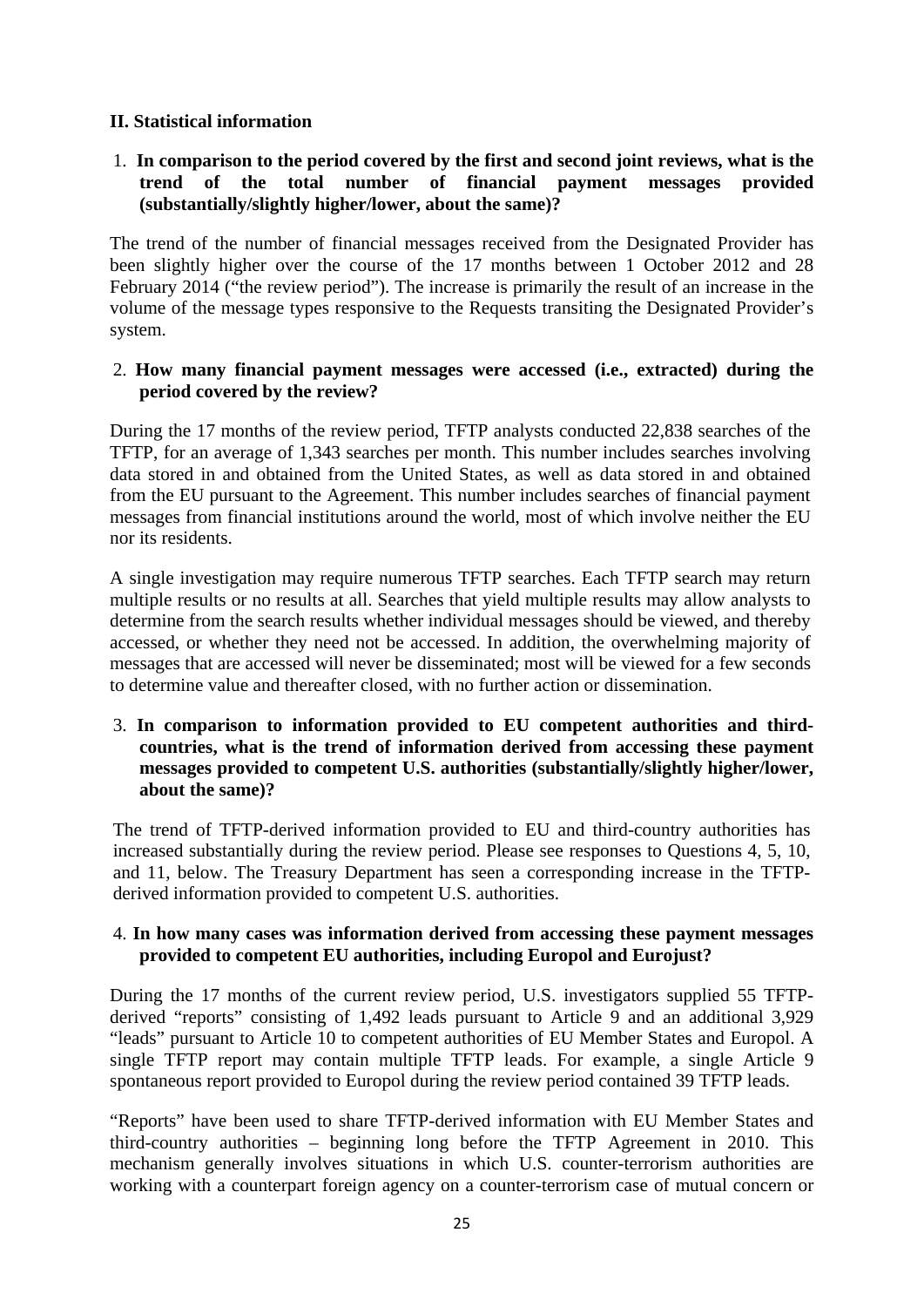where U.S. counter-terrorism authorities discover counter-terrorism information that they believe affects or would assist the work of a foreign counterpart. In such situations, TFTPderived information regarding a particular terrorism suspect or case would be supplied to the foreign counterpart – generally with no indication that any of the information comes from the TFTP. Since the Agreement entered into force in August 2010, the U.S. Government has continued to use reports as the vehicle for the spontaneous provision of information to the competent authorities of EU Member States and Europol pursuant to Article 9. Article 9 reports provided to Europol are explicitly identified as containing TFTP-derived information.

A TFTP "lead", on the other hand, refers to the summary of a particular financial transaction identified in response to a TFTP search that is relevant to a counter-terrorism investigation. Since the start of the current review period, responses to EU Member States and Europol pursuant to their requests under Article 10 have been provided in lead form and are explicitly identified as TFTP-derived information.

More than 2,000 TFTP reports have been provided to the EU in the 13 years since the program began. During the 17 months of the current review period, 5,421 TFTP leads were provided to EU Member States and Europol.

#### 5. **In how many cases was information derived from accessing these payment messages provided to third countries?**

U.S. investigators supplied 87 reports consisting of 2,514 leads resulting from TFTP data to competent authorities of third countries during the 17 months of the current review period. As described in response to Questions 2 and 4, above, these reports generally summarize the results of an investigation of a subject, which will typically encompass multiple TFTP searches, each potentially including numerous messages, and may contain multiple leads. More than 3,000 such reports have been provided to competent authorities throughout the world since the program began, the majority of which (more than 2,000 such reports, plus an additional 3,929 leads) have been provided to the EU.

### 6. **In how many cases was prior consent of competent authorities in one of the EU Member States requested for the transmission of extracted information to third countries, in accordance with Article 7(d) of the Agreement?**

Article 7(d) authorizes the sharing of certain information involving EU persons *"subject to the prior consent of competent authorities of the concerned Member State or pursuant to existing protocols on such information sharing between the U.S. Treasury Department and that Member State . . ."* Since the last joint review, all TFTP-derived information provided to third countries was provided pursuant to existing protocols on information sharing between the United States and the relevant Member State.

In the event information could not be shared pursuant to existing protocols, the Treasury Department would not disseminate the information without prior consent of the concerned Member States except where the sharing of the data is essential for the prevention of an immediate and serious threat to public security. Because the Treasury Department relied on existing protocols with relevant EU Member States for all information sharing with third countries during the review period, it did not need to rely on this exception for the prevention of an immediate and serious threat to public security to share information.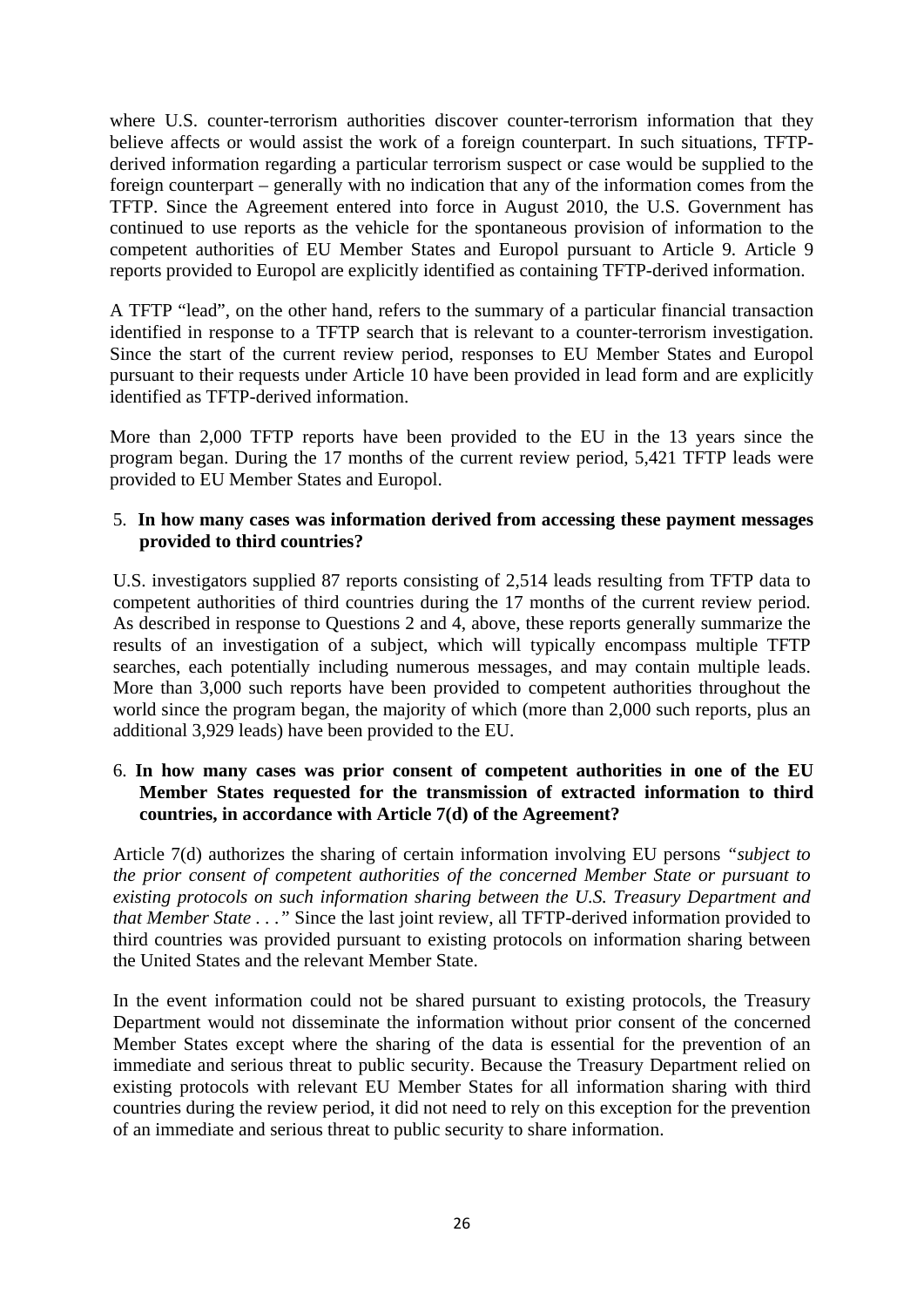### 7. **For the sharing of information with third countries or other appropriate international bodies, what was the remit of their respective mandates as mentioned in Article 7(b) of the Agreement?**

In accordance with Article 7(b), TFTP-derived information was shared only with law enforcement, public security, or counter-terrorism authorities, for lead purposes only, and solely for the investigation, detection, prevention, or prosecution of terrorism or its financing. Certain classified information also was shared with the U.S.-EU Joint Review of the TFTP Agreement in February 2011 and Second Joint Review in October 2012. Other sensitive and non-public TFTP-derived information was shown to officials from certain EU institutions, such as Commission officials, members of the European Parliament's Committee on Civil Liberties, Justice and Home Affairs ("LIBE"), and a delegation from the European Parliament's Inquiry on Electronic Mass Surveillance of EU Citizens.

#### 8. **Please elaborate on cases in which the information provided has been used for the prevention, investigation, detection, or prosecution of terrorism or its financing as mentioned in Article 13(2)(d) of the Agreement.**

Please see attached paper (Commission' note: included in Annex II A).

**.** 

Additionally, in November 2013, in accordance with Article 6(6) of the TFTP Agreement, the Treasury Department and the Commission published a joint report on the value of TFTP Provided Data, with particular emphasis on the value of data retained for multiple years. The report includes multiple concrete examples where TFTP data, including data retained for three years or more, have been valuable in counter-terrorism investigations in the United States and the EU, before and since the Agreement entered into force on 1 August 2010. The report contained 18 concrete value examples and involved the analysis of over 1,000 TFTP reports issued between 2005 and 2012.<sup>12</sup>

#### 9. **Did any of these cases end in any judicial findings? If so, did the judicial authority accept the TFTP-derived information as supporting or indirect evidence?**

Article 7(c) provides that TFTP-derived information may be used for lead purposes only and for the exclusive purpose of the investigation, detection, prevention, or prosecution of terrorism or its financing, and such information is shared based on those conditions, meaning that U.S., EU, and third-country authorities may not directly use TFTP-derived information in a trial. Instead, the authorities must use the TFTP-derived information as a means to gather the evidence that may properly be presented to a judicial authority in a proceeding. The Treasury Department does not and could not track where authorities may have used counterterrorism lead information derived from the TFTP as a means to gather evidence that might

 $12$  Report from the Commission to the European Parliament and the Council, "Joint Report from the Commission and the U.S. Treasury Department regarding the value of TFTP Provided Data pursuant to Article 6(6) of the Agreement between the European Union and the United States of America on the processing and transfer of Financial Messaging Data from the European Union to the United States for the purposes of the Terrorist Finance Tracking Program." (U.S.-EU Joint Value Report) 27 November 2013. [http://ec.europa.eu/dgs/home-affairs/what-is-](http://ec.europa.eu/dgs/home-affairs/what-is-new/news/news/docs/20131127_tftp_annex_en.pdf.5)new/news/news/docs/20131127\_tftp\_annex\_en.pdf.5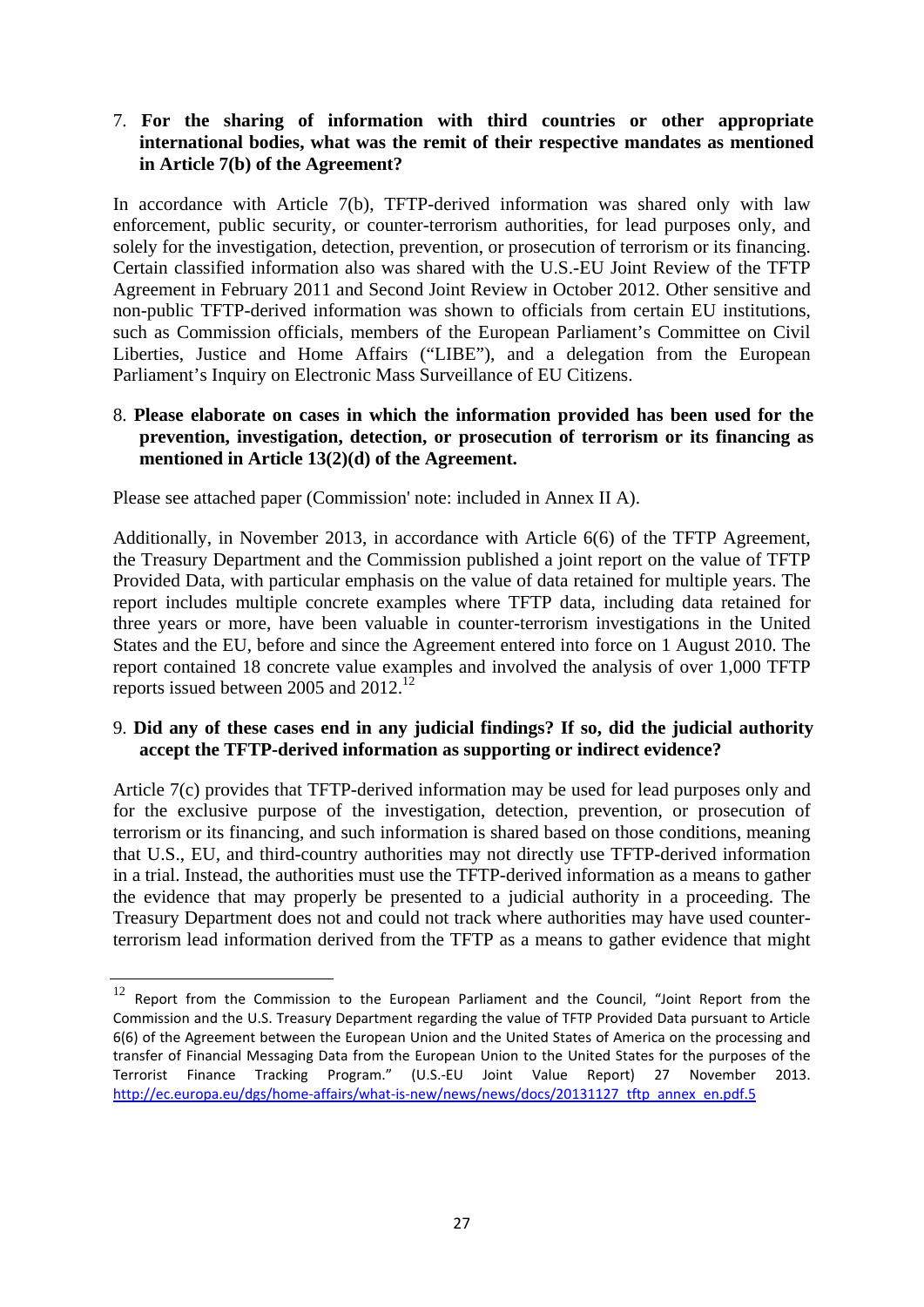be used in a judicial proceeding. We do, however, request examples where TFTP-derived information was used in a counter-terrorism investigation, some of which are cited in the attached paper.

#### 10. **In how many cases was information provided spontaneously, in accordance with Article 9 of the Agreement? What has been the U.S. Treasury's experience with receiving follow-on information conveyed back by Member States, Europol or Eurojust?**

During the 17 months of the review period, 55 reports consisting of 1,492 TFTP leads were provided to EU Member States and Europol as the spontaneous provision of information pursuant to Article 9.

During the development of the U.S.-EU Joint Value Report, which was published in November 2013, the Treasury Department received feedback from Europol and certain EU Member States about the value derived from the Treasury Department's spontaneous provision of information pursuant to Article 9 and the provision of information in response to an EU request pursuant to Article 10.

However, the Treasury Department rarely receives analytic "follow-on information" in response to the provision of information pursuant to Articles 9 and 10 on the targets of searches to further investigations. The Treasury Department believes that the provision of such follow-on information would greatly enhance its ability to provide meaningful information to EU authorities pursuant to Articles 9 and 10 and encourages the EU, Europol, Eurojust, and EU Member States to establish a procedure to request such information from their authorities and provide it, where possible, to the Treasury Department.

#### 11. **How many EU requests for TFTP searches in agreement with Article 10 of the Agreement have been received? In how many cases did these requests lead to the transmission of information? In how many cases was there a feed-back to the U.S. Treasury Department on that information coming from EU-MS or Agencies?**

The Treasury Department received 70 requests from EU Member States and Europol pursuant to Article 10 during the review period and responded to all 70 requests. TFTP searches resulted in the transmission of leads to the EU in response to 41 of the 70 requests. There were 3,929 leads contained in the 41 Article 10 responses provided to EU Member States and Europol during the review period. In nine cases, the Treasury Department received feedback from EU Member States through Europol after submitting an Article 10 response.

During the development of the U.S.-EU Joint Value Report, which was published in November 2013, the Treasury Department received valuable feedback regarding its provision of information in response to an EU request pursuant to Article 10 from Europol and certain EU Member States. For example, the U.S.-EU Joint Value Report notes that, "in the case of Spain, a total number of 11 requests, pursuant to Article 10, generated 93 investigative leads on natural and legal persons suspected of having a nexus to terrorism or its financing."13

### **III. Implementation and effectiveness of the Agreement**

**<sup>.</sup>**  $13$  U.S.-EU Joint Value Report at p. 9.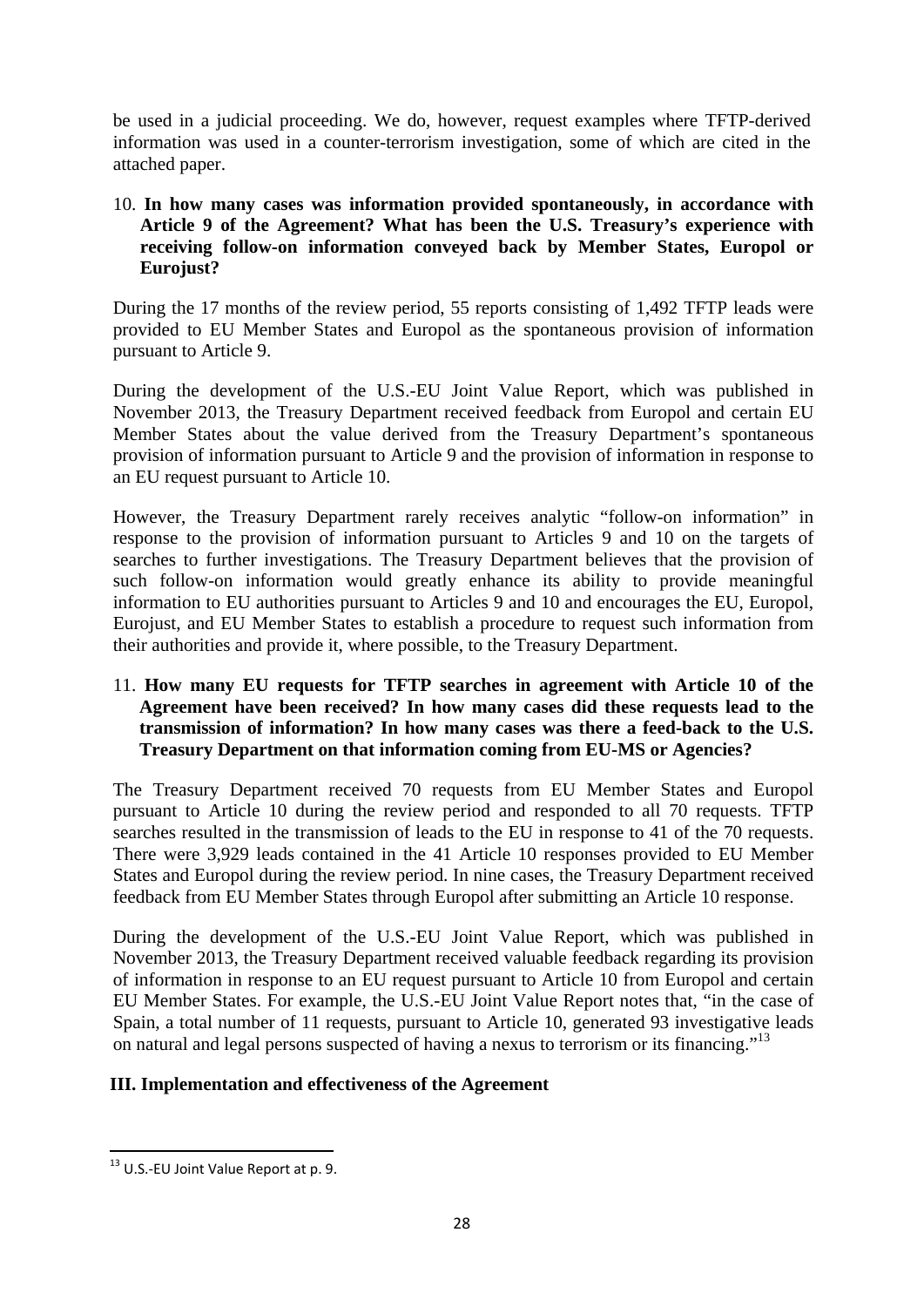#### 12. **Can you confirm that the assurances given by the U.S. Treasury Department during the consultations carried out under Article 19 of the Agreement in 2013 are still valid and that the U.S. has remained and will remain in full compliance with the Agreement?**

Yes. The Treasury Department appreciated the opportunity to engage in detailed and intensive consultations with the European Commission about the TFTP Agreement between September and November 2013. As Under Secretary David Cohen emphasized to Commissioner Cecilia Malmström in Brussels on 7 October 2013, and in formal correspondence dated 8 November 2013, since the TFTP Agreement entered into force in August 2010, the U.S. Government – including all departments and agencies – has not collected financial payment messages from SWIFT in the European Union, except as authorized by the TFTP Agreement. Moreover, during that time, the U.S. Government has not served any subpoenas on SWIFT in the EU or on SWIFT in the United States requesting the production of data stored in the EU, except as authorized by Article 4 of the TFTP Agreement. The Treasury Department confirms that the United States has remained and intends to remain in full compliance with all of its commitments under the TFTP Agreement.

The Treasury Department welcomed the formal letter from Commissioner Malmström, dated 27 November 2013, in which she concluded there was no evidence that the United States has acted in a manner contrary to the provisions of the Agreement.

#### 13. **During the period covered by the review, have any particular issues related to the implementation and effectiveness of the Agreement been identified, including the suitability of the mechanism for the transfer of information? If so, which?**

No.

### 14. **What has been the frequency of requests to Europol and the Designated Provider under Article 4 of the Agreement, and did these requests contain personal data?**

During the review period, the Treasury Department submitted its Article 4 Requests on a monthly basis. During one month in 2013, the Treasury Department submitted a second, supplemental Request in response to a terrorist attack in the United States. During another month in 2013, the Treasury Department submitted two Requests, to accommodate the disruption caused by the temporary shutdown of the U.S. Government, during which period no Request was sent.

The initial Treasury Department Requests submitted to Europol following the entry into force of the Agreement contained minimal personal data, such as the names and business addresses of the sender and recipient of the Requests and the names of two top Al-Qaida leaders. In response to comments provided by Europol, the Treasury Department expanded the amount of personal data included in its Article 4 Requests – such as the names of other terrorists, their supporters, and terrorism-related suspects – in order to provide additional information relating to the provisions of Article 4 regarding the necessity of the data and terrorism-related threats and vulnerabilities.

### 15. **What measures have been put in place to ensure that the requests are tailored as narrowly as possible, as required under Article 4(2)(c)?**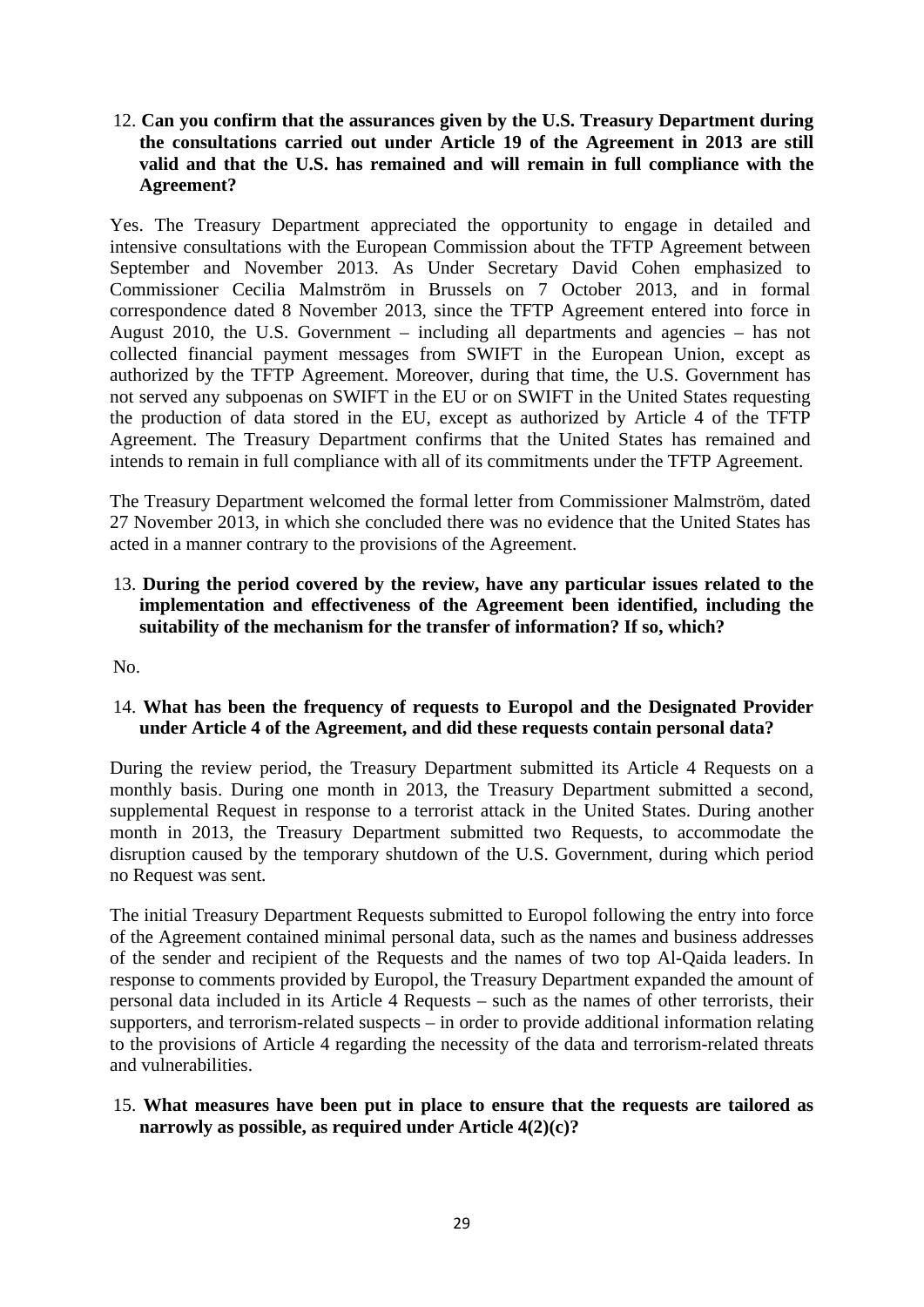The Treasury Department performs an ongoing review of the extracted data received and the utility and necessity of the data for counter-terrorism purposes. A large-scale audit and analysis of the extracted data – spanning several months and requiring hundreds of employee hours – is conducted every year, analyzing on a quantitative and qualitative basis the types of data most relevant to counter-terrorism investigations, and the geographic regions where the terrorist threat is particularly high or most relevant or susceptible to relevant terrorist activity.

The audit and analysis occurs in several stages. First, a comprehensive electronic assessment is conducted of the extracted data to determine the message types and geographic regions that are the most and least responsive to TFTP searches. Second, those message types and geographic regions that have been the least responsive are scrutinized to determine their qualitative component – namely, whether the relatively few responses returned nevertheless contained high-quality information or were of particular value for the purposes of the prevention, investigation, detection, or prosecution of terrorism or its financing. Third, those message types and/or geographic regions that, from a quantitative or qualitative standpoint at the time of the evaluation, do not appear necessary to combat terrorism or its financing are removed from the Article 4 Request.

The Treasury Department conducted two such large-scale evaluations during the review period, concluding in October 2012 and December 2013. In October 2012, the Treasury Department refined and narrowed the message types included in its Requests based on a determination during the Treasury Department's comprehensive annual audit and analysis that particular message type(s) did not provide sufficient value to counter-terrorism investigations at that time. The Treasury Department completed a subsequent comprehensive annual audit and analysis in December 2013, in which the Treasury Department determined all of the message types included in its Requests at the time to be necessary for the purpose of the prevention, investigation, detection, or prosecution of terrorism or terrorist financing.

The Treasury Department modified the geographic regions responsive to its Requests three times during the review period as a result of evolving threat data (each time slightly expanding the geographic regions responsive to the Request). The Treasury Department will continue to conduct additional necessity-based reviews to ensure that the Requests remain tailored as narrowly as possible.

#### 16. **Has Europol been able to perform its verification function within an appropriate timeframe, as required under Article 4(4)? What has been the average timeframe Europol has required for this verification function?**

Europol performed its verification function within an appropriate timeframe as required under Article 4(4), which provides that Europol shall verify the Requests "*as a matter of urgency*." During the review period, Europol performed its verification function, on average, within two days of its receipt of a Treasury Department Request and supplemental documents.

#### 17. **In how many cases has Europol requested supplemental information for the requests under Article 4(1)? Have there been any cases in which Europol came to a conclusion that the request under Article 4(1) did not meet the requirements set out in Article 4(2)?**

Europol has never determined that a Treasury Department Request failed to satisfy the requirements set out in Article 4(2). During the 17-month review period, Europol also did not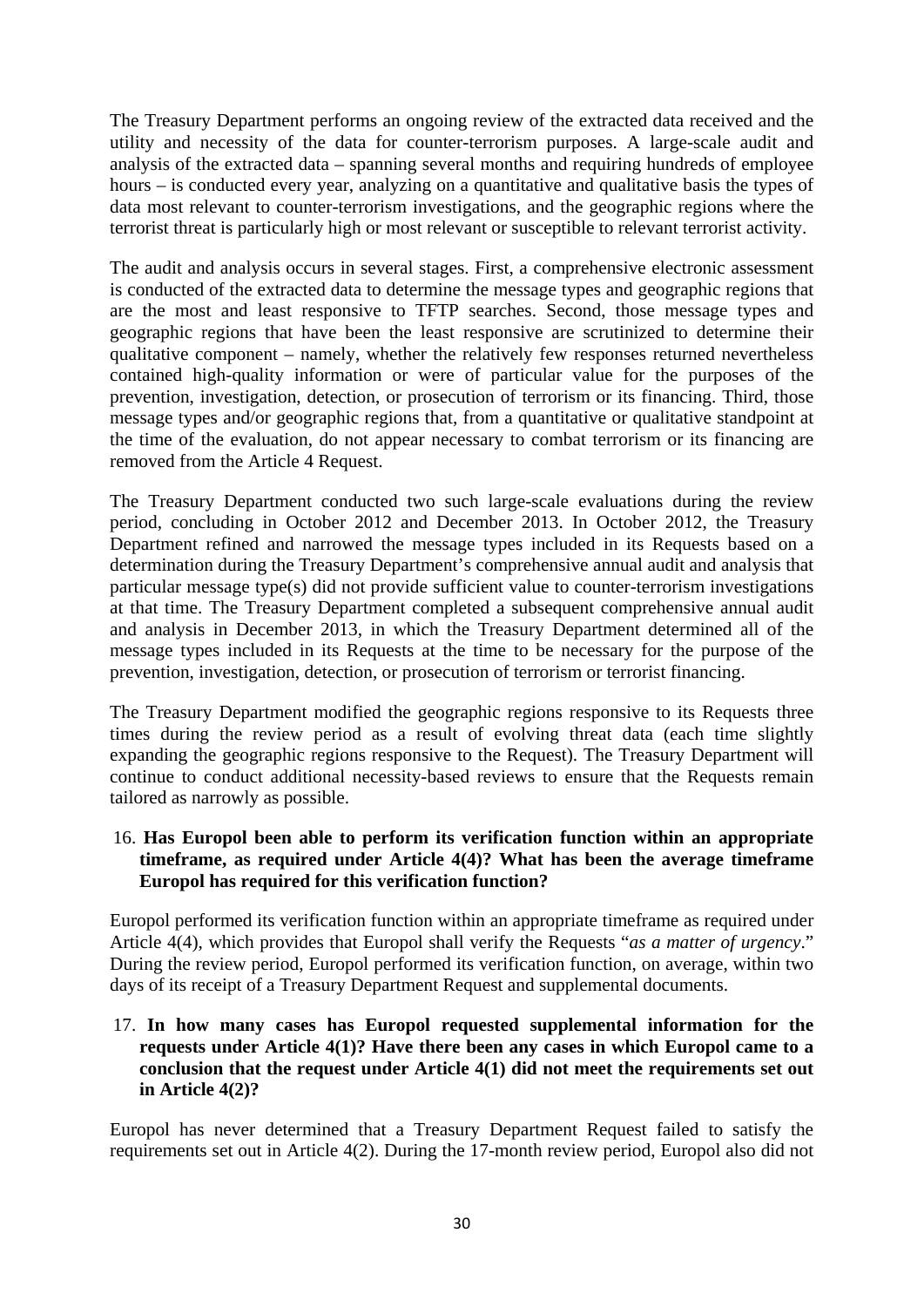request supplemental information from the Treasury Department with respect to Requests submitted pursuant to Article 4(1) in order to verify the sufficiency of the Request.

During the summer of 2011, the Treasury Department and Europol agreed that Europol would notify the Treasury Department in advance, if possible, whenever Europol decided that additional types or categories of information could be useful in the Requests, to allow the Treasury Department adequate time to enhance future Requests and to ensure that verification of specific Requests would not be delayed.

In an ongoing effort to enhance the Requests beyond the requirements set out in Article  $4(2)$ , Europol officials regularly provided comments and suggested that the Treasury Department include additional information to improve the clarity and focus of the Requests. The Treasury Department carefully considered these suggestions and generally incorporated them in subsequent Requests.

#### 18. **What is your overall assessment of the effectiveness of the Agreement? Have any specific impediments to achieving the stated purpose of the Agreement been identified? If so, which?**

The Treasury Department assesses that the Agreement has been effective in supporting global counter-terrorism efforts and has identified no specific impediments to achieving the stated purpose of the Agreement. In November 2013, the Commission and the Treasury Department issued the U.S.-EU Joint Value Report, which concluded that the TFTP Provided Data had "significant value . . . in preventing and combatting terrorism and its financing. . . The TFTP information and its accuracy enable the identification and tracking of terrorists and their support networks across the world. It sheds light on the existing financial structures of terrorist organisations and allows for the identification of new streams of financial support, previously unknown associates, and new suspected terrorists. The TFTP information can also help to evaluate and corroborate existing intelligence, confirm a person's membership in the terrorist organisation, and fill information gaps."<sup>14</sup>

### 19. **Is the TFTP subject to oversight by U.S. authorities? If so please elaborate. What is the role of U.S. Congress within this mechanism?**

In addition to the multiple, mutually reinforcing data safeguards provided by the EUappointed overseers and the independent, external overseers, the TFTP is subject to multiple layers of oversight by U.S. authorities. The Treasury Office of the Inspector General ("OIG") provides independent oversight of the programs and operations of the Department of the Treasury pursuant to its statutory authorities and consistent with Article 12(2) of the TFTP Agreement. The OIG has fulfilled and continues to fulfil its responsibilities regarding independent oversight with respect to the TFTP, including monitoring the deletion of certain data pursuant to Treasury's commitments in Article 6. The OIG concluded that this data deletion was conducted in accordance with the U.S.-EU TFTP Agreement.

In addition to the OIG, the Treasury Department's Office for Privacy, Transparency, and Records provides verifications regarding the Treasury Department's implementation of the TFTP Agreement. The Office of General Counsel is also closely involved in ensuring the

**<sup>.</sup>** <sup>14</sup> U.S.-EU Joint Value Report at p. 15.9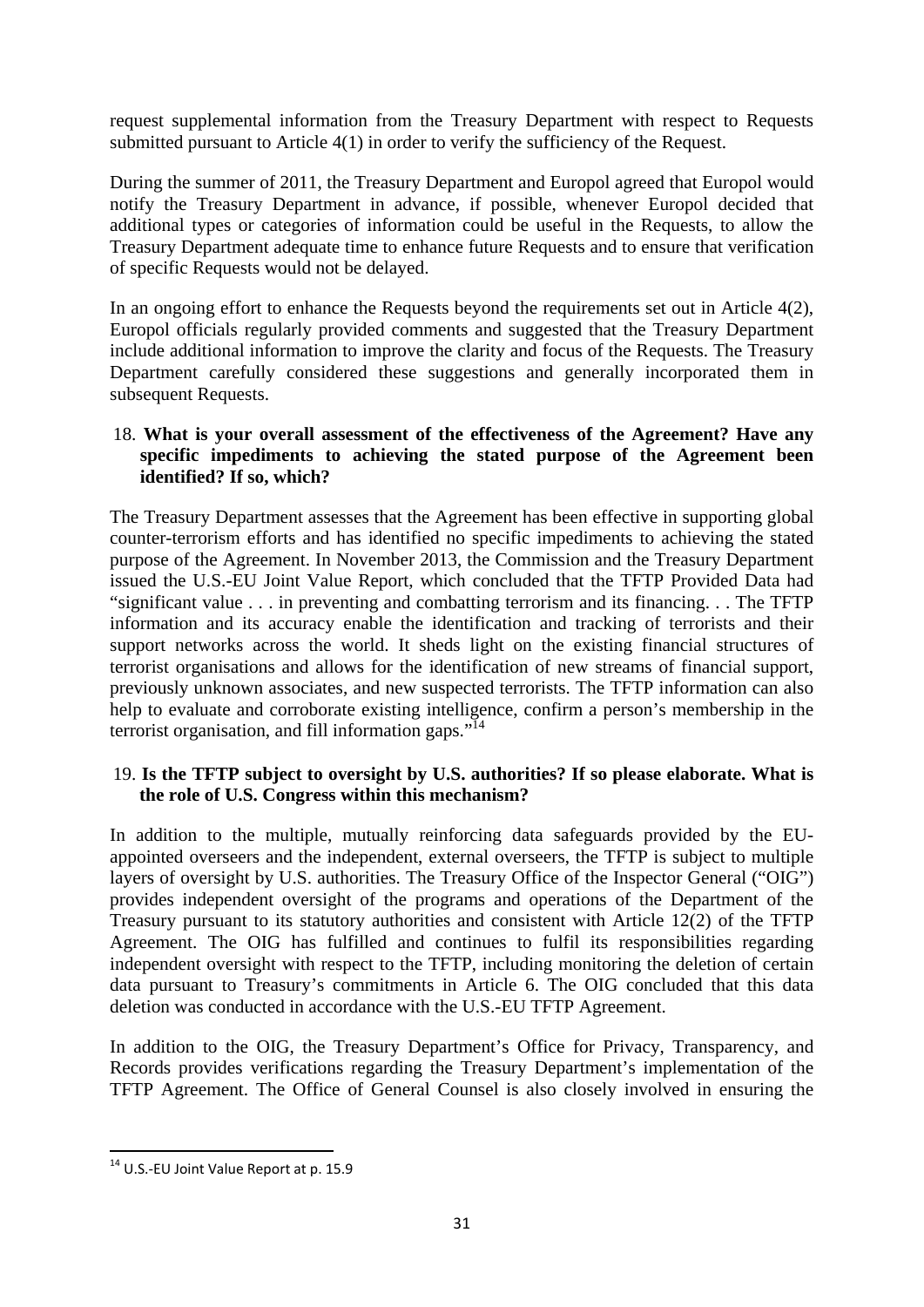Treasury Department implements the TFTP in accordance with the terms of the Agreement. For more information, please see the response to Question 20, below.

Furthermore, the U.S. Congress exercises oversight of the TFTP primarily through the Senate Select Committee on Intelligence and the House Permanent Select Committee on Intelligence. The Committees can and do request information on the Treasury Department's counterterrorism functions, such as the TFTP, and Treasury Department officials periodically brief the Committees on these issues.

#### **IV. Compliance with the data protection obligations specified in the Agreement**

20. **What is the role and what are the findings of the Privacy Officer of the U.S. Treasury Department (Articles 15(3) and 16(2)) in relation to the Agreement? Does this role include findings relevant for the compliance with data protection obligations specified in the agreement (Article 13(2)(e) of the Agreement)?** 

The Treasury Department's Director for Privacy and Civil Liberties ("Privacy Officer") is the lead Treasury Department official charged with the implementation of Articles 15 and 16 of the Agreement. Under the supervision of the Deputy Assistant Secretary for Privacy, Transparency, and Records and in close coordination with Treasury's Office of General Counsel and Office of Foreign Assets Control ("OFAC"), the Privacy Officer established redress procedures to facilitate the proper implementation of Articles 15 and 16. These redress procedures – allowing persons to seek access, rectification, erasure, or blocking pursuant to Articles 15 and 16 of the Agreement – are posted on the Treasury Department's website at www.treasury.gov/tftp.

The initial step in the redress procedures requires that a person, through the relevant EU National Data Protection Authority ("NDPA"), submit a request in writing pursuant to Articles 15 and/or 16 and provide proof of identity in order to ensure that there are no unauthorized disclosures of personal data. Once a completed request is obtained and identity verified, the Privacy Officer will process the requests as follows: (1) confirm receipt of the completed request (or ask for additional information, where necessary); (2) work with the TFTP manager and/or analysts to verify whether any data relevant to the request have ever been extracted as a result of a TFTP search; (3) assess whether the relevant safeguards with respect to any extraction of data have been satisfied; and (4) provide written notice explaining whether the data subject's rights have been duly respected and, where appropriate, whether personal data may be disclosed (and, if not, the underlying reasons); whether personal data have been rectified, erased, or blocked (and, if not, the underlying reasons); and the means available for seeking administrative and judicial redress in the United States.

The Privacy Officer's role relates to the data protection obligations specified in Articles 15 and 16 of the Agreement. Other officials – including Europol and the independent overseers – have oversight with respect to other data protection obligations specified in the Agreement. Treasury's senior management and counsel,<sup>15</sup> along with the Inspector General of the Treasury Department, have oversight with respect to the entirety of the program.

**.** 

<sup>&</sup>lt;sup>15</sup> The Treasury Department's Office of General Counsel and the Office of the Chief Counsel (Foreign Assets Control) work closely with OFAC, the TFTP manager, and other Treasury officials to review TFTP-related policies and procedures and ensure they are consistent with U.S. obligations under the Agreement, as well as relevant U.S. laws. Counsel support includes, but is not limited to: review of the Request to the Designated Provider and associated supplemental documents provided to Europol to ensure they meet the standards of Article 4;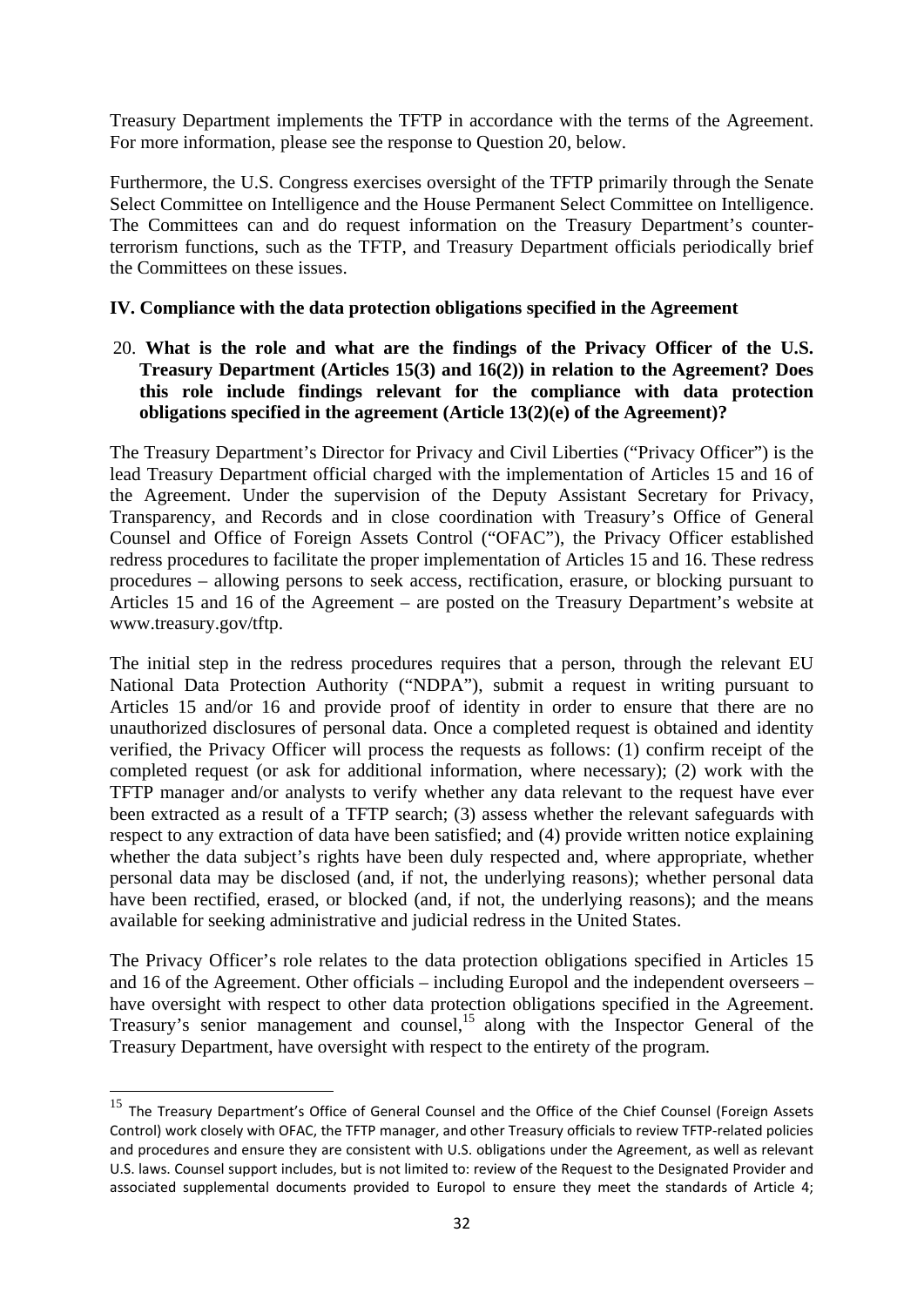#### 21. **Have any particular issues related to the role or findings of the Privacy Officer of the U.S. Treasury Department been identified (Articles 15(3) and 16(2))?**

During the prior review period, European authorities, including Commission officials and EU NDPAs, raised with the Treasury Department whether the verification of identity of European persons – required by Articles 15 and 16 and the TFTP redress procedures posted on the Treasury Department's website – could be delegated to EU NDPAs. Such a delegation would avoid additional personal data being sent to the United States and authorize those officials closest to requesters  $-$  e.g., an NDPA within a requester's own country and presumably familiar with its national identity documents – to make the identity verification decisions that are necessary to ensure the identity of requesters and avoid unauthorized disclosures of personal data.

During the current review period, Treasury Department officials worked constructively with the Commission to establish uniform NDPA verification procedures, and the Commission consulted on this topic with the EU's Article 29 Working Party. The Treasury Department and the Commission finalized documents for use by NDPAs for verification decisions, and the Commission notified the Article 29 Working Party on 1 August 2013 that the uniform application procedures could enter into force. The Commission then informed the Treasury Department that the Article 29 Working Party applied the procedures in all member countries as of 1 September 2013, at which point the Treasury Department began to accept Articles 15 and/or 16 verification decisions by EU NDPAs. The Treasury Department will work with the Commission to make any adjustments required as these new procedures are implemented.

#### 22. **Have any measures put in place to ensure that provided data shall be used exclusively for the prevention, investigation, detection, or prosecution of terrorism and its financing changed since the last Joint Review (Article 5(2))? If so, what changes have occurred?**

During the prior review period, the Treasury Department agreed to accept the appointment by the Commission of a deputy overseer who, with the agreement of and subject to appropriate security clearances by the United States, would carry out the functions related to the Article 5 safeguards in conjunction with the Commission-appointed overseer appointed pursuant to Article 12. The deputy overseer shares the workload of the overseer and ensures that the overseer work can proceed smoothly while one overseer may be travelling or otherwise unavailable. The deputy overseer started work at the Treasury Department on 1 October 2012, at the beginning of the current review period. The team of Commission-appointed overseers has all of the necessary access to fully review all TFTP searches in real-time and is an integral part of the implementation of the data safeguards embedded in the TFTP.

The comprehensive and overlapping set of systems and controls previously reviewed remains in place to ensure that provided data are processed exclusively for the prevention, investigation, detection, or prosecution of terrorism or its financing and that all searches of provided data are based on pre-existing information or evidence which demonstrates a reason

**.** 

responses to questions regarding the legal sufficiency of a search justification and its associated query to ensure that they satisfy the standards of Article 5; legal guidance regarding the retention and deletion requirements of Article 6, including the necessity-based review; and review of dissemination requests to ensure they comply with the standards of Article 7.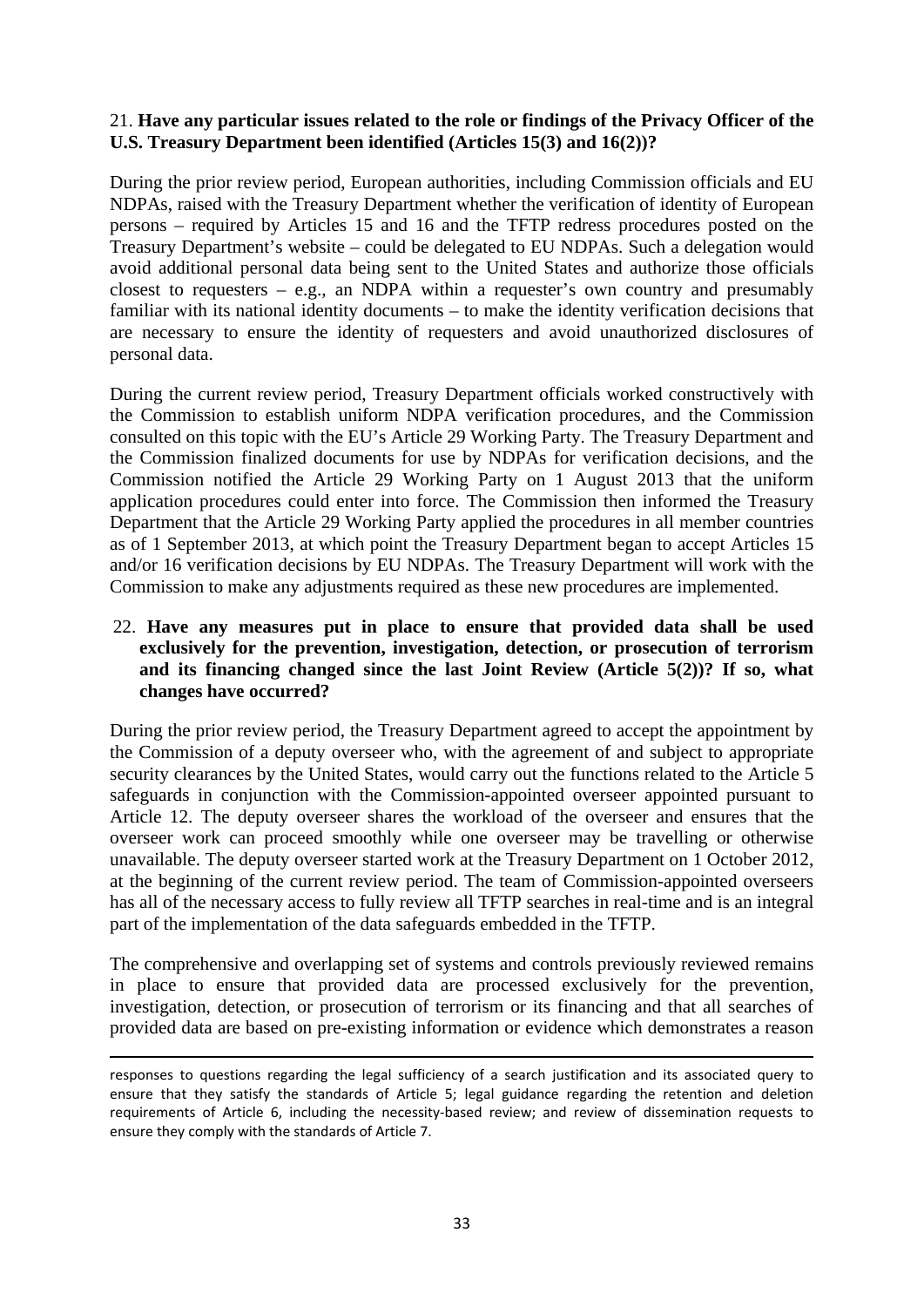to believe that the subject of the search has a nexus to terrorism or its financing. These systems and controls include the following:

- All analysts who have access to the TFTP system are extensively trained and retrained regularly to ensure the fulfilment of all requirements for searches, including that a pre-existing nexus to terrorism or its financing is documented for every search; if an analyst even attempted a search that does not satisfy the requirements, the Treasury Department would respond appropriately, with responses varying from mandating additional training for the analyst to removing access rights to the TFTP and instituting disciplinary proceedings;
- Detailed logs are maintained of all searches made, including the identity of the analyst, date and time of search, the search terms used, and the justification for the search; these logs are regularly analyzed by outside auditors as part of the regular independent audit of the program;
- Electronic controls (in addition to human review and oversight) have been implemented that prevent analysts from conducting a search without inputting the preexisting nexus to terrorism or its financing;
- Other electronic controls aim to prevent certain technical mistakes, such as inputting an "or" instead of an "and" as a search term, that inadvertently could result in an overly broad search;
- Independent overseers retained by the Designated Provider and the European Commission review searches either as they occur or shortly thereafter, prior to dissemination of any results, to ensure that the counter-terrorism purpose limitation and other safeguards have been satisfied; and
- Independent auditors retained by the Designated Provider evaluate the technical and systemic controls to ensure the integrity of the system and the satisfaction of all the safeguards.

#### 23. **Have any measures put in place to ensure that the TFTP does not and shall not involve data mining or any other type of algorithmic or automated profiling or computer filtering changed since the last Joint Review (Article 5(3))? If so, what changes have occurred?**

The enhanced systems and controls outlined in response to Question 22, above, prevent any type of data mining or profiling because they require individualized searches, based on a preexisting nexus to terrorism or its financing.

#### 24. **Have any measures been put in place to implement the provisions of Article 5(4) on data security and integrity or have any measures been changed since the last Joint Review? If so, what changes have occurred?**

Multiple physical and technical security layers exist to ensure data security and integrity. The data are stored in a secure location accessible only by U.S. Government-cleared personnel and in a secure analysis area accessible only by a limited number of TFTP managers and analysts and security personnel. The data are stored separately from other data, are not interconnected with any other database, and are protected by multiple security layers that prevent unauthorized access to the data. Significant physical and technical security controls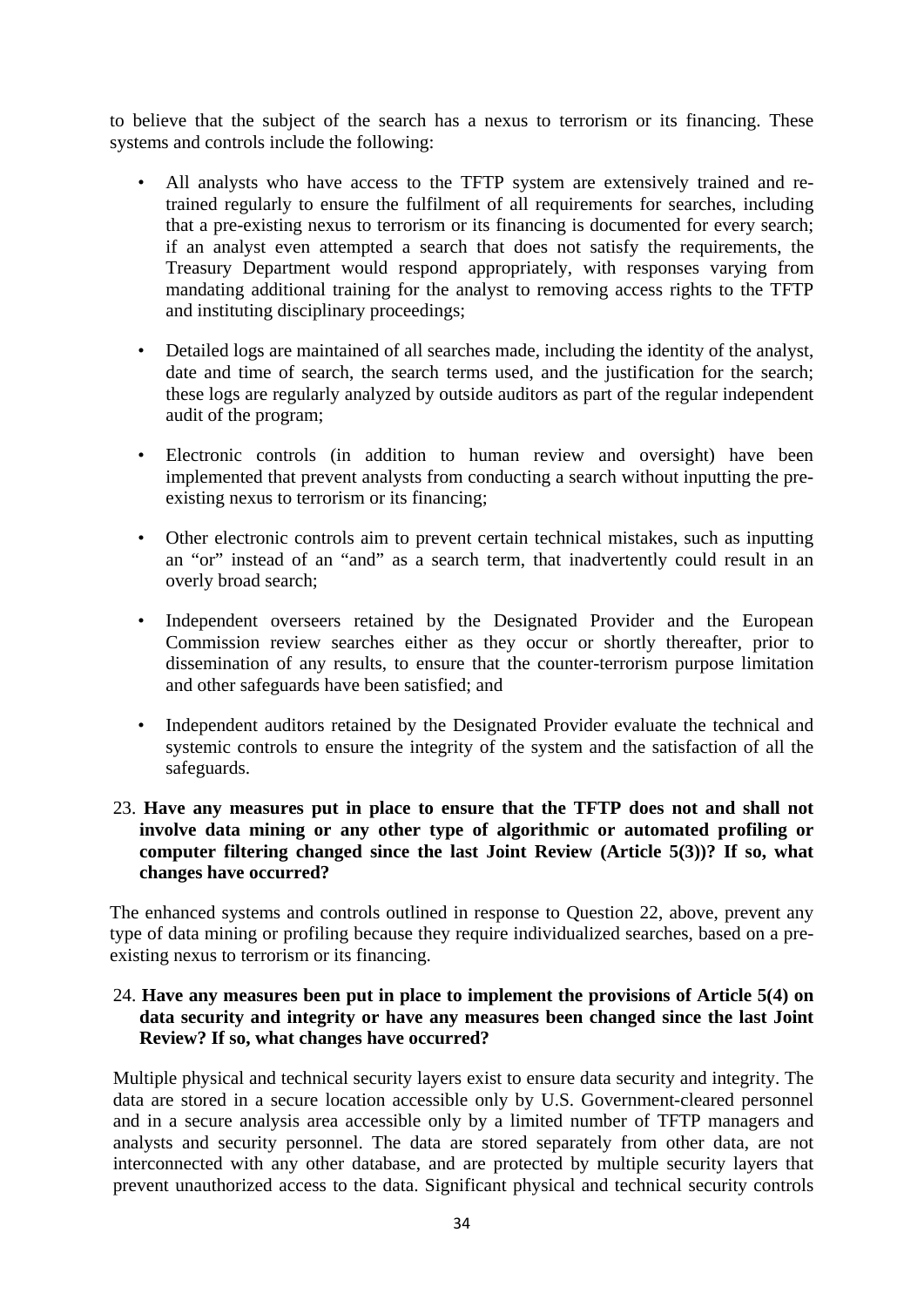exist to ensure that no unauthorized copies of TFTP data may be made, except for disaster recovery purposes. The independent auditors retained by the Designated Provider review and verify these physical and technical security safeguards. These measures have been in place for years, and no changes have been made since the last joint review.

25. **Have any measures (other than the measures mentioned in Article 12) been put in place to ensure that all searches of provided data are based on pre-existing information or evidence which demonstrates a reason to believe that the subject of the search has a nexus to terrorism or its financing (Article 5(5)), or have any such measures been changed since the last Joint Review? If so, what changes have occurred?** 

Please see response to Question 22, above.

26. **Have there been any cases where the extracted data included personal data revealing racial or ethnic origin, political opinions, or religious or other beliefs, trade union membership, or health and sexual life (sensitive data)? If so, have any special safeguards or measures been taken to take into account the sensitivity of these data (Article 5(7))?** 

The Treasury Department is not aware of any cases in which such data have been extracted.

27. **Have any measures put in place to organise the ongoing and at least annual evaluation to identify non-extracted data that are no longer necessary to combat terrorism or its financing changed since the last Joint Review (Article 6(1))? If so, what changes have occurred? Have such data been promptly and permanently deleted since the last Joint Review?** 

Please see response to Question 15, above. Once a message type or geographic region is deleted from the Request, all previous non-extracted data that had been received involving that message type or geographic region are permanently deleted during the course of a semiannual deletion process. This deletion has occurred with respect to all data received in response to message types or geographic regions removed from the Request.

28. **Have there been any cases where financial payment messaging data were transmitted which were not requested? If so, has the U.S. Treasury Department promptly and permanently deleted such data and informed the relevant Designated Provider (Article 6(2))?** 

No.

29. **Have all non-extracted data received prior to 28 February 2009 been deleted as provided for in Article 6(4) of the Agreement?** 

Yes. All non-extracted data received prior to 30 June 2009 were deleted prior to 20 January 2014, in accordance with Article 6(4) of the Agreement.

30. **Have any measures taken to provide for the ongoing and at least annual evaluation to continuously assess the data retention periods specified in Article 6(3) and 6(4) of the Agreement changed since the last Joint Review? If so, what changes have occurred?**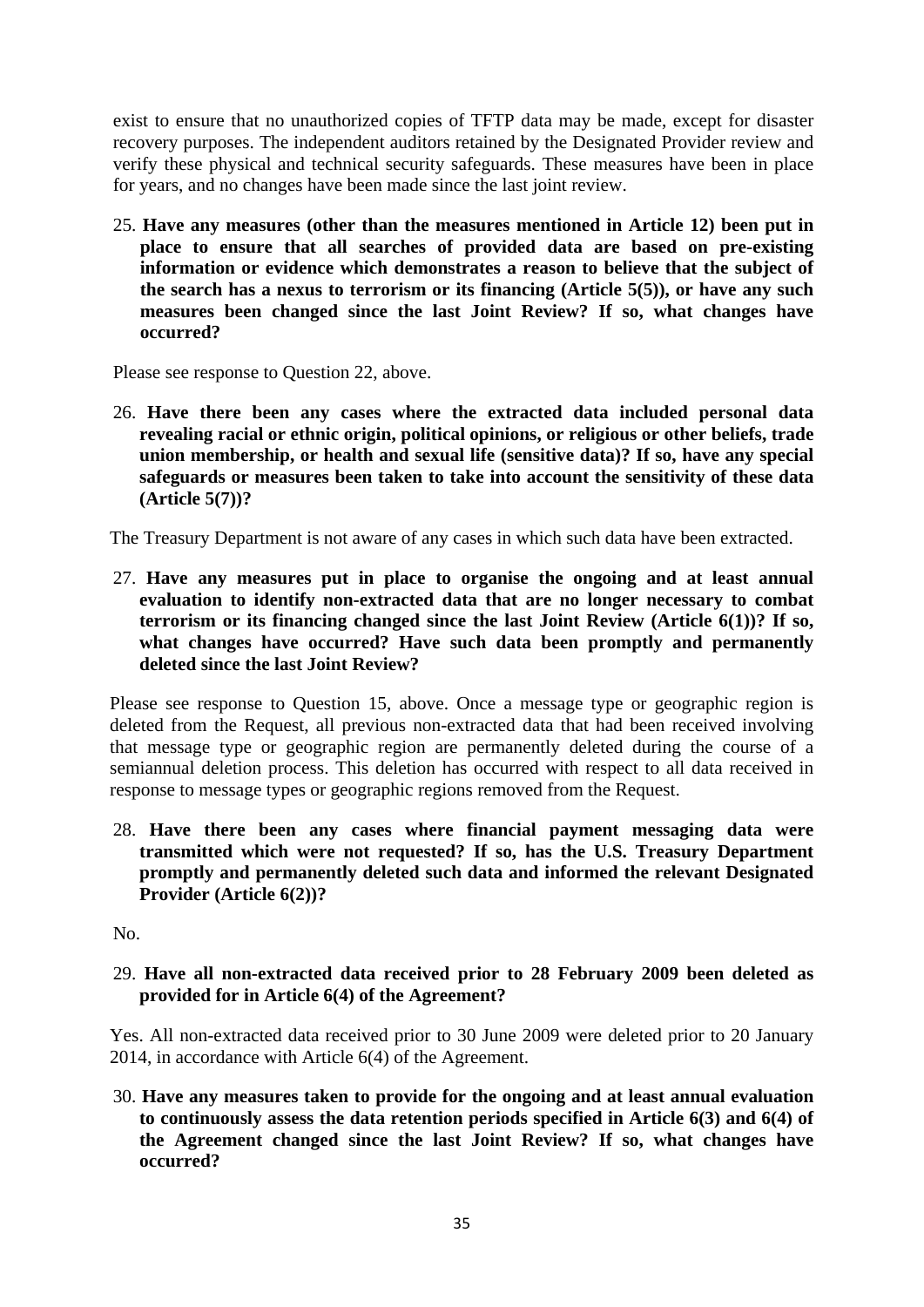The Treasury Department continues to assess these data retention periods as part of its regular review, analysis, and audit of data, as described in response to Question 15, above. A comprehensive assessment consisting of investigator interviews, reviews of counter-terrorism investigations, and an evaluation of current terrorist threats and activity is conducted regularly to ensure that TFTP data retention periods are relevant to ongoing counter-terrorism efforts. Based on the three annual evaluations conducted since the Agreement entered into force, as well as the ongoing assessments, the Treasury Department continues to find valuable counterterrorism leads in data retained for the limits of the current retention periods specified in the Agreement and believes the current retention periods to be appropriate.

The U.S.-EU Joint Value Report, which was published in November 2013 by the Treasury Department and the Commission, concluded that "the reduction of the TFTP data retention period to anything less than five years would result in significant loss of insight into the funding and operations of terrorist groups."<sup>16</sup>

#### 31. **Have there been any cases where these retention periods have been reduced by the U.S. Treasury Department in accordance with Article 6(5)?**

No. See responses to Question 30, above, and 32, below.

#### 32. **How is it ensured that the time period for deletion of the data five years after their reception referred to in Article 6(4) of the Agreement is met in reality? What is the process for deletion of such data?**

Treasury conducts an exhaustive semiannual evaluation to ensure that any non-extracted data received on or after 20 July 2007 are deleted five years from receipt. This process is technologically intensive, requiring significant time and labor to complete while ensuring that the system remains fully operational and all safeguards remain in place. Based on previous deletions of TFTP data, Treasury has determined that any deletion effort conducted more frequently than on a semiannual basis could significantly impair the functioning of the system and be technologically infeasible.

The Treasury Department initially had intended to implement this provision via an annual deletion exercise, since automatic deletions of non-extracted data could result in the inadvertent deletion of extracted data necessary for specific ongoing counter-terrorism investigations and would not allow for the necessary controls and independent assessments to ensure that the appropriate data had been deleted. Following conversations during the second joint review, and at the recommendation of the EU joint review team, the Treasury Department revised its procedures to accommodate additional deletion exercises to ensure that all deletions of non-extracted data are fully completed by the five-year mark. Thus, all nonextracted data received prior to 30 June 2009 already have been deleted.

33. **Have any measures put in place to ensure that information extracted from provided data is retained for no longer than necessary for specific investigations or prosecutions for which they are used changed since the last Joint Review? If so, what changes have occurred?** 

**.** 

 $16$  U.S.-EU Joint Value Report at p. 16.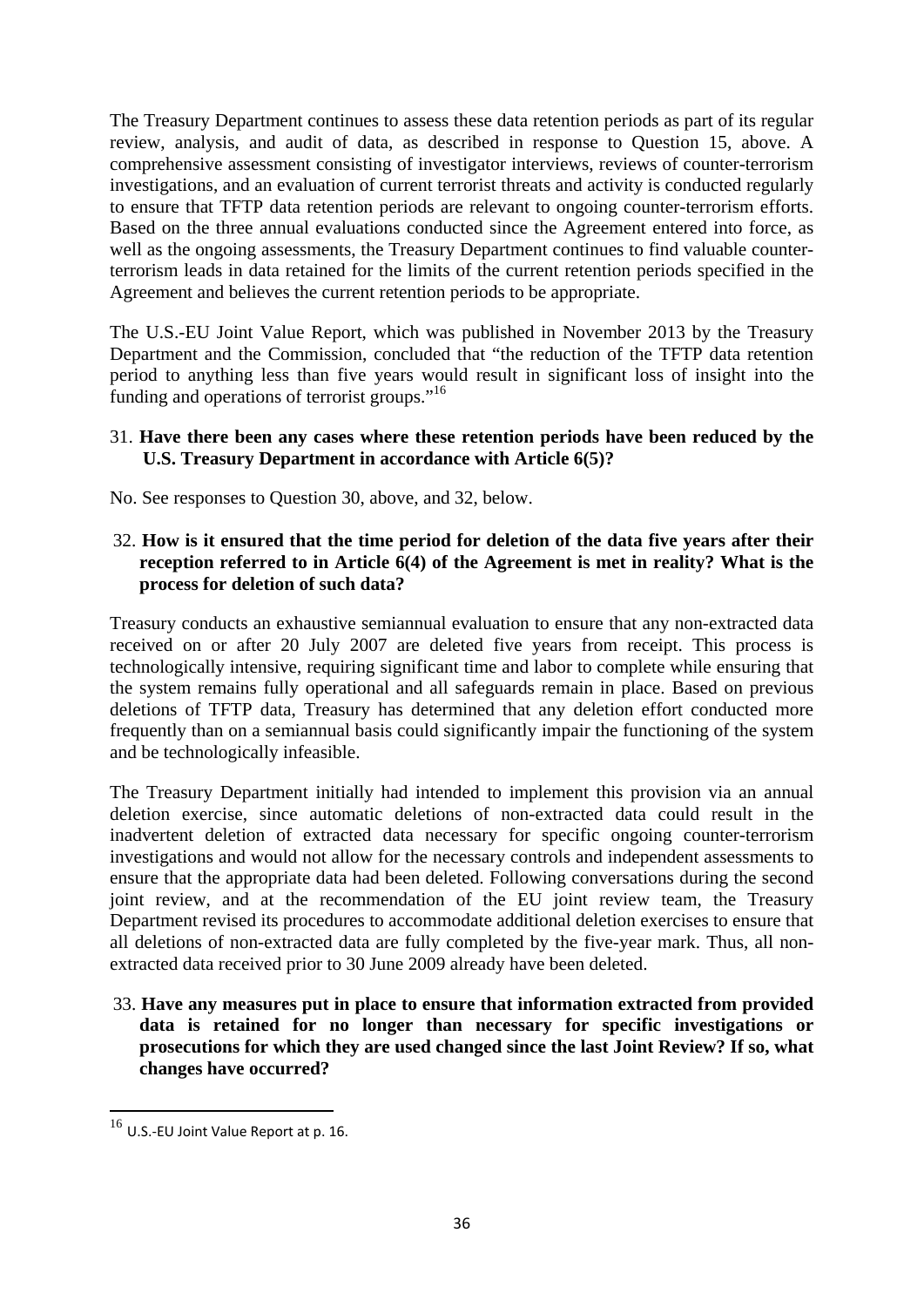No changes have occurred since the last joint review. The Treasury Department continues to notify law enforcement and intelligence agencies that receive leads derived from TFTP data to retain them for a period no longer than necessary for the purpose for which they were shared. This is consistent with the legal requirement that U.S. Government agencies develop and implement retention schedules describing the disposal of their records. Furthermore, counterterrorism analysts using the TFTP receive training on the safeguards, dissemination, and retention procedures required by the TFTP Agreement prior to use of the system.

#### 34. **Have any measures put in place to ensure that onward transfer of information extracted from the provided data is limited pursuant to the safeguards laid down in Article 7 of the Agreement changed since the last Joint Review? If so, what changes have occurred?**

No changes have occurred since the last joint review. TFTP-derived information continues to be shared with counter-terrorism, law enforcement, or public security authorities in the United States, EU Member States, third countries, and with Europol or Eurojust for lead purposes only and for the exclusive purpose of the investigation, detection, prevention, or prosecution of terrorism or its financing. Counter-terrorism analysts using the TFTP receive training on the safeguards, dissemination, and retention procedures required by the TFTP Agreement prior to use of the system. Information is only disseminated after approval by management trained on the safeguards identified in the Agreement. Any subsequent dissemination requires the express written approval of the Treasury Department.

In cases in which the Treasury Department is aware that TFTP-derived information of a citizen or resident of a Member State is to be shared with a third country, the Treasury Department abides by the existing protocols on information sharing with that Member State. In cases where existing protocols do not exist, the Treasury Department will not disseminate the information without prior consent of the concerned Member State except where the sharing of data is essential for the prevention of an immediate and serious threat to public security.

#### 35. **Please describe how requests for subsequent dissemination of original TFTP-derived information are handled. Have any of these requests been rejected?**

As a general matter of policy, the Treasury Department requires recipients of TFTP-derived information to request additional dissemination approval from the Treasury Department, although in certain circumstances, such as when providing information to Europol, the Treasury Department allows the information to be further provided to competent authorities (particularly since Europol often acts as an intermediary between EU Member States and the U.S. Treasury Department). In all cases, however, the Treasury Department includes a warning containing the use limitations of the TFTP-derived data, including that the information may only be used for counter-terrorism lead purposes. When the Treasury Department receives a dissemination request that appears to be improper (e.g., the counterterrorism mandate of the receiving agency is unclear), the Treasury Department generally works with the requesting agency to obtain clarifications with respect to the request. In situations where the request cannot be clarified, the requesting agency generally withdraws the request.

### 36. **Have all searches run on the TFTP data been subject to oversight defined in Article 12(1) of the Agreement?**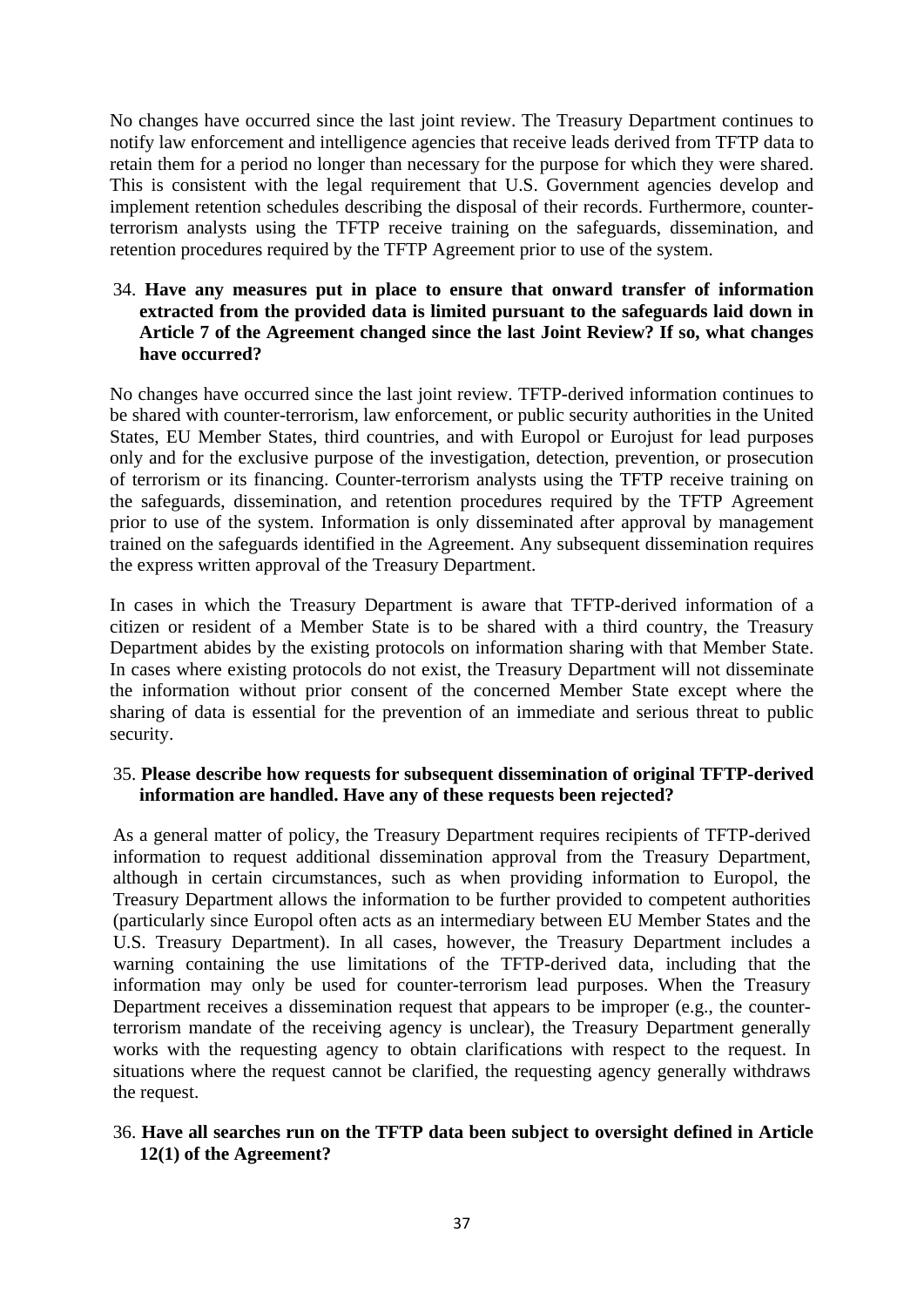Yes.

### 37. **How many searches have been queried by the overseers? On which basis did the overseers select a search for further verification?**

The overseers mentioned in Article 12 of the Agreement – two appointed by the European Commission and the others employed by the Designated Provider – routinely request additional information to ascertain strict adherence to the counter-terrorism purpose limitation and other safeguards described in Articles 5 and 6 of the Agreement. The overseers may request additional justification or clarification of the counter-terrorism nexus as well as documentation to ensure that the search is as narrowly tailored as possible. In the overwhelming majority of cases, the overseers request additional information simply for routine auditing purposes and not out of any concern with the search itself.

During the review period, the overseers queried 621 searches – virtually all of which were selected for routine auditing purposes. All searches queried by the overseers are blocked until any overseer concerns have been fully addressed. In the overwhelming majority of all searches conducted (well over 99.9 percent), the overseers were fully satisfied with the search as formulated. In a small number of cases (30 searches during the 17 months of the review period – or .0013 percent), the overseers blocked the searches because they believed the search terms were too broad. In all cases where the searches were queried by the overseers at the time of the search, no results were returned to the analyst unless and until the search satisfied the overseers. In cases where the searches were identified through retrospective review, no information obtained through the searches was disseminated or used unless and until the overseers were satisfied.

In terms of the 621 searches queried, the Treasury Department cannot accurately break them down between the Designated Provider and the EU overseers, because when one party queried a search, it was treated as queried by the overseers generally.

#### 38. **In how many cases have the overseers blocked searches on the grounds that they appear to be in breach of Article 5 of the Agreement? Can any typical kind of search be identified where blocking was deemed necessary? Were there any other measures envisaged or taken?**

As noted in response to Question 37, above, in a small number of cases (30 searches during the 17 months of the review period – or .0013 percent), the overseers blocked the searches because they believed the search terms were too broad. While all of the searches blocked during the review period were deemed to be overly broad, the overbreadth may simply result from, for example, a typographical error in the spelling of a terrorism suspect's name or the transposition of two digits in a bank account number.

As noted in response to Question 22, above, all analysts who have access to the TFTP system are extensively trained and re-trained regularly to ensure the fulfilment of all requirements for searches. When an analyst attempts a search that does not satisfy the requirements, the Treasury Department has responded appropriately, including mandating additional training for the analyst and temporarily suspending the analyst's access rights to the TFTP until overseer concerns with the search are fully resolved. The Treasury Department may also permanently revoke an analyst's access rights to the TFTP or institute disciplinary proceedings, although the Treasury Department has not needed to exercise these options to date.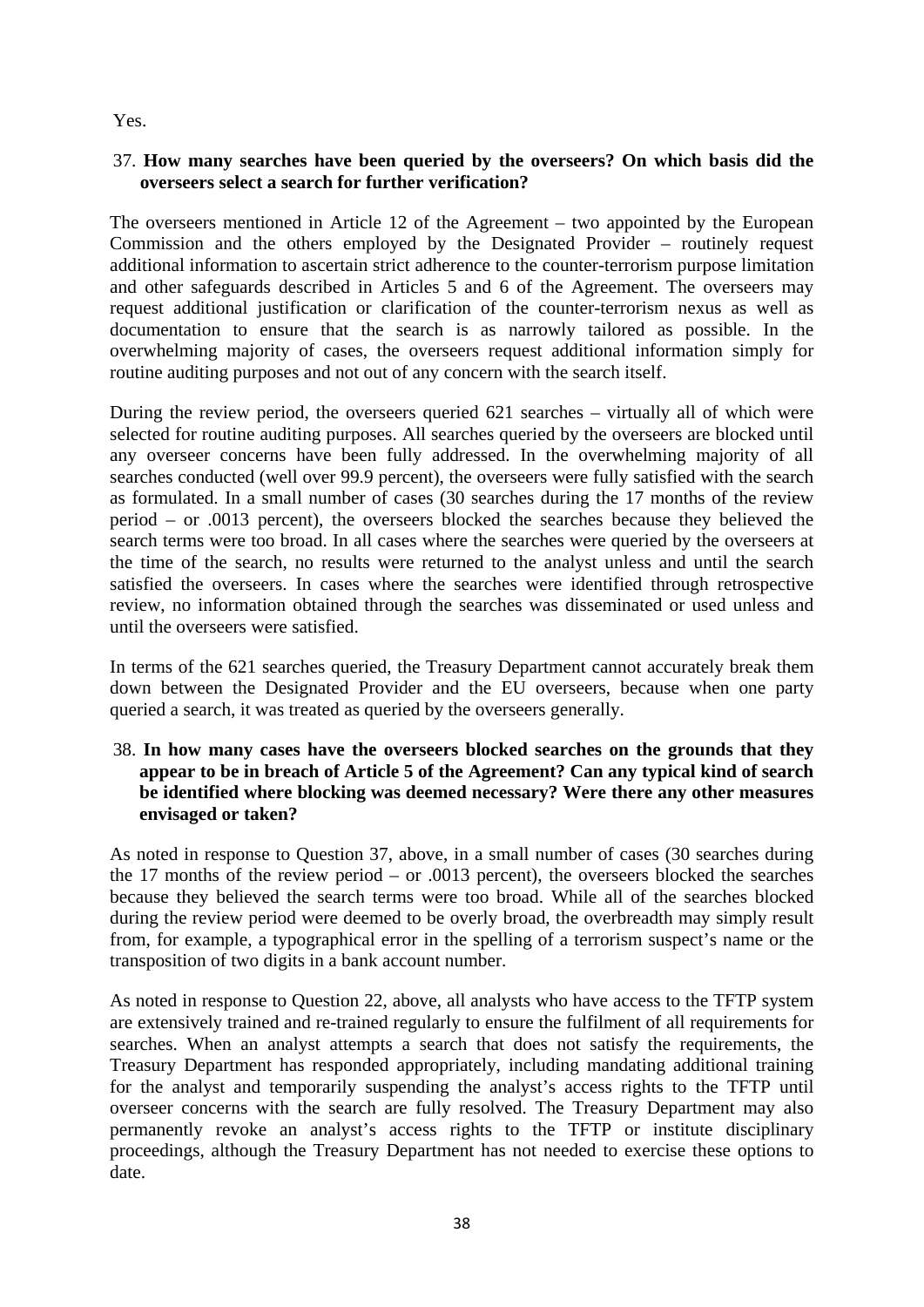#### 39. **Have any measures taken to ensure that the results of the searches are not disseminated before the overseers have had a chance to review the search changed since the last Joint Review? If so, what changes have occurred?**

No changes have occurred since the last joint review. Any dissemination of TFTP-derived information continues to require management approval, and subsequent dissemination requires the express approval of the Treasury Department. The Treasury Department trains counter-terrorism analysts on the proper procedures for using, and/or requesting and receiving approval to disseminate TFTP-derived information. All TFTP analysts have been trained to ensure that there is no dissemination of TFTP-derived information prior to the completion of the overseer review process, and no information obtained through TFTP searches was disseminated over the objections of the overseers.

#### 40. **Have there been any cases where individuals have exercised their rights of access, rectification, erasure or blocking in accordance with Article 15 and 16 of the Agreement? If so, how many, and how have these cases been resolved?**

As noted in the response to Question 21, above, the uniform application procedures agreed upon by the Treasury Department and the Commission were applied by European NDPAs as of 1 September 2013. As of 28 February 2014, the Treasury Department had received one perfected request, through a European NDPA, in which an individual sought to exercise the provisions described in Article 15 of the Agreement. The Treasury Department is in the process of responding to this request.

The Treasury Department also received an email from a European NDPA, through the TFTP email address posted on the Treasury Department's TFTP web page (www.treasury.gov/tftp), stating that an individual is seeking to exercise the provisions described in Article 15 of the Agreement. The Treasury Department responded via email outlining the relevant procedures for the NDPA to submit the request. As of 7 April 2014, the Treasury Department has not yet received this second request, but will process and respond to it upon receipt.

41. **Have there been any cases where you have become aware that data received or transmitted pursuant to the Agreement were not accurate? If so, what measures have been taken to prevent and discontinue erroneous reliance on such data, including but not limited to supplementation, deletion or correction (Article 17(1))?** 

The Treasury Department is not aware of any instance in which data received or transmitted pursuant to the Agreement were inaccurate.

42. **Were any notifications regarding inaccuracy or unreliability of transmitted information made by either of the Parties as set out in Article 17(2) of the Agreement? If so, please elaborate.** 

No.

43. **Were any notifications and consultations regarding redress made by either of the Parties as set out in Article 18(1) of the Agreement? If so, please elaborate.** 

No.

44. **How would a process of seeking administrative and judicial redress provided for in Article 18(2) by an EU citizen or resident look like?**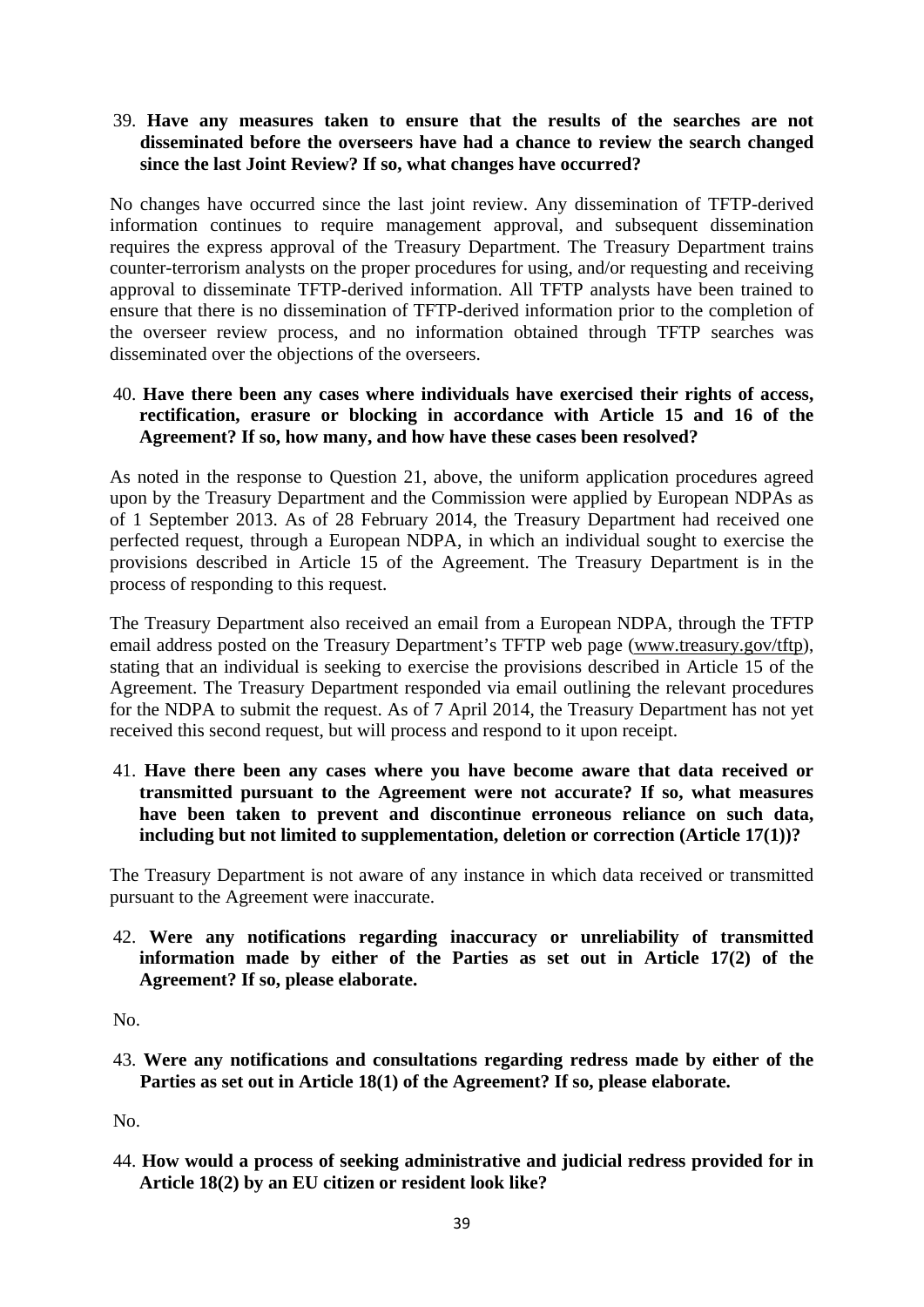The TFTP Agreement provides that any person who considers his or her personal data to have been processed in breach of the Agreement may seek effective administrative or judicial redress in accordance with the laws of the EU, its Member States, and the United States, respectively. The United States has agreed that the Treasury Department shall treat all persons equally in the application of its administrative process, regardless of nationality or country of residence.

The TFTP Agreement provides for persons, regardless of nationality or country of residence, to have available under U.S. law a process for seeking judicial redress from an adverse administrative action. Relevant statutes for seeking redress from an adverse Treasury Department administrative action in connection with personal data received pursuant to the TFTP Agreement may include the Administrative Procedure Act and the Freedom of Information Act. The Administrative Procedure Act allows persons who have suffered harm as a result of U.S. Government action to seek judicial review of that action. The Freedom of Information Act allows persons to utilize administrative and judicial remedies to seek government records.

In addition to the administrative options described above, an EU citizen or resident may seek judicial redress from an adverse administrative action by filing a complaint with a court in an appropriate venue.

#### 45. **Have there been any cases where individuals have made use of the means of redress provided for under Article 18 of the Agreement? If so, how many, and how have these cases been resolved?**

The Treasury Department is not aware of any such cases other than those described in response to Question 40, above. 1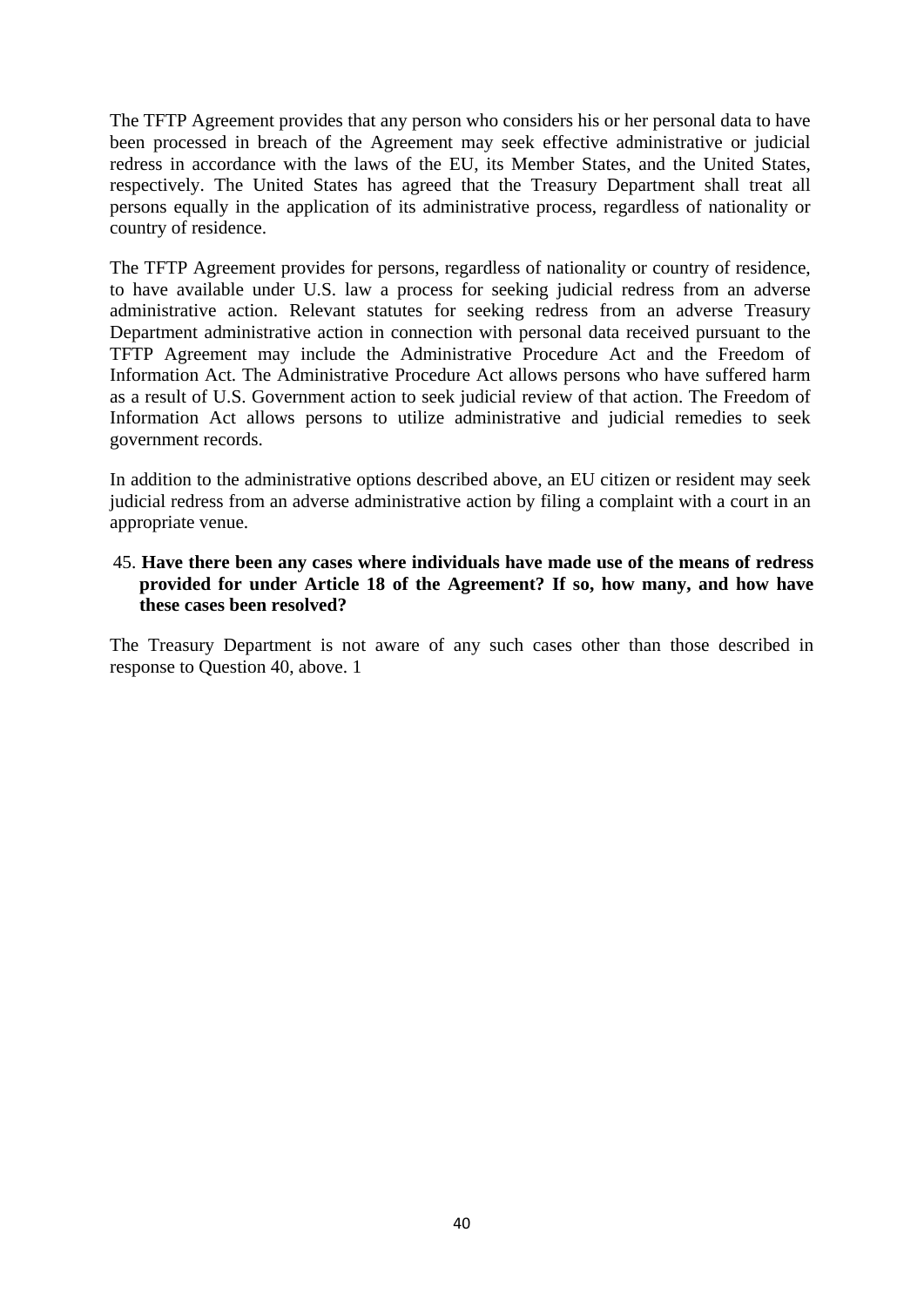## <span id="page-40-0"></span>**ANNEX II A**

#### **Terrorist Finance Tracking Program**

#### **Recent Examples of Cases in which TFTP Information has been used for the Prevention, Investigation, Detection, or Prosecution of Terrorism or its Financing April 2014**

#### (U) **CONTEXT**

(U) The U.S. Treasury Department's Terrorist Finance Tracking Program (TFTP) is a vital counter-terrorism tool that in its 13-year history has produced thousands of TFTP-derived leads to counter-terrorism authorities, including more than 2,000 TFTP reports (which may contain multiple TFTP leads) provided to European authorities and over 3,000 such reports shared globally. In addition to these reports, 5,421 TFTP leads have been provided to EU Member States and Europol during the period from 1 October 2012 through 28 February 2014. TFTP data provide key information including account numbers, names, addresses, transaction amounts, dates, branch locations, and sometimes even bills of lading, that are of tremendous value for counter-terrorism analysts in identifying previously unknown terrorist operatives and financial supporters. The examples below highlight recent cases in which the TFTP has provided key leads, as well as the ways in which TFTP-derived information has helped to identify the financial support networks behind leading terrorist organizations currently under investigation by U.S. and European authorities. The following are concrete examples where TFTP-derived information has been used in U.S. and European counterterrorism investigations.

#### (U) **RECENT VALUE EXAMPLES**

(U) The TFTP was used in the investigation of Jahangir Alom and Imran Mahmood. Both men pleaded guilty to preparing for terrorism acts overseas in March 2013. The men traveled to Pakistan for training between July 2010 and July 2012 and advised others on how to go Pakistan for the same purpose. Alom and Mahmood were arrested the week before the London Olympics as British authorities believed they intended to return to Pakistan. Of note: Alom's wife previously pleaded guilty to possession of information likely to be used for terrorism. She was sentenced to 12 months in jail. Alom's wife also had two brothers jailed in 2012 after pleading guilty to a bomb plot targeting the London Stock Exchange. TFTPderived information provided authorities the financial activities of Alom and Mahmood, including names, accounts, addresses, and dates and amounts of transactions.

(U) The TFTP was used in the investigation of suspected terrorists Mohommod Hassin Nawaz and Hamaz Nawaz. After traveling from France, the Nawaz brothers were arrested in Dover by UK authorities on 16 September 2013 and charged with terrorism offenses. They are accused of traveling to a terrorist training camp in Syria. TFTP-derived information provided transaction information, including account numbers, amounts, dates, and potential associates.

(U) In late 2013, TFTP data were used to investigate the financial network of a suspected terrorist who has an automotive business in Turkey. TFTP-derived information revealed this person had numerous financial relationships with individuals and firms in the UK, France, Denmark, Italy, Poland, Bulgaria, Lebanon, and Egypt. Such information enabled investigators to better understand the individual's financial networks and identified other persons of interest.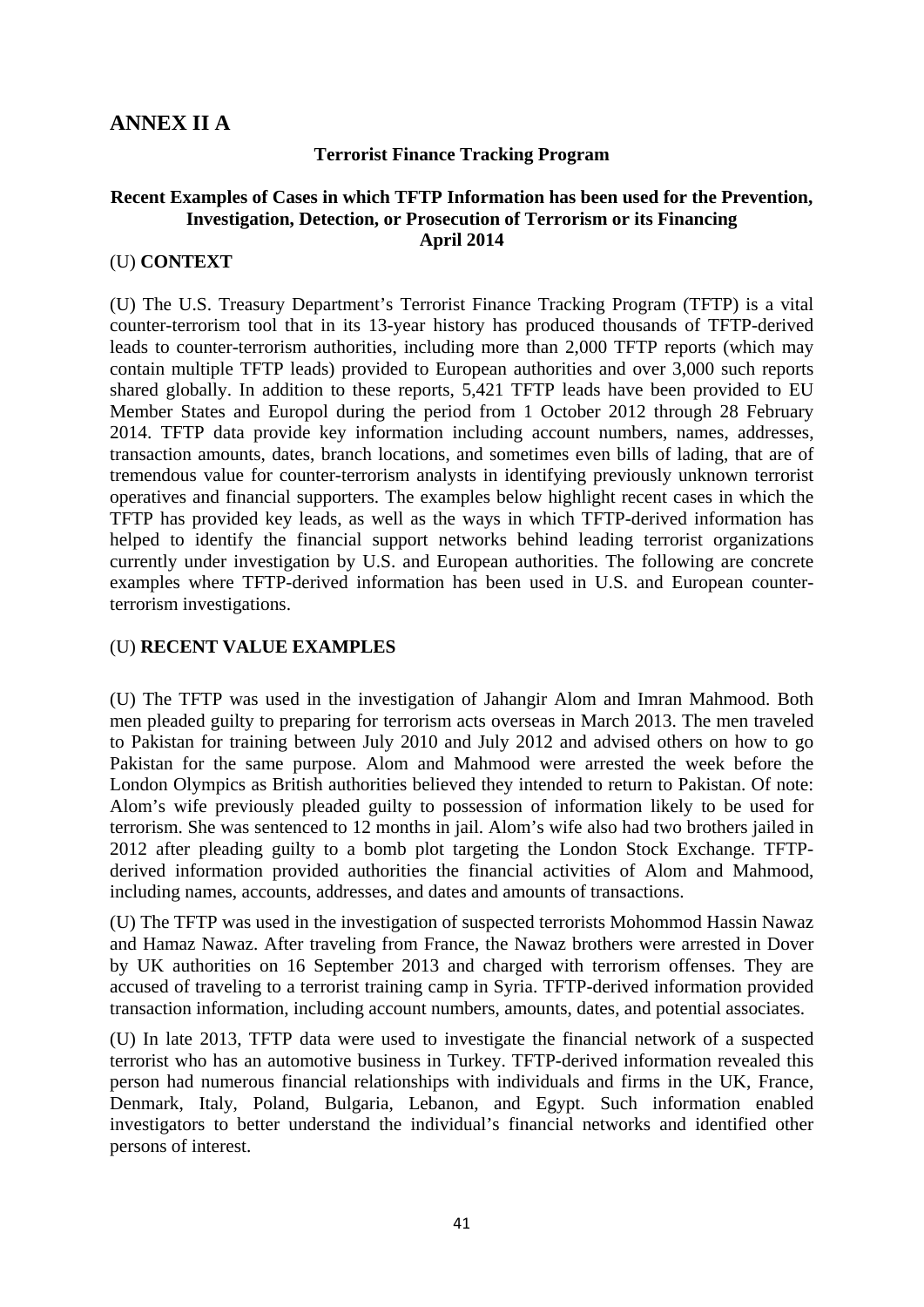(U) In late 2013, TFTP data revealed the previously unknown financial information of a Hizballah operative, who is part of a cell planning an attack against an Israeli or Western target in either Cote D'Ivoire or a nearby country in the near future. This information has furthered the investigation into the potential attack.

(U) The TFTP was used in the investigation of Mohamed Echaabi. Echaabi was arrested by Spanish police, who considered him to be a "lone wolf" Islamic terrorist planning targeting killings and other attacks in Spain and Europe. Echaabi was recruited by terrorist organizations and educated himself via the Internet. Echaabi also traveled to Gaza in 2011 with the hopes of carrying out a suicide attack against Israeli interests. He was attempting to acquire firearms and explosives prior to his arrest in February 2013. TFTP-derived information provided authorities the financial activity of Echaabi, including names, accounts, addresses, and dates and amounts of transactions.

(U) The TFTP was used in the investigation of Lyes Outiren, who was arrested by British counter-terrorism officers in November 2013 and charged with "possession of material for a terrorist purpose." Authorities did not provide further details on the suspect's actions. TFTPderived information provided authorities the financial activity of Outiren, including names, accounts, addresses, and dates and amounts of transactions.

(U) The TFTP was used in the investigation of Bulut Yayla, a trained operative of the terrorist group DHKP/C (Revolutionary People's Liberation Party/Front). This is the same group that used a suicide bomber to attack the U.S. Embassy in Ankara in February 2013. In July 2013, the U.S. State Department designated Yayla under Executive Order 13224, which targets terrorists and those providing support to terrorists or acts of terrorism. As a result of this designation, all property subject to U.S. jurisdiction in which Yayla has any interest is blocked. TFTP-derived information provided authorities the financial activity of Yayla, including names, accounts, addresses, and dates and amounts of transactions.

(U) The TFTP was used in the investigation of Nicolas Bons. Bons was a French citizen who became radicalized and joined extremists fighting in Syria. It is believed that Bons died in a suicide truck bombing in the Syrian province of Homs in December 2013. Bons had told his parents that he and his younger brother were going to the beach in Thailand. A month later, they sent a letter revealing their true destination and appeared in a video with an AK-47 and Koran, calling for French President Hollande to convert to Islam. The younger brother was killed in Syria in August 2013. TFTP-derived information provided authorities the financial activities of Nicolas Bons, including names, accounts, addresses, and dates and amounts of transactions.

(U) The TFTP was used in the investigation of French-national Rachid Benomari, a suspected Al-Qaeda and Al-Shabaab recruiter and fundraiser. Benomari was arrested along with two additional Al-Shabaab operatives for illegally entering Kenya in July 2013. Benomari and his associates are wanted in the EU on terrorism-related charges and an Interpol Red Notice has 3

been issued for Benomari's arrest. TFTP-derived information provided investigators with Benomari's bank account number and identified previously-unknown financial associates.

(U) The TFTP was used in the investigation of Sheikh Bassam Ayachi, the former leader of the Islamic Center of Brussels (CIB) and suspected of being a terrorist supporter. CIB was a meeting point for several jihadist figures, including the so-called Tabich cell, which was found guilty in 2012 for recruiting jihadists for Iraq. Ayachi was also arrested in 2008 in Italy on charges of assisting illegal immigration, and was later suspected by Italian police of planning a terrorist attack. Ayachi's son was fighting in Syria and killed in June 2013. Ayachi is believed to be in Syria and fighting with extremists. TFTP-derived information provided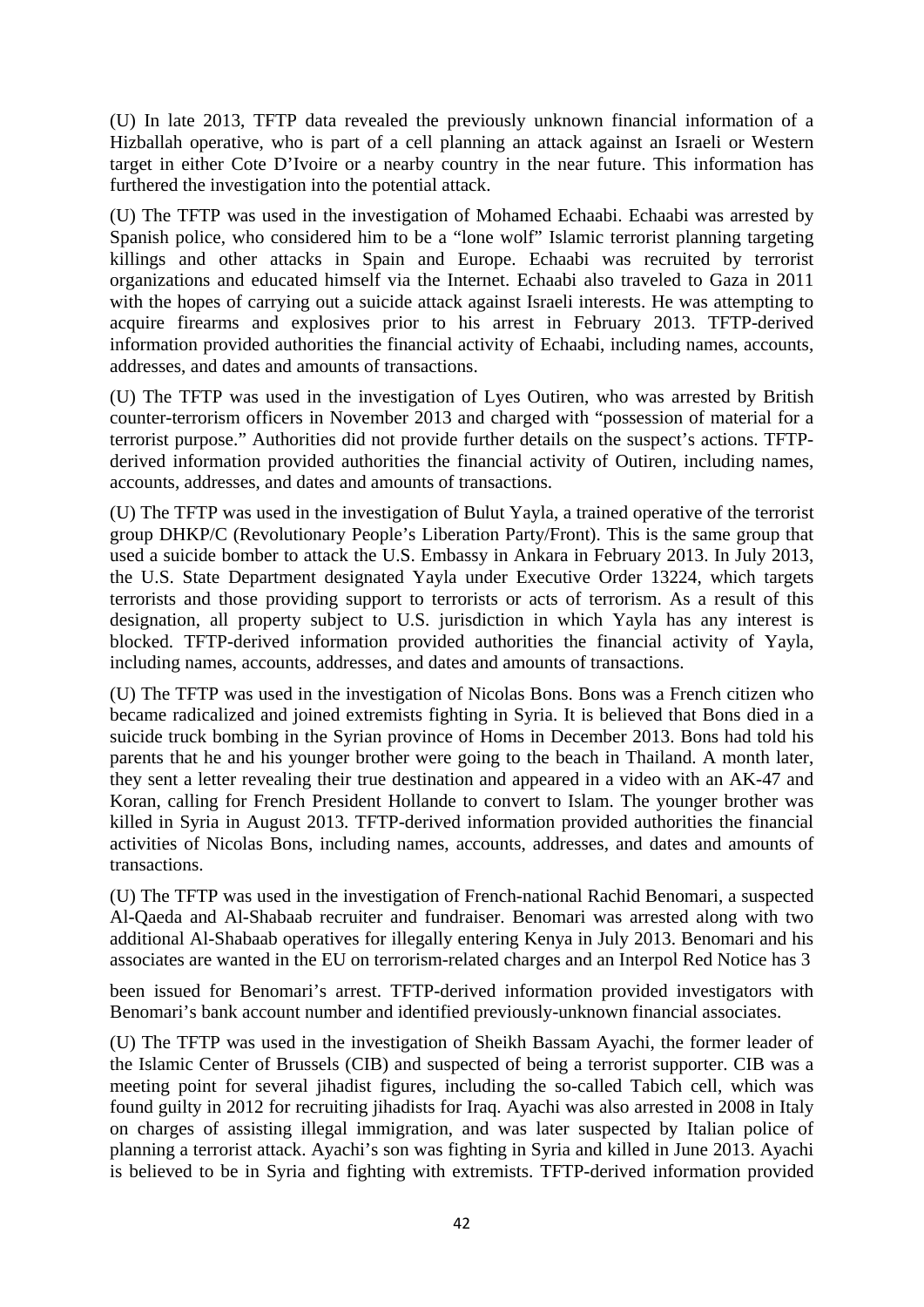authorities the financial activity of Ayachi, including names, accounts, addresses, and dates and amounts of transactions.

(U) The TFTP was used to investigate suspected terrorist Hakim Benladghem, who was suspected of planning a series of terror attacks across Europe and was killed after a shoot-out with police in March 2013. Benladghem had traveled to Syria and had attempted to travel to Israel to fight in Gaza but was refused entry. TFTP-derived information identified previously unknown associates, addresses, and account numbers.

(U) The TFTP was used in the investigation of Olivier Dassy (AKA Abou Hamza). Dassy is a convicted terrorist who was sentenced to 5 years in a Belgian prison for recruiting jihadists for Iraq (his sentence was commuted to 40 months). Upon his release, Dassy traveled to and joined extremist groups fighting in Syria. TFTP-derived information provided authorities the financial activity of Dassy, including names, accounts, addresses, and dates and amounts of transactions.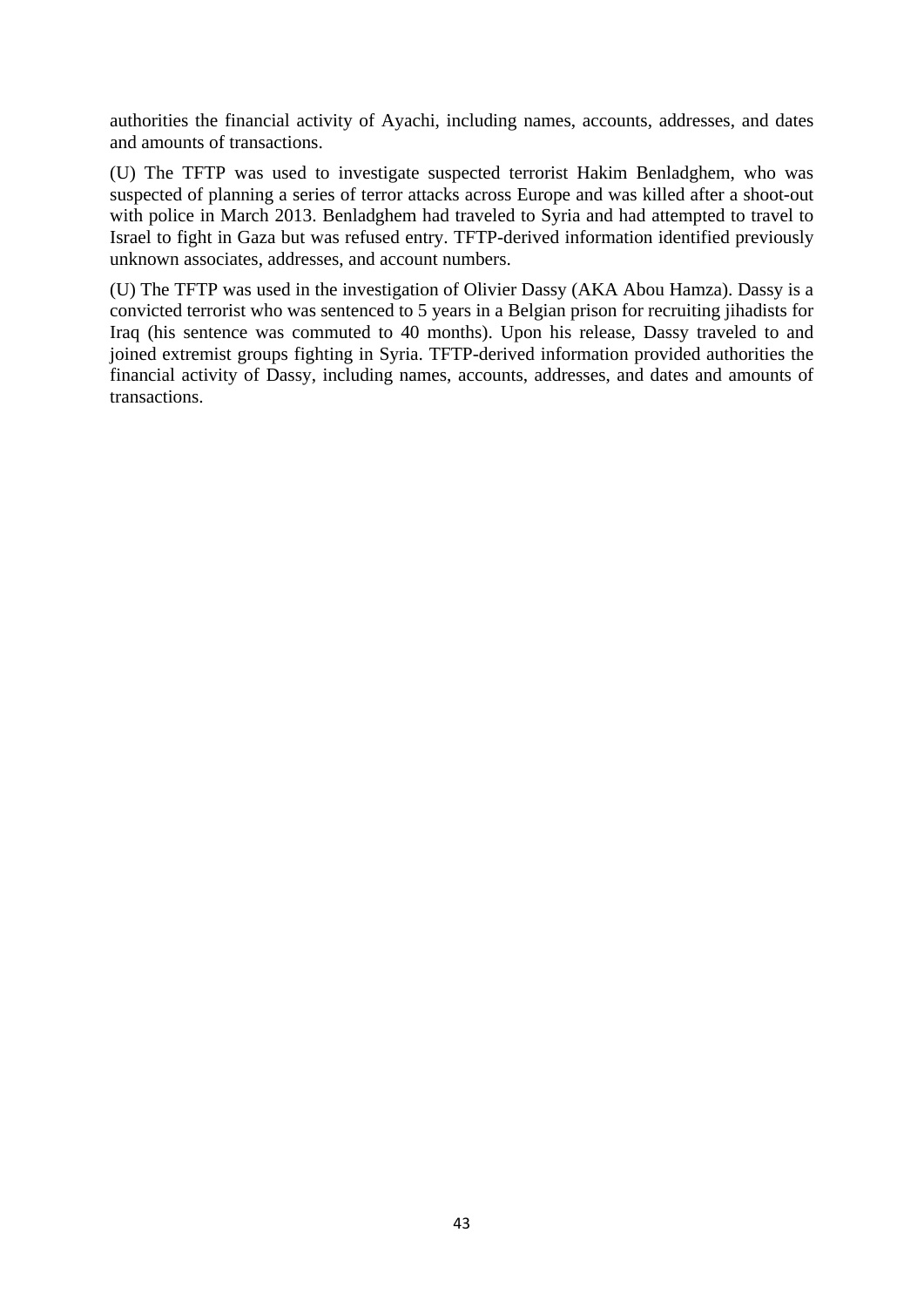## <span id="page-43-0"></span>**ANNEX III**

#### **EUROPOL STATISTICAL INFORMATION REGARDING ARTICLES 4, 9 AND 10 OF THE AGREEMENT**

| Period        | 01 August 2010 - 28 February 2014 |                 |        |                                                |               |  |  |  |  |  |  |
|---------------|-----------------------------------|-----------------|--------|------------------------------------------------|---------------|--|--|--|--|--|--|
|               | Article 4 request                 |                 |        | Request for supplemental information and reply |               |  |  |  |  |  |  |
| <b>Month</b>  | Date of receipt                   | Number of pages | Yes/No | Date of request                                | Date of reply |  |  |  |  |  |  |
| Aug-10        | 06/08/2010                        | 51              | Yes    | 06/08/2010                                     | 09/08/2010    |  |  |  |  |  |  |
| $Sep-10$      | 08/09/2010                        | 51              | No     | $-/-$                                          | $-/-$         |  |  |  |  |  |  |
| Oct-10        | 05/10/2010                        | 53              | Yes    | 06/10/2010                                     | 08/10/2010    |  |  |  |  |  |  |
| <b>Nov-10</b> | 02/11/2010                        | 55              | Yes    | 03/11/2010                                     | 03/11/2010    |  |  |  |  |  |  |
| <b>Dec-10</b> | 22/12/2010                        | 58              | No     | -/-                                            | $-/-$         |  |  |  |  |  |  |
| $Jan-11$      | 07/01/2011                        | 58              | No     | $-/-$                                          | $-/-$         |  |  |  |  |  |  |
| $Feb-11$      | 14/02/2011                        | 58              | Yes    | 15/02/2011                                     | 17/02/2011    |  |  |  |  |  |  |
| $Mar-11$      | 09/03/2011                        | 63              | Yes    | 09/03/2011                                     | 22/03/2011    |  |  |  |  |  |  |
| Apr-11        | 07/04/2011                        | 66              | No     | $-/-$                                          | $-/-$         |  |  |  |  |  |  |
| $May-11$      | 04/05/2011                        | 69              | No     | $-/-$                                          | $-/-$         |  |  |  |  |  |  |
| $Jun-11$      | 09/06/2011                        | 69              | Yes    | 10/06/2011                                     | 17/06/2011    |  |  |  |  |  |  |
| $Jul-11(1)$   | 15/07/2011                        | 77              | No     | -/-                                            | -/-           |  |  |  |  |  |  |
| $Jul-11(2)$   | 26/07/2011                        | 12              | No     | $-/-$                                          | $-/-$         |  |  |  |  |  |  |
| Aug-11        | 02/08/2011                        | 79              | No     | $-/-$                                          | $-/-$         |  |  |  |  |  |  |
| $Sep-11$      | 08/09/2011                        | 80              | No     | $-/-$                                          | -/-           |  |  |  |  |  |  |
| $Oct-11$      | 14/10/2011                        | 82              | No     | $-/-$                                          | $-/-$         |  |  |  |  |  |  |
| Nov-11        | 16/11/2011                        | 81              | No     | $-/-$                                          | $-/-$         |  |  |  |  |  |  |
| Dec-11        | 12/12/2011                        | 81              | No     | $-/-$                                          | -/-           |  |  |  |  |  |  |
| $Jan-12$      | 09/01/2012                        | 82              | No     | $-/-$                                          | $-/-$         |  |  |  |  |  |  |
| Feb-12        | 10/02/2012                        | 83              | No     | $-/-$                                          | $-/-$         |  |  |  |  |  |  |
| Mar-12        | 08/03/2012                        | 81              | No     | $-/-$                                          | $-/-$         |  |  |  |  |  |  |
| Apr-12        | 11/04/2012                        | 83              | No     | $-/-$                                          | $-/-$         |  |  |  |  |  |  |
| $May-12$      | 10/05/2012                        | 94              | No     | $-/-$                                          | -/-           |  |  |  |  |  |  |
| Jun-12        | 06/06/2012                        | 96              | No     | $-/-$                                          | -/-           |  |  |  |  |  |  |
| Jul-12        | 12/07/2012                        | 99              | No     | $-/-$                                          | -/-           |  |  |  |  |  |  |
| Aug-12        | 08/08/2012                        | 100             | No     | $-/-$                                          | $-/-$         |  |  |  |  |  |  |
| $Sep-12$      | 12/09/2012                        | 104             | No     | $-/-$                                          | -/-           |  |  |  |  |  |  |
| $Oct-12$      | 11/10/2012                        | 105             | No     | -/-                                            | -/-           |  |  |  |  |  |  |
| <b>Nov-12</b> | 08/11/2012                        | 107             | No     | $-/-$                                          | $-/-$         |  |  |  |  |  |  |
| Dec-12        | 06/12/2012                        | 109             | No     | $-/-$                                          | $-/-$         |  |  |  |  |  |  |
| $Jan-13$      | 09/01/2013                        | 111             | No     | $-/-$                                          | $-/-$         |  |  |  |  |  |  |
| $Feb-13$      | 04/02/2013                        | 115             | No     | $-/-$                                          | $-/-$         |  |  |  |  |  |  |
| $Mar-13$      | 06/03/2013                        | 115             | No     | $-/-$                                          | -/-           |  |  |  |  |  |  |
| Apr-13 (1)    | 03/04/2013                        | 119             | No     | $-/-$                                          | $-/-$         |  |  |  |  |  |  |
| Apr-13 (2)    | 22/04/2013                        | 16              | No     | $-/-$                                          | -/-           |  |  |  |  |  |  |
| $May-13$      | 06/05/2013                        | 124             | No     | -/-                                            | -/-           |  |  |  |  |  |  |
| $Jun-13$      | 05/06/2013                        | 126             | No     | $-/-$                                          | $-/-$         |  |  |  |  |  |  |
| $Jul-13$      | 03/07/2013                        | 127             | No     | $-/-$                                          | $-/-$         |  |  |  |  |  |  |
| Aug-13        | 06/08/2013                        | 131             | No     | -/-                                            | -/-           |  |  |  |  |  |  |
| $Sep-13$      | 04/09/2013                        | 133             | No     | $-/-$                                          | $-/-$         |  |  |  |  |  |  |

### **A. Summary of statistics for Article 4 requests under the TFTP Agreement:**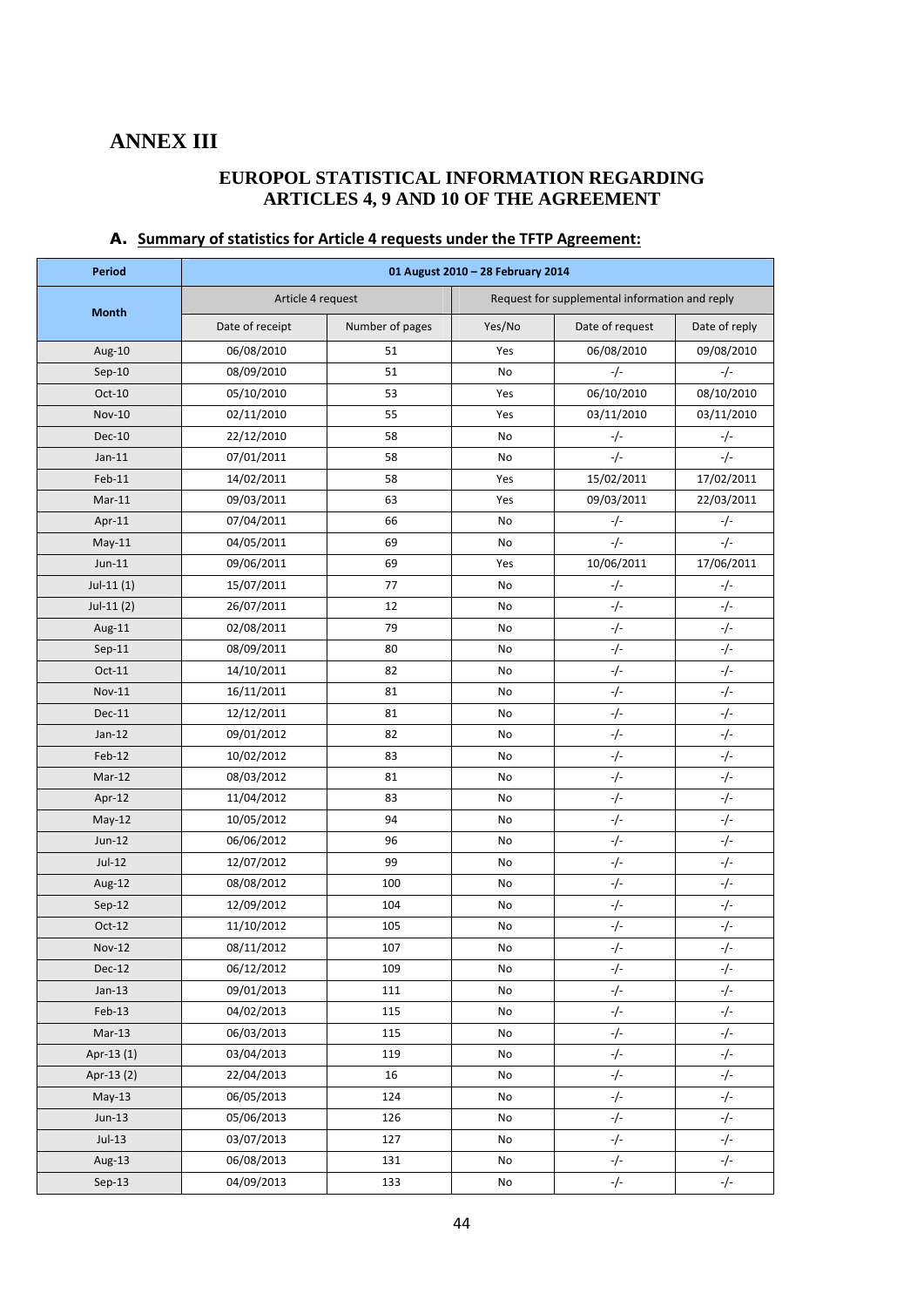| $Oct-13$ | 30/09/2013 | 134     | No        | $-I -$ | $-I -$ |
|----------|------------|---------|-----------|--------|--------|
| $Nov-13$ | 04/11/2013 | 137     | <b>No</b> | $-I -$ | -1-    |
| Dec-13   | 04/12/2013 | 139     | No        | $-I -$ | -7-    |
| $Jan-14$ | 07/01/2014 | 142     | No        | $-I -$ | -1-    |
| Feb-14   | 05/02/2014 | 145     | <b>No</b> | $-I -$ | -1-    |
|          |            | 91      |           |        |        |
|          |            | Average |           |        |        |

(rounded)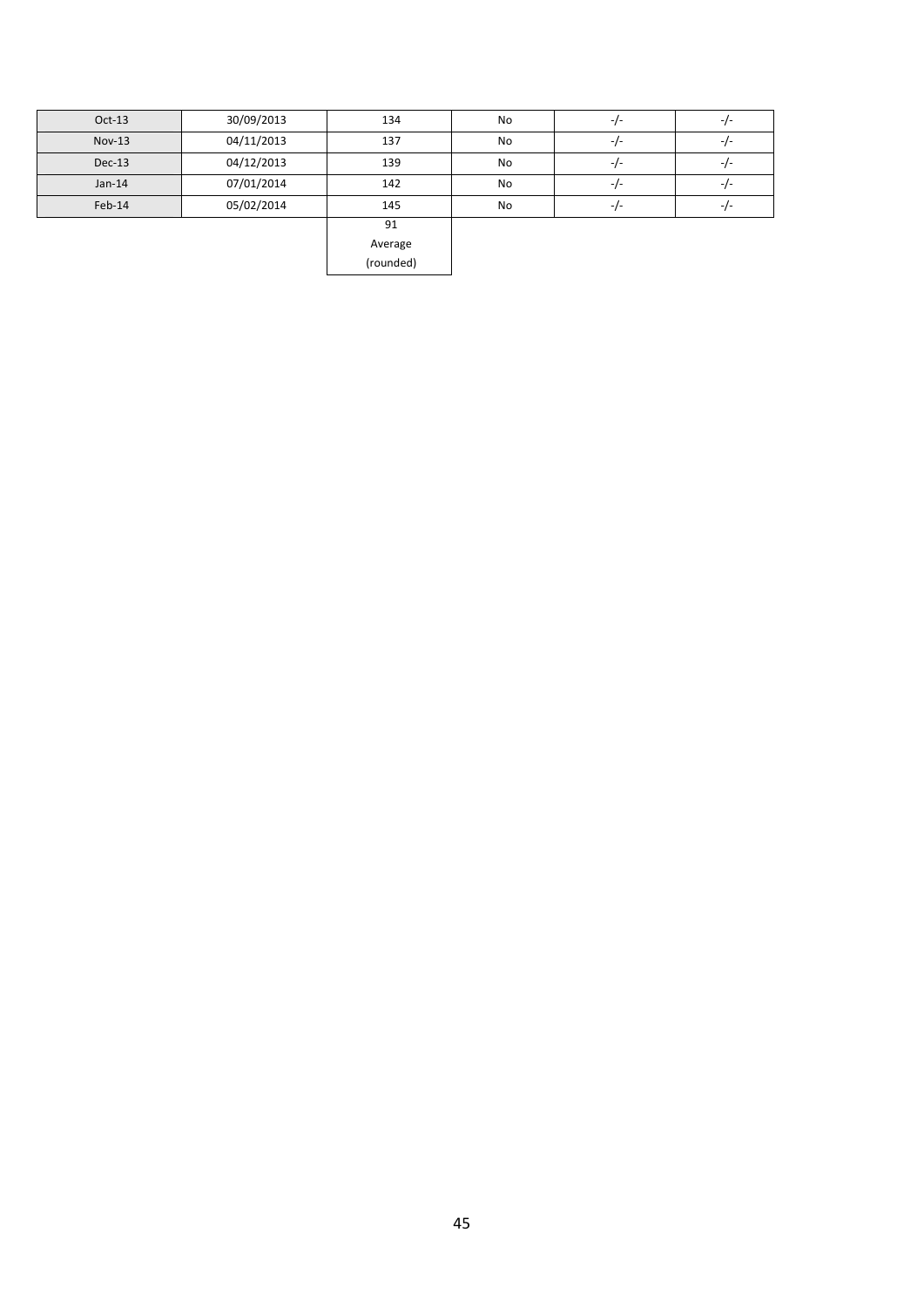| <b>Period</b> |                                  | 01 August 2010 - 28 February 2014 |                                         |  |  |
|---------------|----------------------------------|-----------------------------------|-----------------------------------------|--|--|
|               | Communication with the           |                                   | Total set of verification documentation |  |  |
|               | <b>Designated Provider</b>       |                                   | (including DPO advice,                  |  |  |
| <b>Month</b>  |                                  |                                   |                                         |  |  |
|               |                                  |                                   | verification decision)                  |  |  |
|               | Delay notification <sup>17</sup> | Verification                      | Number of pages                         |  |  |
| Aug-10        | 06/08/2010                       | 10/08/2010                        | 66                                      |  |  |
| $Sep-10$      | 10/09/2010                       | 14/09/2010                        | 61                                      |  |  |
| Oct-10        | 07/10/2010                       | 08/10/2010                        | 65                                      |  |  |
| <b>Nov-10</b> | $-/-$                            | 04/11/2010                        | 61                                      |  |  |
| <b>Dec-10</b> | $-/-$                            | 23/12/2010                        | 64                                      |  |  |
| $Jan-11$      | 07/01/2011                       | 10/01/2011                        | 64                                      |  |  |
| $Feb-11$      | 16/02/2011                       | 17/02/2011                        | 74                                      |  |  |
| Mar-11        | 11/03/2011                       | 25/03/2011                        | 86                                      |  |  |
| Apr-11        | -/-                              | 08/04/2011                        | 78                                      |  |  |
| $Ma-11$       | -/-                              | 05/05/2011                        | 79                                      |  |  |
| $Jun-11$      | 09/06/2011                       | 17/06/2011                        | 83                                      |  |  |
| $Jul-11(1)$   | 15/07/2011                       | 19/07/2011                        | 86                                      |  |  |
| $Jul-11(2)$   | -/-                              | 27/07/2011                        | 17                                      |  |  |
| Aug-11        | $-/-$                            | 02/08/2011                        | 84                                      |  |  |
| $Sep-11$      | 09/09/2011                       | 12/09/2011                        | 87                                      |  |  |
| Oct-11        | 14/10/2011                       | 18/10/2011                        | 89                                      |  |  |
| <b>Nov-11</b> | $\frac{1}{2}$                    | 17/11/2011                        | 89                                      |  |  |
| Dec-11        |                                  | 12/12/2011                        | 89                                      |  |  |
| $Jan-12$      | ÷,                               | 10/01/2012                        | 90                                      |  |  |
| Feb-12        | 13/02/2012                       | 17/02/2012                        | 92                                      |  |  |
| Mar-12        | 09/03/2012                       | 16/03/2012                        | 92                                      |  |  |
| Apr-12        | $\overline{\phantom{a}}$         | 13/04/2012                        | 91                                      |  |  |
| $May-12$      | ÷,                               | 11/05/2012                        | 103                                     |  |  |
| Jun-12        | ÷,                               | 08/06/2012                        | 104                                     |  |  |
| $Jul-12$      |                                  | 13/07/2012                        | 108                                     |  |  |
| Aug-12        |                                  | 10/08/2012                        | 110                                     |  |  |
| $Sep-12$      | $\overline{\phantom{a}}$         | 13/09/2012                        | 112                                     |  |  |
| $Oct-12$      | $\overline{\phantom{a}}$         | 12/10/2012                        | 116                                     |  |  |
| <b>Nov-12</b> | $\overline{\phantom{a}}$         | 09/11/2012                        | 117                                     |  |  |
| <b>Dec-12</b> | 07/12/2012                       | 10/12/2012                        | 117                                     |  |  |
| $Jan-13$      | $\overline{\phantom{a}}$         | 11/01/2013                        | 120                                     |  |  |
| Feb-13        | $\overline{\phantom{a}}$         | 04/02/2013                        | 123                                     |  |  |
| $Mar-13$      | ÷,                               | 08/03/2013                        | 124                                     |  |  |
| Apr-13 (1)    | $\overline{\phantom{a}}$         | 05/04/2013                        | 128                                     |  |  |
| Apr-13 (2)    | $\overline{\phantom{a}}$         | 22/04/2013                        | 23                                      |  |  |
| $May-13$      | $\overline{\phantom{a}}$         | 07/05/2013                        | 133                                     |  |  |
| $Jun-13$      | $\frac{1}{2}$                    | 07/06/2013                        | 136                                     |  |  |
|               |                                  |                                   |                                         |  |  |

### **B. Overview regarding verification communication and total set of documentation:**

**.** 

 $^{17}$  A notification of delay is issued by Europol to the concerned parties when the verification process is expected to take longer than 48 hours of working days.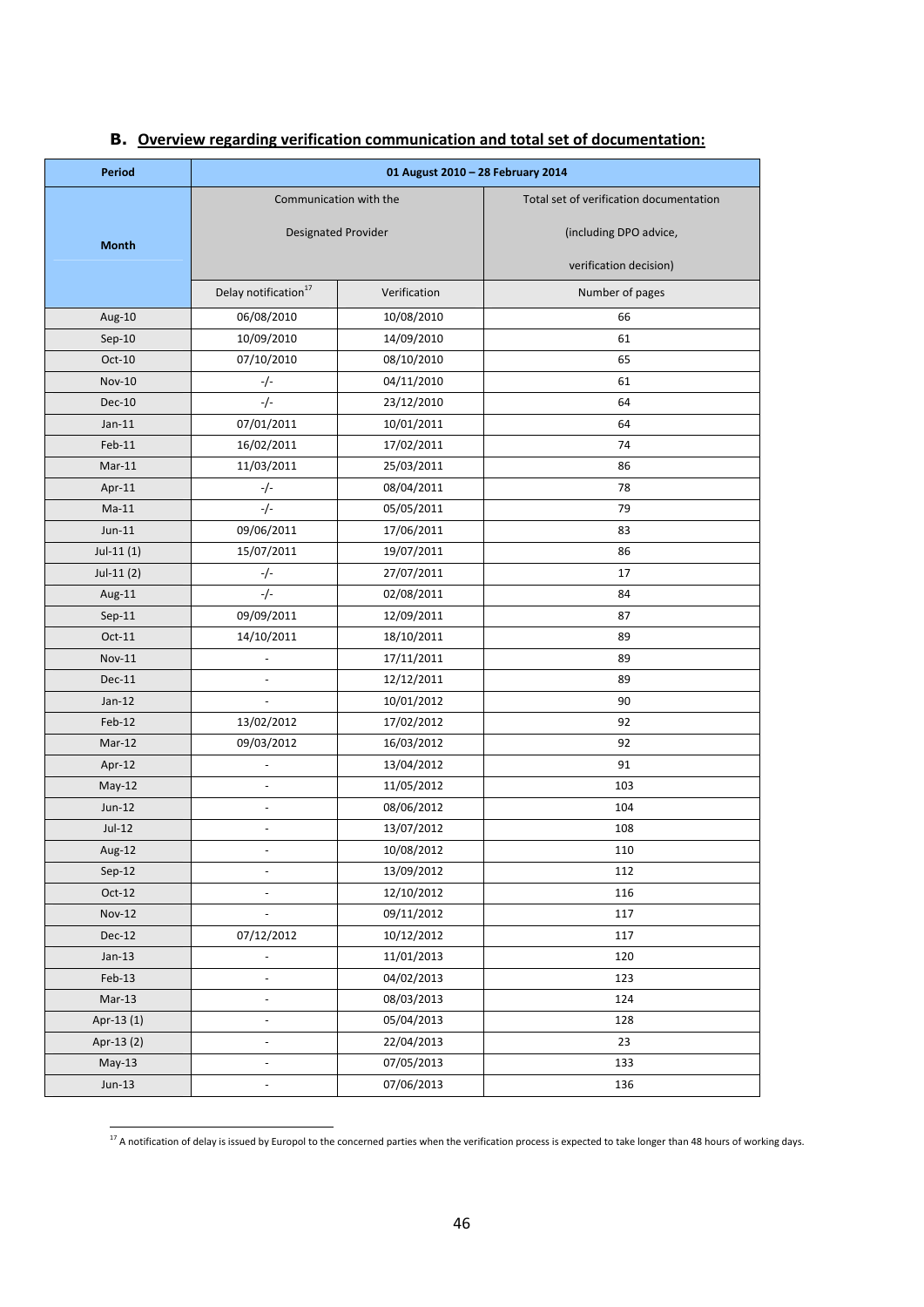| $Jul-13$ | $\overline{\phantom{0}}$ | 05/07/2013 | 136       |
|----------|--------------------------|------------|-----------|
| Aug-13   | $\overline{\phantom{0}}$ | 07/08/2013 | 141       |
| $Sep-13$ | $\overline{\phantom{0}}$ | 05/09/2013 | 143       |
| $Oct-13$ | $\overline{\phantom{a}}$ | 01/10/2013 | 144       |
| Nov-13   |                          | 05/11/2013 | 148       |
| $Dec-13$ | -                        | 05/12/2013 | 150       |
| $Jan-14$ | $\overline{\phantom{0}}$ | 07/01/2014 | 153       |
| $Feb-14$ | $\overline{\phantom{0}}$ | 07/02/2014 | 157       |
|          |                          |            | 101       |
|          |                          |            | Average   |
|          |                          |            | (rounded) |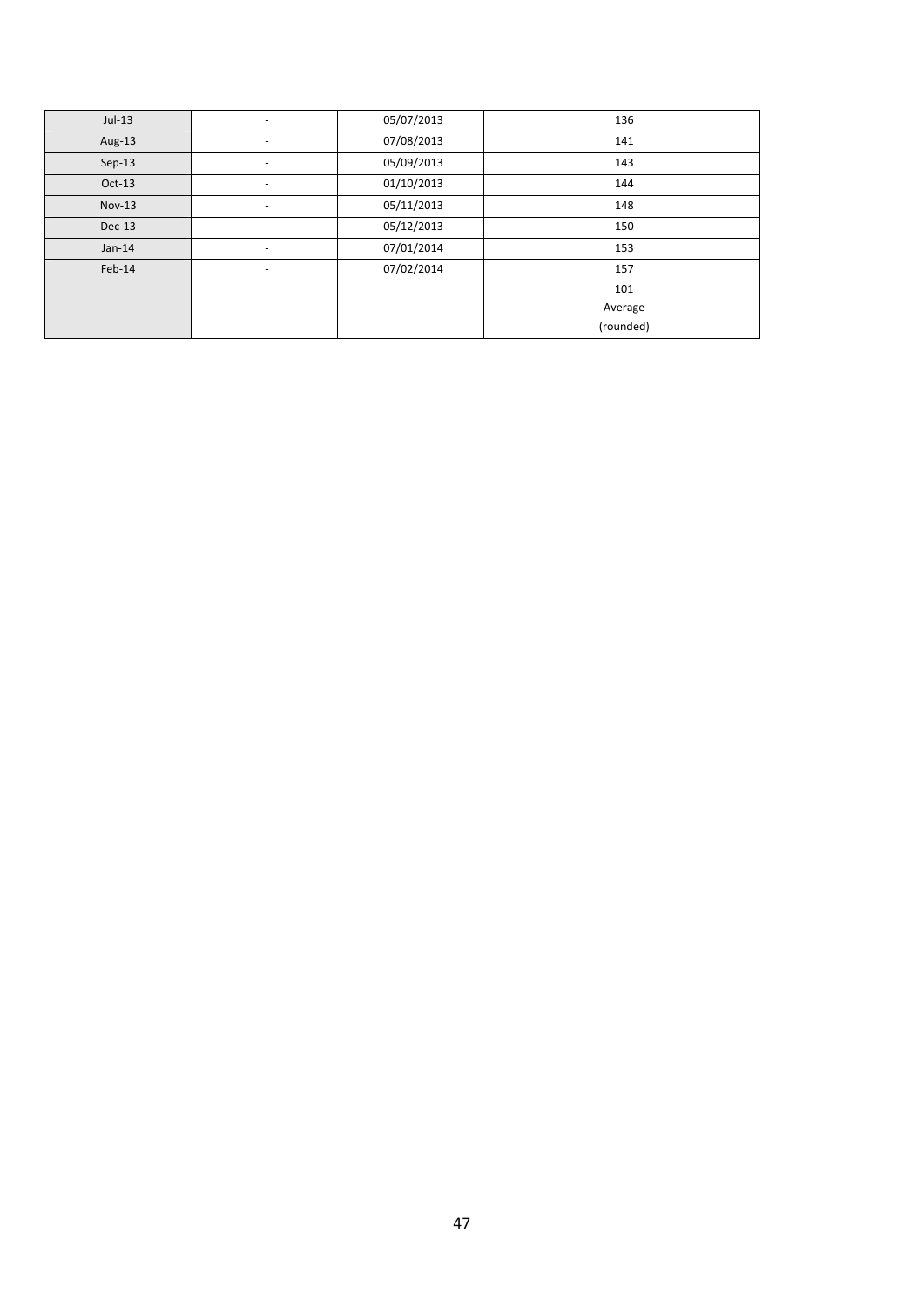### **C. Summary of monthly figures (as per 28 February 2014)**

| Month                    | 08   | 09   | 10   | 11   | 12   |
|--------------------------|------|------|------|------|------|
|                          | 2010 | 2010 | 2010 | 2010 | 2010 |
| Article 4                |      |      |      |      |      |
| Article 9 <sup>18</sup>  |      |      |      |      |      |
| Article 10 <sup>19</sup> |      |      |      |      |      |

#### 2011:

| Month      | 01   | 02   | 03   | 04   | 05   | 06   | 07   | 08   | 09       | 10   | 11   | 12   |
|------------|------|------|------|------|------|------|------|------|----------|------|------|------|
|            | 2011 | 2011 | 2011 | 2011 | 2011 | 2011 | 2011 | 2011 | 2011     | 2011 | 2011 | 2011 |
| Article 4  |      |      |      |      |      |      |      |      |          |      |      |      |
| Article 9  |      |      |      | 0    |      |      |      | 0    | $\Omega$ |      |      |      |
| Article 10 | 4    | 4    | 10   | b    |      | 8    | 12   |      |          |      |      |      |

#### 2012:

| <b>Month</b> | 01   | 02   | 03   | 04   | 05   | 06   | 07   | 08   | 09   | 10   | 11   | 12   |
|--------------|------|------|------|------|------|------|------|------|------|------|------|------|
|              | 2012 | 2012 | 2012 | 2012 | 2012 | 2012 | 2012 | 2012 | 2012 | 2012 | 2012 | 2012 |
| Article 4    | л.   |      |      |      |      |      |      |      |      |      |      |      |
| Article 9    | 0    |      | 0    |      | 0    | O    |      |      |      |      |      |      |
| Article 10   | 4    |      |      |      |      |      |      |      |      |      |      |      |

#### 2013:

| Month      | 01   | 02   | 03   | 04   | 05   | 06   | 07   | 08   | 09   | 10   | 11   | 12   |
|------------|------|------|------|------|------|------|------|------|------|------|------|------|
|            | 2013 | 2013 | 2013 | 2013 | 2013 | 2013 | 2013 | 2013 | 2013 | 2013 | 2013 | 2013 |
| Article 4  |      |      |      |      |      |      |      |      |      |      |      |      |
| Article 9  | 0    |      |      |      |      | 0    |      |      | 0    |      |      |      |
| Article 10 |      |      |      |      |      |      |      |      |      |      |      |      |

#### 2014:

| Month      | 01   | 02   |
|------------|------|------|
|            | 2014 | 2014 |
| Article 4  |      |      |
| Article 9  |      |      |
| Article 10 |      |      |

#### Overall:

| $08/2010 - 02/2014$ | Sum |
|---------------------|-----|
| Article 4           | 45  |
| Article 9           | 23  |
| Article 10          | 188 |

| 08/2010-02/2014 | Sum | Breakdown Article 10 requests |     |
|-----------------|-----|-------------------------------|-----|
| Article 4       | 45  | <b>EU Member States</b>       | 155 |
| Article 9       | 23  | Europol                       |     |
| Article 10      | 188 | Eurojust                      |     |

**<sup>.</sup>** <sup>18</sup> The figures refer to the number of instances of information provided by the US authorities under Article 9, routed through Europol; the number of intelligence leads is shown in Section D below (bilateral information to EU MS is not included).

<sup>&</sup>lt;sup>19</sup> The figures refer to the number of instance of information requests under the Article 10, routed through Europol; the number of intelligence leads is shown in Section D below (bilateral information requests between EU MS and US are not included).